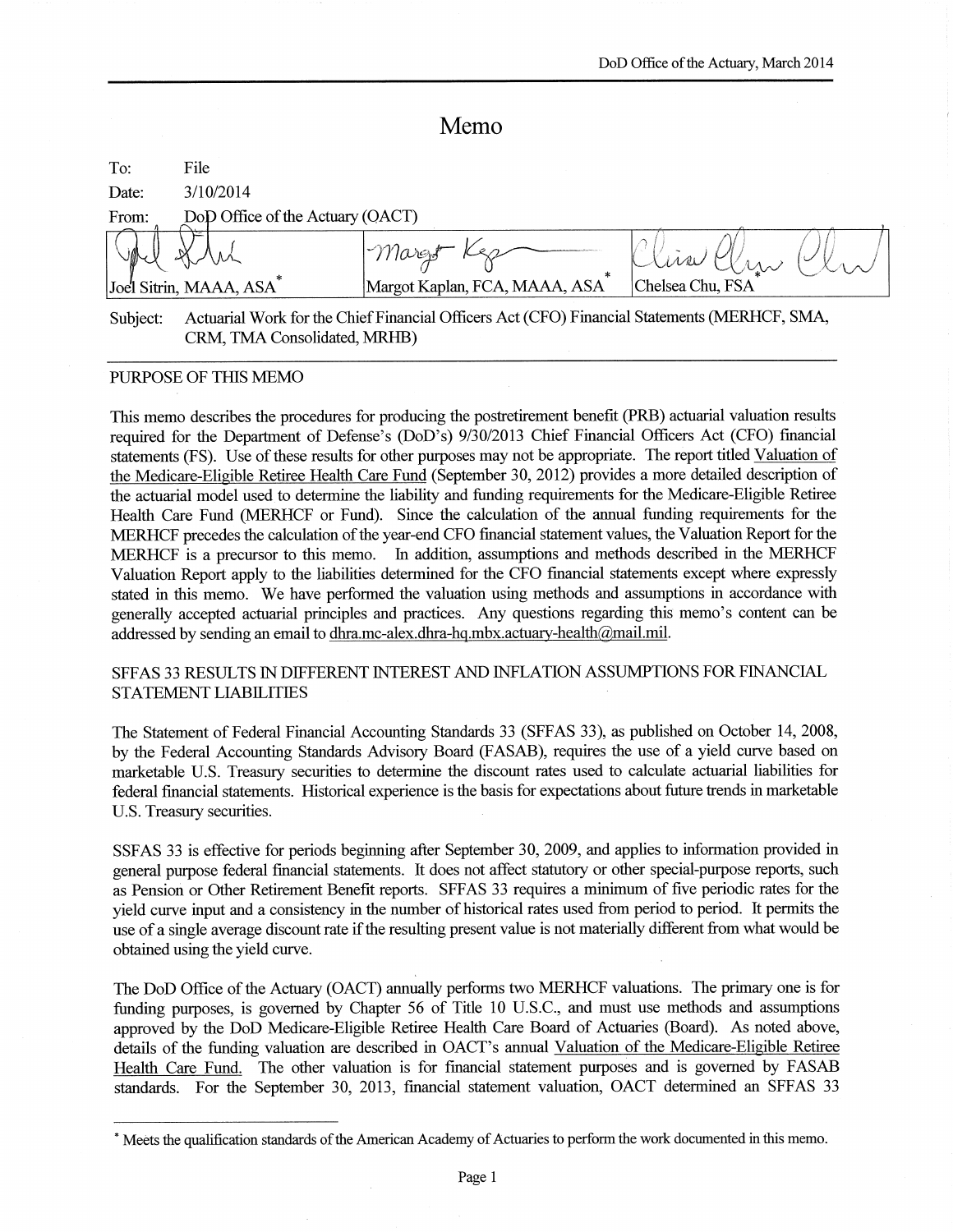equivalent discount rate of 4.4% (compared to 4.6% in the previous year) by using quarterly zero coupon Treasury spot rates (a series published by the Office of Thrift Supervision through December 31, 2011, and Department of Treasury – Office of Economic Policy thereafter) from June 30, 2003, through March 31, 2013, (40 quarterly interest rates). In the summer of 2013, the Board approved a discount rate of 5.75% for the September 30, 2012, funding valuation, which differs from the SFFAS equivalent rate by 135 basis points.

SFFAS 33 requires that the discount rate, underlying inflation rates, and other economic assumptions be consistent with one another. A change in the discount rate may cause other assumptions to change as well. For the September 30, 2013, financial statement valuation, use of the SFFAS 33 single equivalent discount rate required OACT to change the long-term inflation and medical trend rate assumptions to be consistent with the underlying Treasury spot rates used in the valuation. Looking at inflation over the same period used to develop the yield curve led to a long term inflation assumption of 2.4% (compared to 2.6% in the previous year), which is 60 basis points lower than the long term inflation assumption for the funding valuation. Therefore, the longterm (or ultimate) medical trend assumption was set to 5.15% (compared to 5.35% in the previous year), also 60 basis points lower than the comparable funding valuation assumption.

## PROCESS OVERVIEW

j

The year-end financial statements, called the CFO financial statements, report PRB liabilities in total as well as in components. The following list describes the various components of the PRB liabilities needed for financial reporting, and the cost basis underlying each one<sup>[1](#page-1-0)</sup>. A description of the cost bases follows this list.

- 1. MERHCF The Medicare-Eligible Retiree Health Care Fund covers the liability for the cost of future medical treatment provided to Medicare eligible military retirees and their Medicare eligible dependents.
	- a. Cost basis: Fund
	- b. Population: All Uniformed  $(DoD + Non-DoD<sup>2</sup> (CG, NOAA, PHS))$  $(DoD + Non-DoD<sup>2</sup> (CG, NOAA, PHS))$  $(DoD + Non-DoD<sup>2</sup> (CG, NOAA, PHS))$  (Active Duty and Reserves)
- 2. CRM and TMA Consolidated<sup>[3](#page-1-2)</sup> Contract Resource Management (part of TRICARE Management Activity) covers Purchased Care (PC) benefits. The CRM and TMA Consolidated financial statements include a liability for future medical benefits received through Purchased Care and provided to non-Medicare eligible military retirees and their non-Medicare eligible dependents. The TMA Consolidated statement also includes a small death benefit liability for a small closed group of retirees who previously were employed at the Uniformed Services University of the Health Sciences (USUHS).
	- a. Cost basis:  $CFO = Fund for PC$
	- b. Population: DoD (Active Duty and Reserves)
- 3. SMA Service Medical Activity covers Direct Care (DC) benefits. The SMA financial statement includes a liability for future medical benefits received through Direct Care and provided to non-Medicare eligible military retirees and their non-Medicare eligible dependents. Before FYE 2013, the SMA statement also included a liability for the cost differential of Direct Care provided to

<span id="page-1-0"></span> $1$ . The cost basis describes the types of costs that are included in the valuation. Prior to FYE 2013, the cost basis for financial statements included certain direct care costs that are excluded from the funding valuation This is different from the

<span id="page-1-1"></span>distinction between the different economic assumptions used in the funding vs. SFFAS 33 financial statement valuations.  $2^2$  The non-DoD uniformed services (the US Coast Guard (CG), National Oceanic and Atmospheric Admin (NOAA), and Public Health Service (PHS)) together add about 3.3% to active duty endstrength and 1% to reserve

<span id="page-1-2"></span>endstrength.<br><sup>3</sup> On October 1, 2013, DoD established the Defense Health Agency (DHA) to manage the activities of the Military Health System. TMA was disestablished on the same date. This memo will continue to refer to TMA since that is consistent with the 2013 financial statement references. However, subsequent memos and reports will refer to DHA.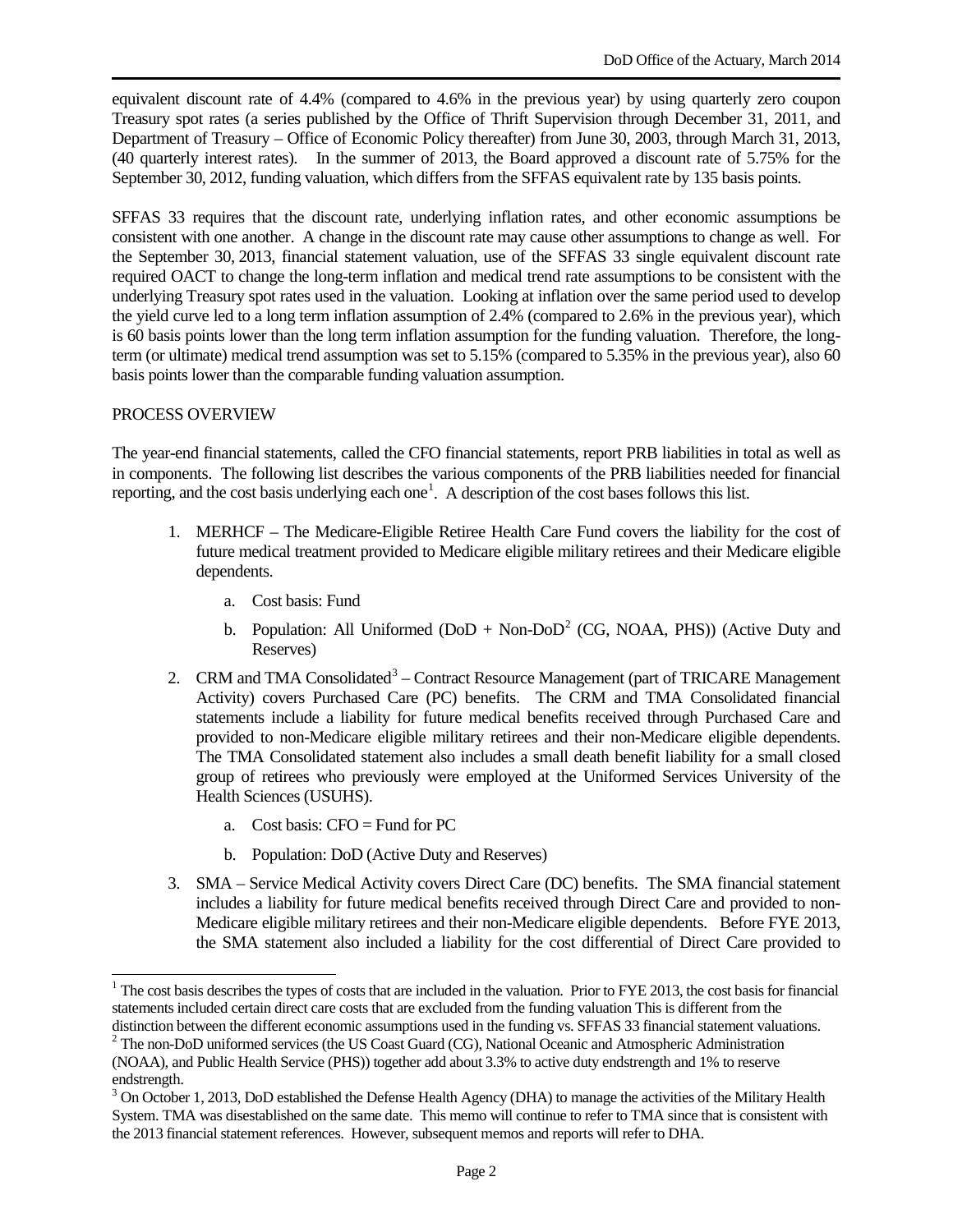Medicare eligible members, based on the difference between valuing DC benefits on a CFO cost basis vs. Fund cost basis.

- a. Cost basis
	- i. Non-Medicare benefits<sup>[4](#page-2-0)</sup>: CFO; same as Fund basis beginning FYE 2013
	- ii. Medicare benefits: Fund and CFO (and take the difference; only relevant for the liability at FYE 2012, the start of the reconciliation of actuarial liability for FYE 2013.
	- iii. Beginning with the FYE 2013 financial statement reporting, the cost basis for DC changed, resulting in a consistent DC cost basis for funding and financial reporting (the PC cost basis was already consistent).
- b. Population
	- i. Non-Medicare benefits: DoD (Active Duty and Reserves)
	- ii. Medicare benefits: All Uniformed (DoD + Non-DoD (CG, NOAA, PHS)) (Active Duty and Reserves)
- 4. MRHB Military Retirement Health Benefit covers PC and DC benefits provided to non-Medicare eligible retirees and their non-Medicare eligible dependents, as well as the Medicare benefits portion of the SMA statements. The MRHB statement shows the sum of the liabilities recorded in the CRM and TMA Consolidated and SMA statement liabilities, and is referred to as ODO General Funds

The remaining liability for postretirement medical benefits is found in the individual financial statements of the non-DoD uniformed services (CG, NOAA, and PHS). Therefore, CG, NOAA, and PHS are responsible for computing and recording their liabilities for non-Medicare postretirement medical benefits.

#### Cost Bases: Fund and CFO

-

Prior to the fiscal year ending 2013, there were two recognized cost bases associated with retiree medical benefits received through DC. The Fund cost basis is used to determine the MERHCF's liability, MERHCF contributions, and payments from the MERHCF. This Fund cost basis does not include certain Direct Care (DC) expenses (such as depreciation, free receipts and certain overhead costs), which arguably are costs incurred in support of the military effort (readiness, etc.), and costs which would be incurred in the absence of retired military families. The CFO cost basis for DC, used for actuarial liabilities appearing in the MERHCF and SMA financial statements, used to include the "full" DC costs. Beginning with the FYE 2013 financial statements, as explained in a memo from the ASD for Health Affairs, actuarial liability calculations related to DC costs will be determined using the same cost basis used to determine the MERHCF's liability for funding purposes (i.e., considering only Operation & Maintenance and Military Personnel cost). Therefore, the CFO cost basis is now the same as the Fund basis. However, a difference remains caused by reporting CFO liabilities on a SFFAS 33 basis (the MERHCF Board approves different long term economic assumptions than are required under SFFAS 33). As stated in the MERHCF valuation report, OACT receives DC cost analyses from a Health Affairs contractor and is not in a position to validate the reasonableness of the data provided for our valuations<sup>[5](#page-2-1)</sup>.

<span id="page-2-0"></span><sup>&</sup>lt;sup>4</sup> In this context "Non-Medicare" and "Medicare" refer to benefits received when the beneficiary is non-Medicare eligible and Medicare eligible, respectively.<br><sup>5</sup> In general this comment applies to all input data OACT receives from other offices and relies upon for the valuation –

<span id="page-2-1"></span>claims, population, administrative costs, etc. OACT performs some reasonableness checks but does not "own" the data and does not audit it.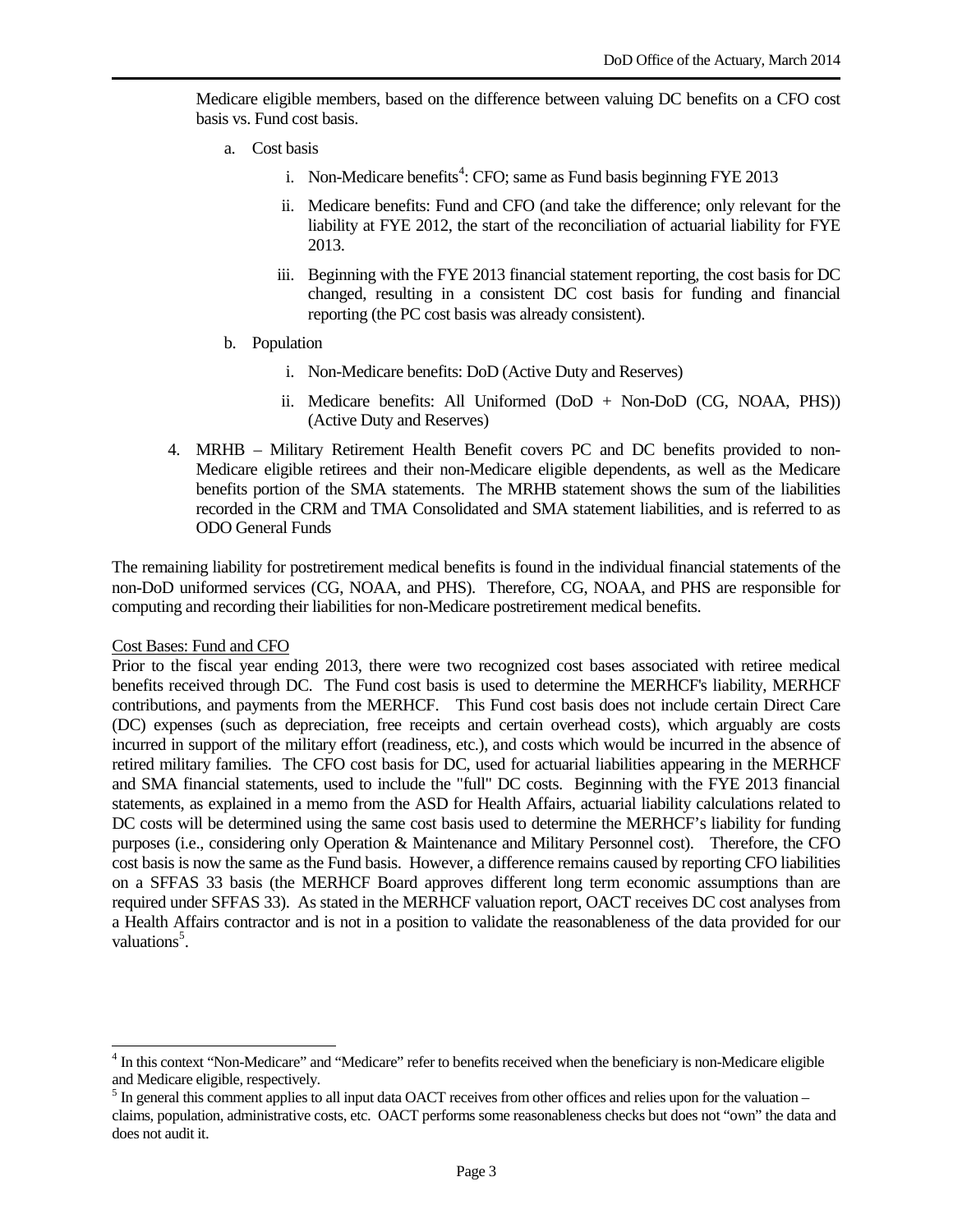#### SUMMARY OF STATEMENT CONTENTS

OACT produces various items associated with the actuarial valuation of postretirement benefits, and DoD's funding and reporting requirements drive OACT's business cycle.

During FY 2013 (Oct. 2012– Sept. 2013), OACT first produced an actuarial valuation for the MERHCF as of FYE 2012. Census data for this valuation were as of FYE 2012. Claim vectors were produced from detailed medical claims data from FY 2010 – FY 2012 and then trued up to FY 2012 incurred cost levels using FY 2012 aggregate medical claims data from March 2013 claims triangles and incurred claims estimates. This valuation was used to determine the annual unfunded liability amortization payment on October 1, 2013 (FY 2014 payment). The Normal Cost payment made on October 1, 2013 (FY 2014) was based on per capita NCs originally produced from the MERHCF valuation as of FYE 2011, and later revised to include plan design changes effective in FY 2013.

The FYE 2013 financial statements (FS) include several types of actuarial liabilities and reconciliations of postretirement military medical benefits. This work was due in September 2013 in order to be recorded in the FYE 2013 financial statements in October. Therefore, OACT used valuation results as of FYE 2012 to produce the roll-forward gain/loss exhibits for FYE 2013. The starting point of the reconciliations was the prior year's CFO valuation results (i.e., rolled forward from the September 30, 2011, valuation). The list of deliverables included:

- Reconciliation of the MERHCF liability from  $9/30/2012$  to  $9/30/2013$ , and DDRS<sup>[6](#page-3-0)</sup> Note 17; also, Exhibit One in the "Other Accompanying Information" section of the FS
- $\triangleright$  Reconciliation of the CRM/TMA Consolidated statement liability from 9/30/2012 to 9/30/2013, and Note 17
- $\triangleright$  Reconciliation of the SMA statement liability from 9/30/2012 to 9/30/2013, and Note 17, and breakout of SMA liability by service
- $\triangleright$  Reconciliation of the MRHB (SMA + CRM/TMA Consolidated) statement liability from 9/30/2012 to 9/30/2013, and Note 17

Each reconciliation step<sup>[7](#page-3-1)</sup> has the same general format for the gain/loss exhibit, and complies with the disclosure requirements of SFFAS 33:

- a) Final FS AL as of the prior year's FYE (a one-year roll-forward of the AL as of the prior year's FYE from the prior year's valuation), plus
- b) Expected NC (per capita NC from the prior year's valuation with one year of trend, times expected All Uniformed (or DoD) lives in the FS FY, plus
- c) One year of interest on the AL (a) and NC (b) minus one half year's interest on expected benefit outlays (interest rate is the 9/30/2012 FS valuation discount rate of 4.60%), plus
- d) Plan amendment liability, plus
- e) (Gain)/loss due to experience, plus
- f) (Gain)/loss due to other factors (not assumptions), plus
- g) (Gain)/loss due to changes in medical trend assumption, plus
- h) (Gain)/loss due to assumption changes other than trend, less
- i) Expected benefit outlays during the fiscal year (from the prior year's valuation), equals
- j) Expected AL at FYE

<span id="page-3-0"></span><sup>&</sup>lt;sup>6</sup> Defense Departmental Reporting System – DoD's internal system for its financial statements.<br><sup>7</sup> This format is consistent with the 2013 financial statements. j

<span id="page-3-1"></span>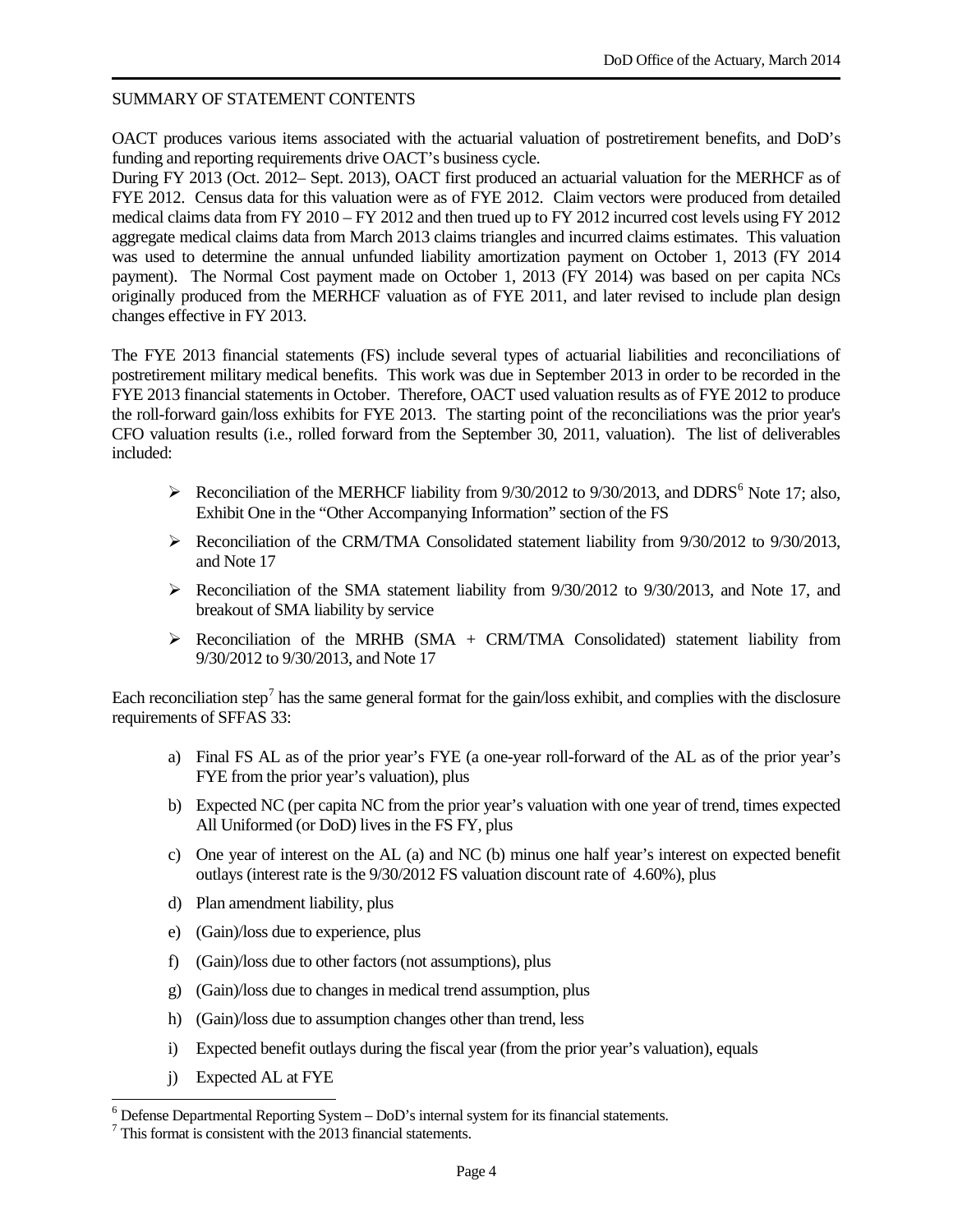# Each reconciliation for the 2013 financial statements is shown below:

# CHANGE IN MILITARY RETIREMENT MEDICAL BENEFITS LIABILITY (MERHCF)

(\$thousands)

| Actuarial Liability as of 9/30/2012                                           | \$532,781,222    |
|-------------------------------------------------------------------------------|------------------|
| Expected Normal Cost for FY 2013                                              | \$11,496,638     |
| Expected Interest Cost for FY 2013                                            | \$24,817,738     |
| Plan Amendment Liability                                                      | $(\$43,560,859)$ |
| Actuarial (Gains) Losses Due to Experience                                    | $(\$9,615,311)$  |
| <b>Other Changes</b>                                                          | \$1              |
| Subtotal: Expenses before Losses/(Gains) from actuarial<br>assumption changes | (\$16,861,793)   |
| Actuarial Losses/(Gains) due to:                                              |                  |
| <b>Changes in Trend Assumptions</b>                                           | $(\$24,355,038)$ |
| Changes in Assumptions other than Trend                                       | \$20,467,005     |
| Subtotal: Losses /(Gains) from actuarial assumption changes                   | $(\$3,888,033)$  |
| <b>Total Expenses</b>                                                         | $(\$20,749,826)$ |
| Less Benefit Outlays                                                          | $(\$9,631,902)$  |
| Total Change in Actuarial Liability                                           | $(\$30,381,728)$ |
| Actuarial Liability as of 9/30/2013                                           | \$502,399,494    |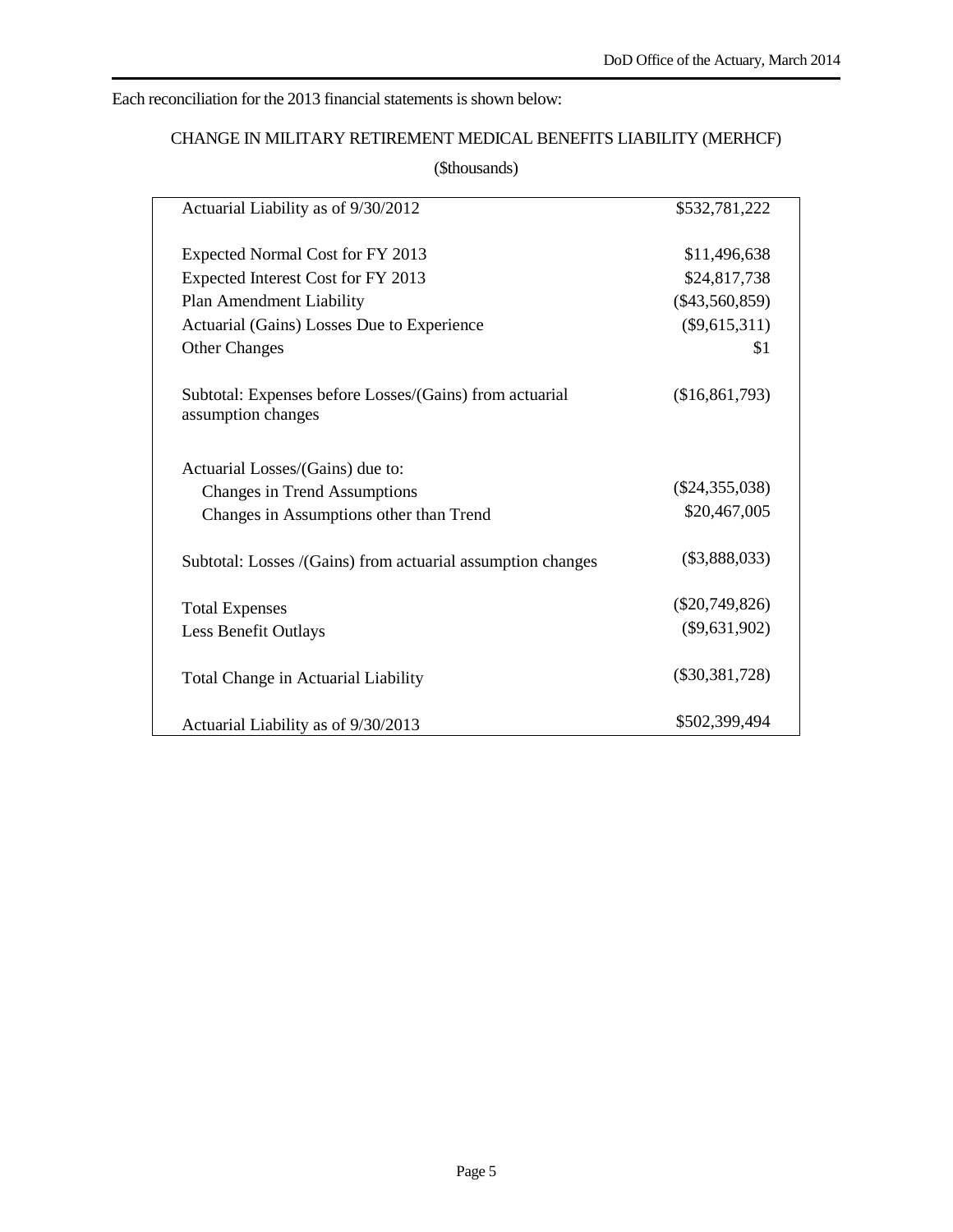# CHANGE IN MILITARY RETIREMENT MEDICAL BENEFITS LIABILITY (CRM/TMA CONSOLIDATED)

# (\$thousands)

| Actuarial Liability as of 9/30/2012                         | \$210,171,597    |
|-------------------------------------------------------------|------------------|
| Expected Normal Cost for FY 2013                            | \$7,891,781      |
| Expected Interest Cost for FY 2013                          | \$9,847,355      |
| Plan Amendment Liability                                    | $(\$3,718,351)$  |
| Actuarial (Gains) Losses Due to Experience                  | $(\$4,800,455)$  |
| <b>Other Changes</b>                                        | \$0              |
| Subtotal: Expenses before Losses/(Gains) from actuarial     |                  |
| assumption changes                                          | \$9,220,330      |
| Actuarial Losses/(Gains) due to:                            |                  |
| Changes in Trend Assumptions                                | $(\$20,841,045)$ |
| Changes in Assumptions other than Trend                     | \$2,520,815      |
| Subtotal: Losses /(Gains) from actuarial assumption changes | (\$18,320,230)   |
| <b>Total Expenses</b>                                       | $(\$9,099,900)$  |
| Less Benefit Outlays                                        | $(\$8,071,613)$  |
| Total Change in Actuarial Liability                         | (\$17,171,513)   |
| Actuarial Liability as of 9/30/2013                         | \$193,000,084    |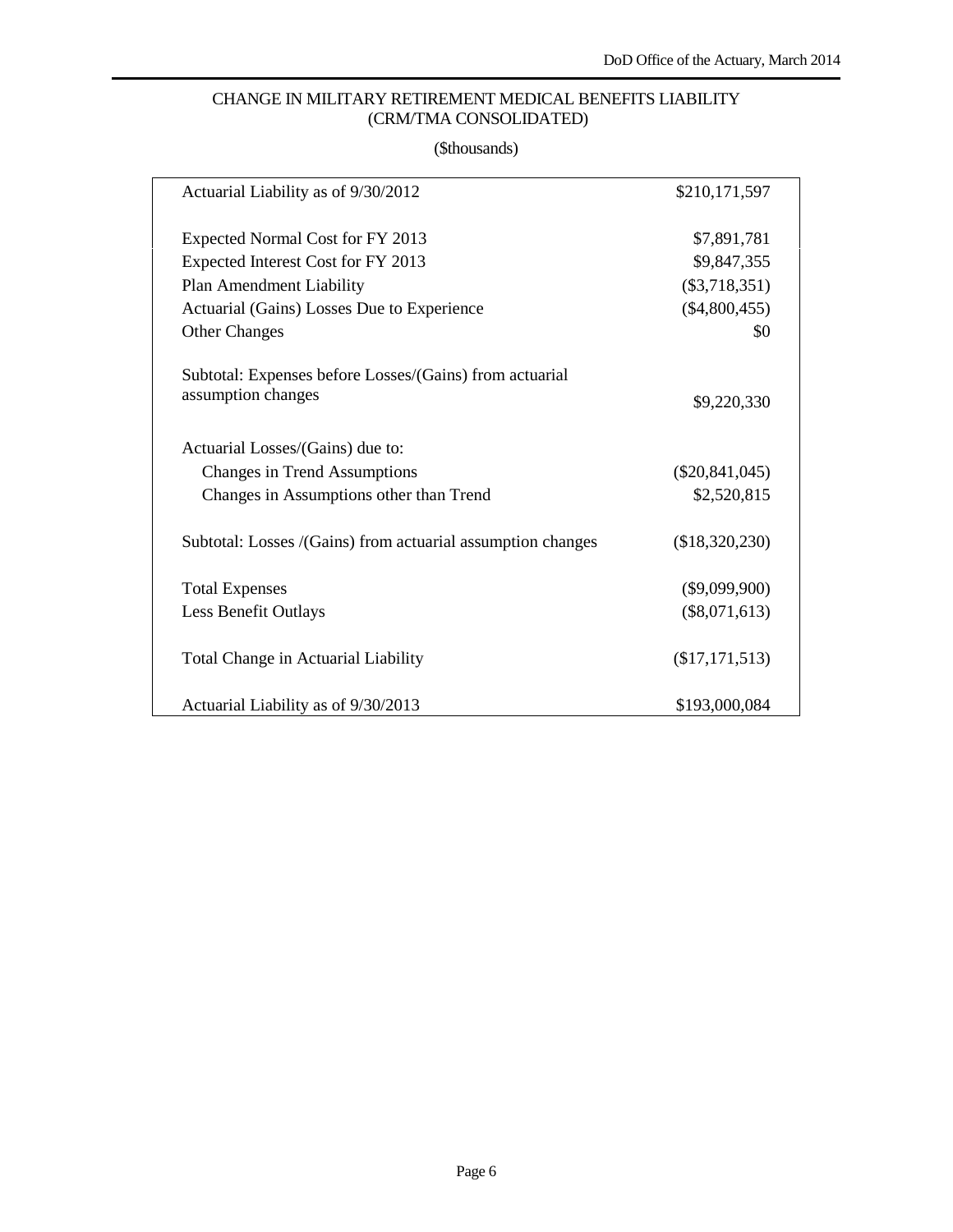# CHANGE IN MILITARY RETIREMENT MEDICAL BENEFITS LIABILITY (SMA)

| Actuarial Liability as of 9/30/2012                                           | \$88,045,036     |  |
|-------------------------------------------------------------------------------|------------------|--|
| Expected Normal Cost for FY 2013                                              | \$2,885,419      |  |
| Expected Interest Cost for FY 2013                                            | \$4,102,476      |  |
| Plan Amendment Liability                                                      | \$453,392        |  |
| Actuarial (Gains) Losses Due to Experience                                    | \$10,637,758     |  |
| <b>Other Changes</b>                                                          | \$0              |  |
| Subtotal: Expenses before Losses/(Gains) from actuarial<br>assumption changes | \$18,079,045     |  |
| Actuarial Losses/(Gains) due to:                                              |                  |  |
| Changes in Trend Assumptions                                                  | \$3,946,359      |  |
| Changes in Assumptions other than Trend                                       | $(\$56,488,741)$ |  |
| Subtotal: Losses /(Gains) from actuarial assumption changes                   | $(\$52,542,382)$ |  |
| <b>Total Expenses</b>                                                         | $(\$34,463,337)$ |  |
| Less Benefit Outlays                                                          | $(\$3,532,098)$  |  |
| Total Change in Actuarial Liability                                           | $(\$37,995,435)$ |  |
| Actuarial Liability as of 9/30/2013                                           | \$50,049,601     |  |
|                                                                               |                  |  |

## (\$thousands)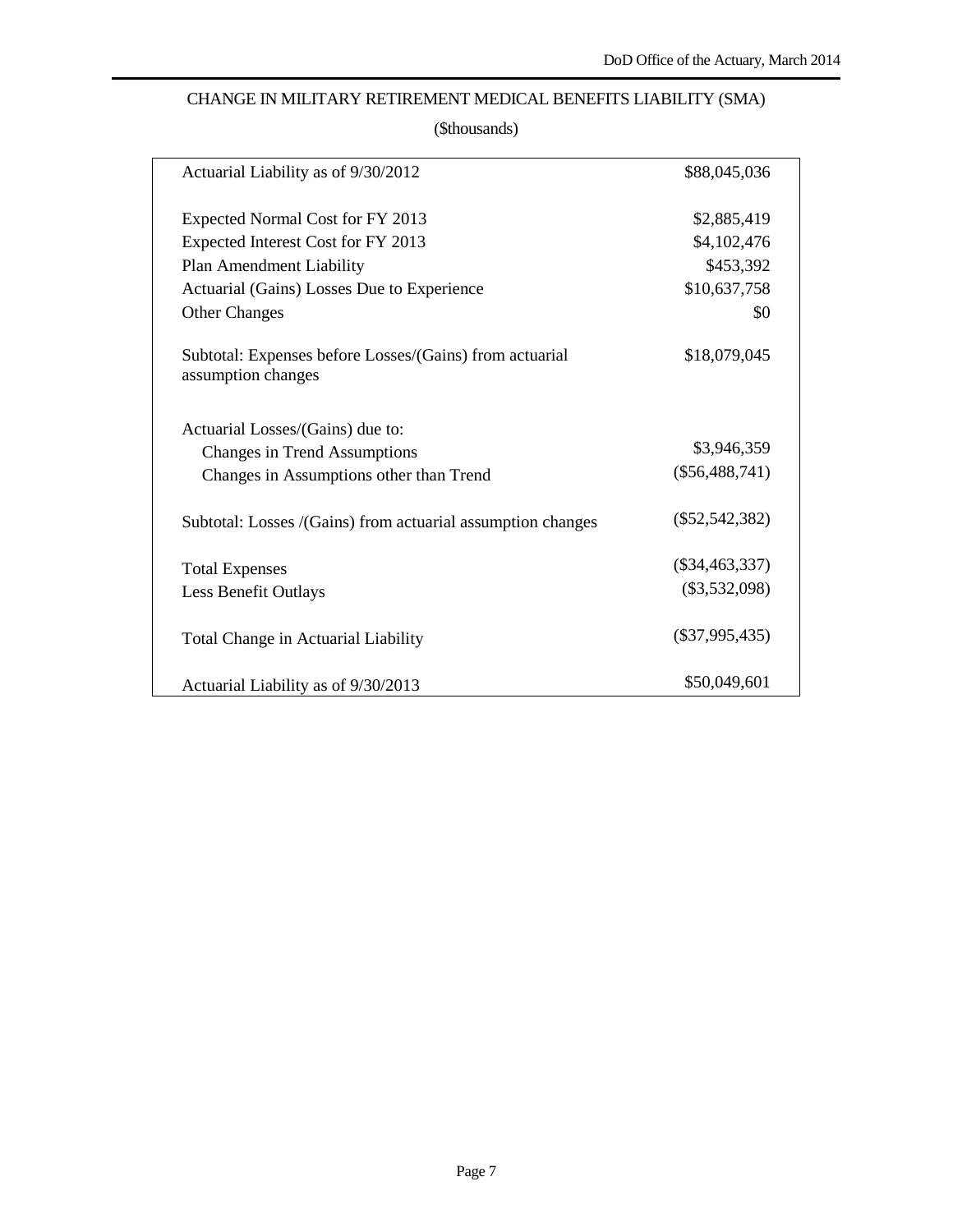# CHANGE IN SMA MILITARY RETIREMENT MEDICAL BENEFITS LIABILITY, SPLIT BY SERVICE

| (\$thousands)                                                                 |                  |                |                 |                  |  |  |  |  |
|-------------------------------------------------------------------------------|------------------|----------------|-----------------|------------------|--|--|--|--|
|                                                                               | Army             | <b>Navy</b>    | AF              | Total            |  |  |  |  |
| Actuarial Liability as of 9/30/2012                                           | \$33,471,696     | \$29,358,663   | \$25,214,677    | \$88,045,036     |  |  |  |  |
| Expected Normal Cost for FY 2013                                              | \$1,197,273      | \$1,015,335    | \$672,811       | \$2,885,419      |  |  |  |  |
| Expected Interest Cost for FY 2013                                            | \$1,559,620      | \$1,367,973    | \$1,174,883     | \$4,102,476      |  |  |  |  |
| Plan Amendment Liability                                                      | \$176,128        | \$155,396      | \$121,868       | \$453,392        |  |  |  |  |
| Actuarial (Gains) Losses Due to Experience                                    | \$4,132,415      | \$3,645,995    | \$2,859,348     | \$10,637,758     |  |  |  |  |
| Other Changes                                                                 | \$0              | \$0            | \$0             | \$0              |  |  |  |  |
| Subtotal: Expenses before Losses/(Gains) from actuarial<br>assumption changes | \$7,065,436      | \$6,184,699    | \$4,828,910     | \$18,079,045     |  |  |  |  |
| Actuarial Losses/(Gains) due to:                                              |                  |                |                 |                  |  |  |  |  |
| Changes in Trend Assumptions                                                  | \$1,533,029      | \$1,352,579    | \$1,060,751     | \$3,946,359      |  |  |  |  |
| Changes in Assumptions other than Trend                                       | $(\$21,943,996)$ | (\$19,361,005) | (\$15,183,740)  | $(\$56,488,741)$ |  |  |  |  |
| Subtotal: Losses /(Gains) from actuarial assumption<br>changes                | $(\$20,410,967)$ | (\$18,008,426) | (\$14,122,989)  | $(\$52,542,382)$ |  |  |  |  |
| <b>Total Expenses</b>                                                         | (\$13,345,531)   | (\$11,823,727) | $(\$9,294,079)$ | $(\$34,463,337)$ |  |  |  |  |
| Less Benefit Outlays                                                          | $(\$1,243,278)$  | (\$1,206,784)  | (\$1,082,036)   | $(\$3,532,098)$  |  |  |  |  |
| Total Change in Actuarial Liability                                           | (\$14,588,809)   | (\$13,030,511) | (\$10,376,115)  | $(\$37,995,435)$ |  |  |  |  |
| Actuarial Liability as of 9/30/2013                                           | \$18,882,887     | \$16,328,152   | \$14,838,562    | \$50,049,601     |  |  |  |  |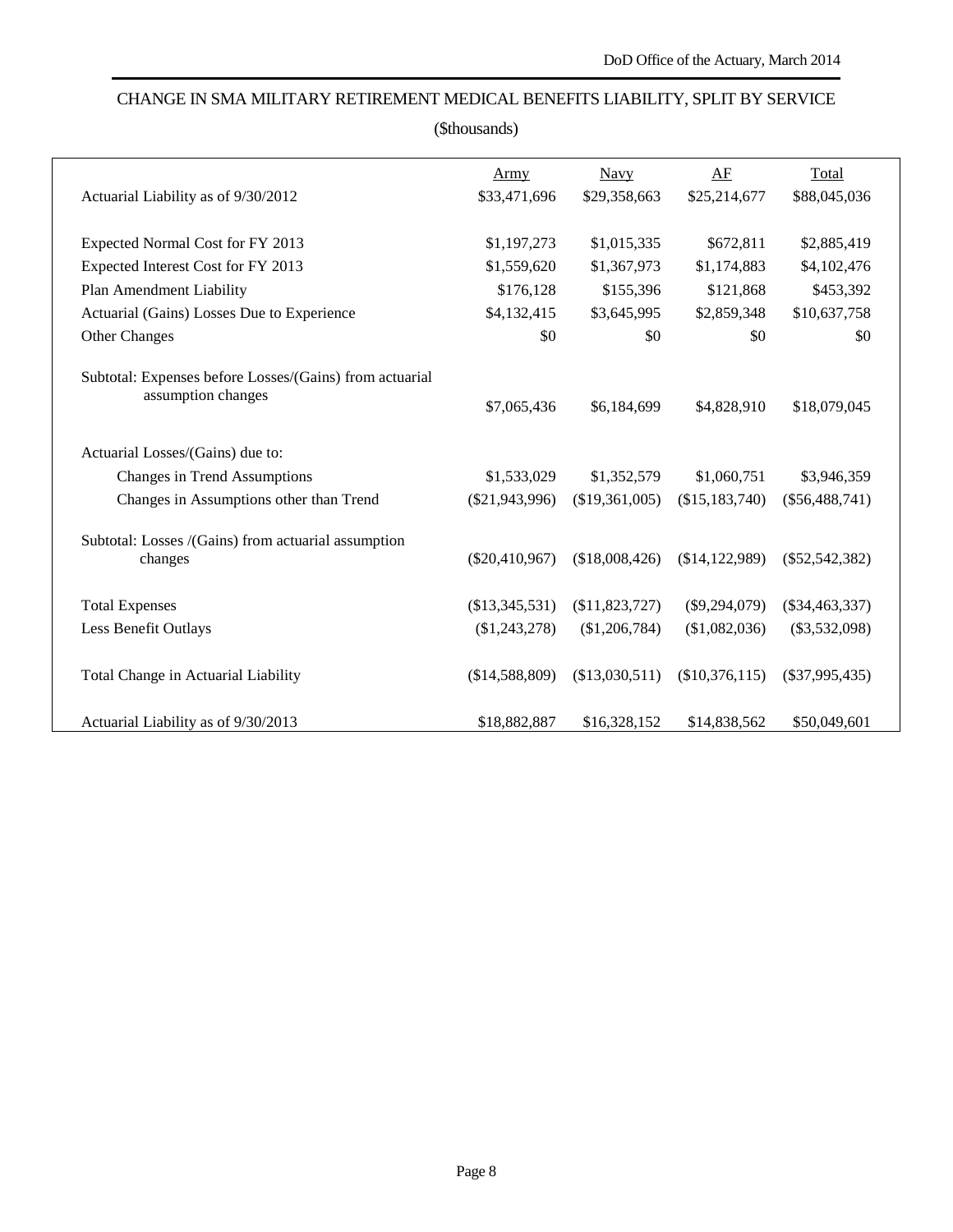#### MERHCF (FUND) LIABILITY

Most of the assumptions and data are the same as what was used for the MERHCF valuation (Funding basis; all uniformed endstrength). However, two key assumptions, the discount rate and the trend assumptions, are different than what was used for the MERHCF valuation due to the SFFAS 33 requirements needed for the financial statement disclosures.[8](#page-8-0)

#### CRM AND TMA CONSOLIDATED LIABILITY

Two financial statements produced by TMA contain the actuarial liability for purchased care incurred by non-Medicare retirees. The CRM statement includes activities of Contract Resource Management, a large department of TMA. The TMA CONSOLIDATED statement includes activities of CRM, FOD<sup>[9](#page-8-1)</sup>, and USUHS. USUHS holds a retiree life reserve for a small, closed group of retirees who have life insurance benefits. The insurance contract was cancelled, and USUHS pays death benefits directly to beneficiaries upon the retirees' deaths. OACT receives an updated census annually and determines the appropriate reserve. Since the data is not credible, the reserve is simply the sum of death benefits payable. This retiree life reserve is included in the retiree medical liability of the TMA Consolidated statement, but it is not included in the Change in Medical Benefits Liability charts. As of 9/30/2013, the retiree life reserve was \$283 thousand.

The claim vectors, medical trend and participation assumptions used for this part of the PRB liability are different than those used for Purchased Care benefits covered by the MERHCF. Our development of the non-Medicare claim vectors  $(CVs^{10})$  $(CVs^{10})$  $(CVs^{10})$ , medical trend and participation assumptions is similar to our development of these assumptions for the MERHCF valuation, except that we focus on data and other information specific to the non-Medicare eligible population.

For example, younger retirees have lower average per capita medical costs (different mix of services and lower intensity of care), are more likely to have other health insurance, yet have more covered dependents. On the other hand, older (Medicare eligible) retirees have lower net nondrug costs paid by TRICARE because Medicare is the primary payer. Annual medical trend rates and plan participation rates are also expected to be different between Medicare and non-Medicare retirees because of the difference in relative usage of Purchased Care and Direct Care, and the different mix of medical treatment and supplies.

The development of CVs for the US Family Health Plan (USFHP) and the treatment of USFHP in the valuation is similar for the CRM liability and the MERHCF liability. The only difference is the population (and therefore the USFHP enrollment and family size assumptions).

#### SMA LIABILITY

j

The SMA liability is comprised of two components:

- $\triangleright$  Future Direct Care benefits that are provided to non-Medicare eligible DoD retirees and their non-Medicare eligible dependents.
- $\triangleright$  Future Direct Care benefit expenses that are excluded from the MERHCF valuation but that are allocated to Medicare eligible, all uniformed, retirees and their Medicare eligible dependents for the SMA statement (CFO basis). This component is present in the FYE 2012 SMA liability but starting with FYE 2013 will no longer be included.

<span id="page-8-0"></span> $^8$  As discussed earlier in the section, "SFFAS 33 RESULTS IN DIFFERENT INTEREST AND INFLATION ASSUMPTIONS FOR FINANCIAL STATEMENT LIABILITIES"

<span id="page-8-1"></span><sup>&</sup>lt;sup>9</sup> Financial Operations Division, responsible for developing, justifying and executing TMA Operations and Maintenance, Procurement, and RDT&E appropriations budgets.

<span id="page-8-2"></span> $10\,168$  CVs are developed for 12 retiree populations; 84 Medicare CVs (costs attributed to Medicare eligible members) and 84 non-Medicare CVs (costs attributed to non-Medicare eligible members).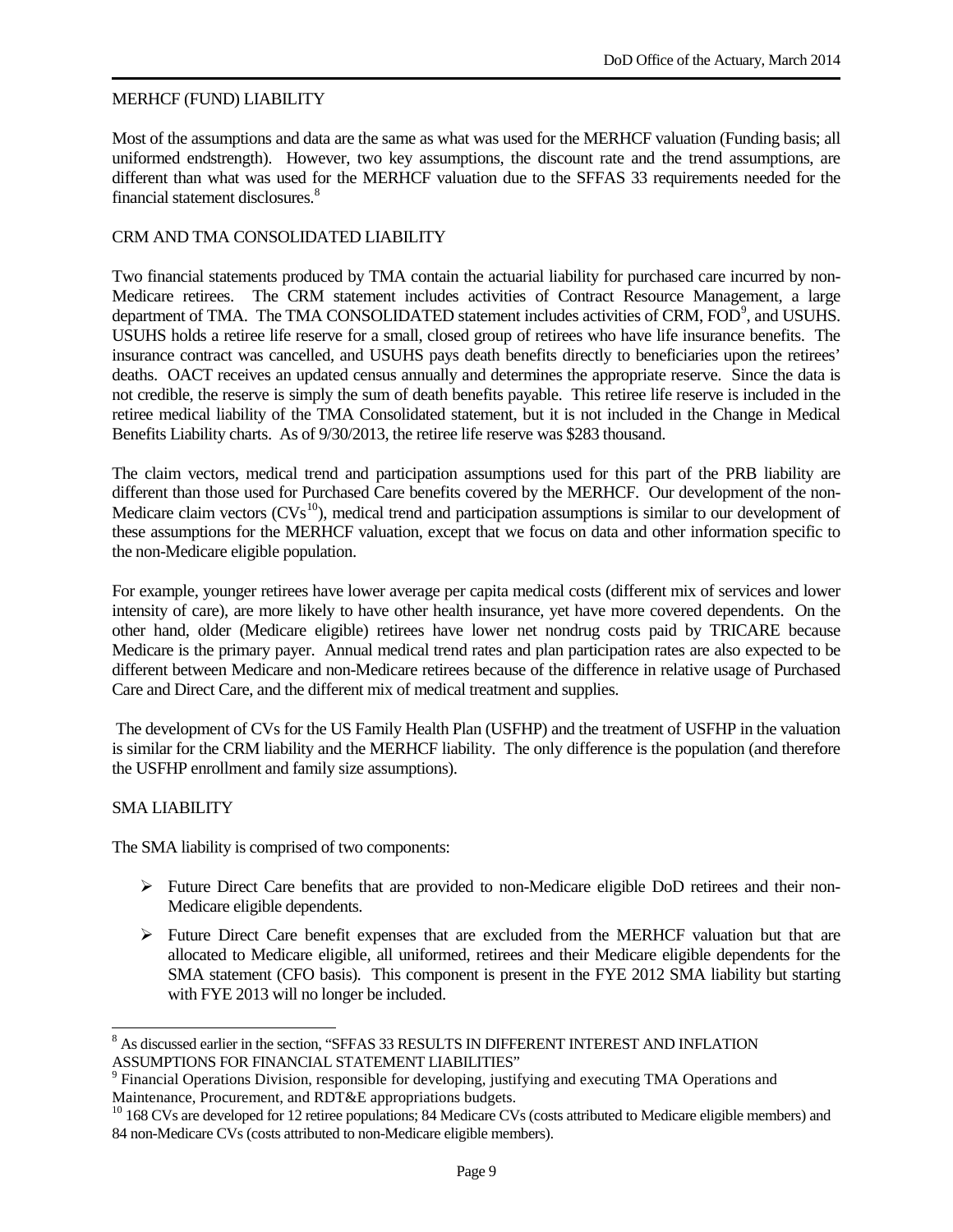For the second, smaller component, OACT multiplies the DC portion of the MERHCF liability by the Fund-to-CFO adjustment factors to "bump up" the MERHCF liability.

The claim vectors, medical trend and participation assumptions used for the first component of the SMA liability are different than those used for DC benefits covered by the MERHCF. Our development of the non-Medicare claim vectors, medical trend and participation assumptions is similar to our development of these assumptions for the MERHCF valuation, except that we focus on data and other information specific to the non-Medicare eligible population.

For example, younger retirees have lower average per capita medical costs, more eligible dependents, and are more likely to have other medical coverage. In addition, older retirees are less likely to seek medical care at an MTF since Medicare eligible retirees are given the lowest patient priority.

## ECONOMIC ASSUMPTIONS

Economic assumptions include discount rate, medical trend rates, and plan participation rates. The FYE 2012 valuation used for the FY 2013 financial statement disclosures included a 4.40% discount rate for MERHCF and non-MERHCF liabilities<sup>11</sup>. Trend rates vary by medical service type and place of service and are shown below. Participation rates also vary by medical service type and place of service.

## CLAIM-RELATED ASSUMPTIONS

Details about incurred claims data and its use in the valuation model, including claim vector development, can be found in the MERHCF valuation report.

#### Purchased Care

#### FY 2012 PURCHASED CARE INCURRED CLAIMS OF NON-MEDICARE ELIGIBLE RETIREES

(\$millions)

| <b>Inpatient Hospital</b> | \$1,443 |
|---------------------------|---------|
| Outpatient                | \$3,466 |
| Pharmacy                  | \$2,027 |
| Total                     | \$6,937 |

#### FY 2012 PURCHASED CARE INCURRED CLAIMS OF MEDICARE ELIGIBLE RETIREES

(\$millions)

| <b>Inpatient Hospital</b> | \$801   |
|---------------------------|---------|
| Outpatient                | \$2,172 |
| Pharmacy                  | \$4,006 |
| Total                     | \$6,980 |

<span id="page-9-0"></span> $11$  As discussed earlier in the section, "SFFAS 33 RESULTS IN DIFFERENT INTEREST AND INFLATION ASSUMPTIONS FOR FINANCIAL STATEMENT LIABILITIES" j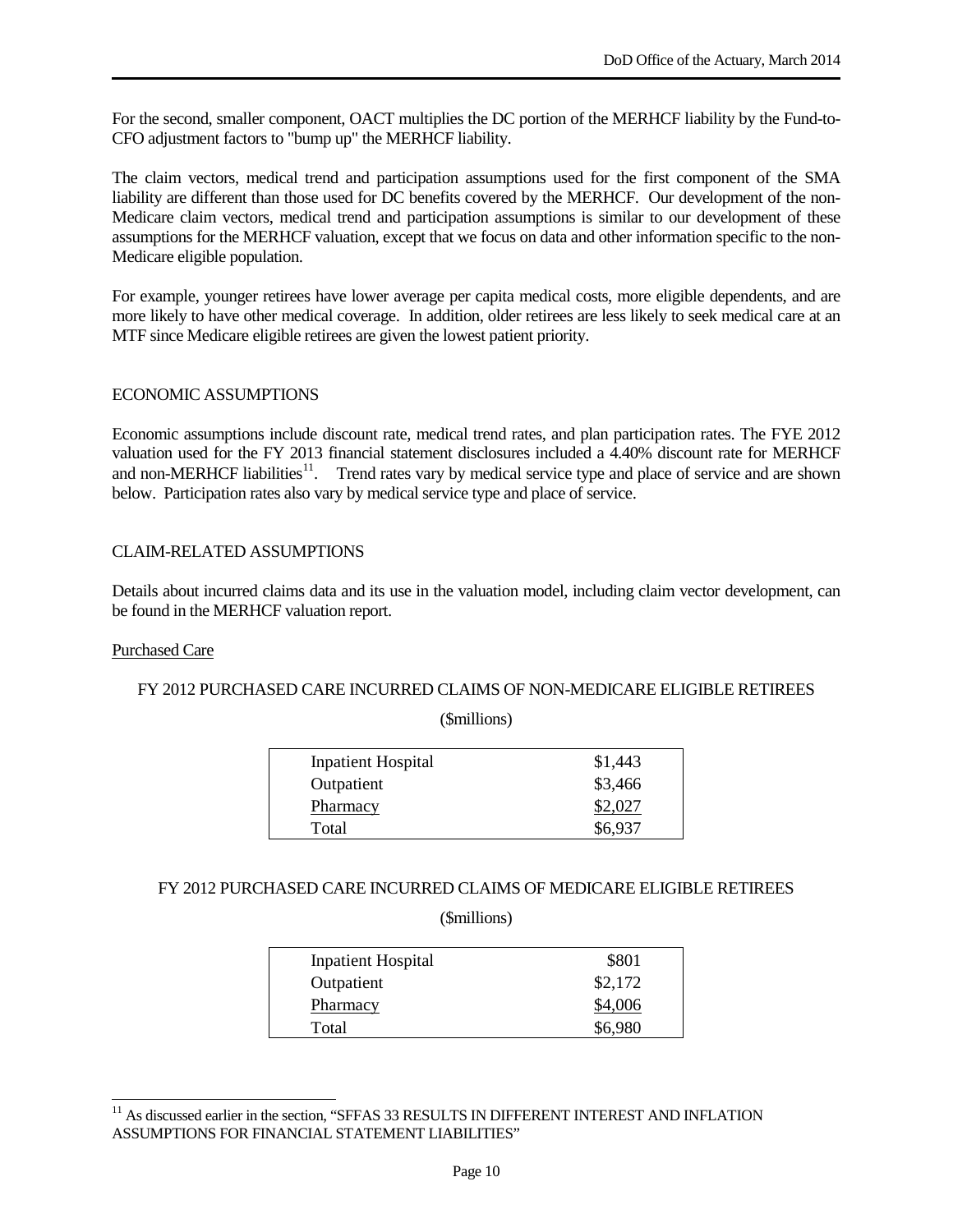Incurred pharmacy claims in the charts above have not been adjusted to reflect rebates on retail brand prescriptions incurred during FY 2012.

#### *Adjustment for Retail Brand Drug Rebates*

The same method described in the Valuation of the Medicare-Eligible Retiree Health Care Fund (September 30, 2012) was used for non-Medicare eligible retiree drug costs. Accounting reports of expected rebates and rebate payments received in each incurred fiscal quarter were studied to estimate future actual to expected collection ratios. These estimates were converted to an effective PC pharmacy refund rate in the first valuation year. This refund rate represents the expected discounts on retail brand prescriptions as a percentage of total PC drug (PC Rx) net plan payments (retail plus mail order Rx). For the September 30, 2012 valuation of non-Medicare eligible retirees, that effective rate was approximately 22% (20% for Medicare eligible retirees). This rate was adjusted over the next 20 years to incorporate assumed future trends in drug dispensing venues (mail order vs. retail vs. MTF), changes in generic dispense rates, patent expirations, and new basic and specialty drugs. The effective pharmacy rebate factor in year 20 of the valuation for non-Medicare eligible retirees was approximately 17% (16% for Medicare eligible retirees). Since the refund rate is applied to the CVs that have been loaded for administration costs, the effective drug refund rate must be divided by one plus the drug admin load in order to preserve the expected level of administration costs on pharmacy claims.

#### U.S. Family Health Plan (USFHP) Starting Costs

Approximately 2% of the Medicare eligible population and 2% of the non-Medicare eligible population are enrolled in a USFHP plan. USFHP is a managed care plan, offered in six US locations, that is funded on a fully capitated or global rate basis.

OACT produced USFHP  $CVs<sup>12</sup>$  based on the average family global rate per retired sponsor or survivor who is Medicare eligible (for the Medicare CVs) or not Medicare eligible (for the non-Medicare CVs) and enrolled in USFHP. Actual monthly premiums for each of the six USFHP locations were weighted by monthly USFHP enrollment of retired members to compute average global rates by age and gender.

The Medicare and non-Medicare USFHP CVs were adjusted to calibrate the initial valuation year's Medicare eligible and non-Medicare eligible retiree cash flow, respectively, to aggregate incurred global rate payments (\$725 million and \$332 million for the Medicare eligible and non-Medicare eligible retirees, respectively, for FY 2012). Estimates of FY 2012 incurred USFHP payments were obtained from the Military Health System Data Mart (M2), and verified against TMA's Contract Resource Management (CRM) MERHCF Trust Fund Reports.

FY 2012 incurred USFHP payments for non-Medicare eligible members were then multiplied by 1.413 to adjust for the expected growth in USFHP enrollment over the next five years<sup>[13](#page-10-1)</sup>. This adjustment, determined by projecting recent USFHP enrollment growth, is consistent with the adjustments that were made to the aggregate incurred PC and DC claims (see below).

#### *Administrative Costs*

Most of the administration costs for this program are incorporated in the USFHP capitation rates. There is a small, additional administrative cost associated with enrollment administration and billing consolidation. For

<span id="page-10-0"></span> $12$  In the case of USFHP, CV refers to the age-based vector of capitation rates. "Capitation rate" and "global rate" are used interchangeably. j

<span id="page-10-1"></span> $<sup>13</sup>$  Effective 10/1/2012, a military retiree (or eligible family member) who becomes eligible for Medicare due to age may not</sup> enroll or stay enrolled in the US Family Health Plan, unless the military retiree (or eligible family member) was enrolled in the plan on September 30, 2012. This eligibility change requires that an adjustment be made in each projection year to account for future changes in USFHP enrollment patterns for Medicare-eligible members enrolled in USFHP (and this is handled in the MERHCF portion of the valuation). This change to the USFHP eligibility rules is described in the National Defense Authorization Act for FY 2012 (P.L. 112-81, Section 708).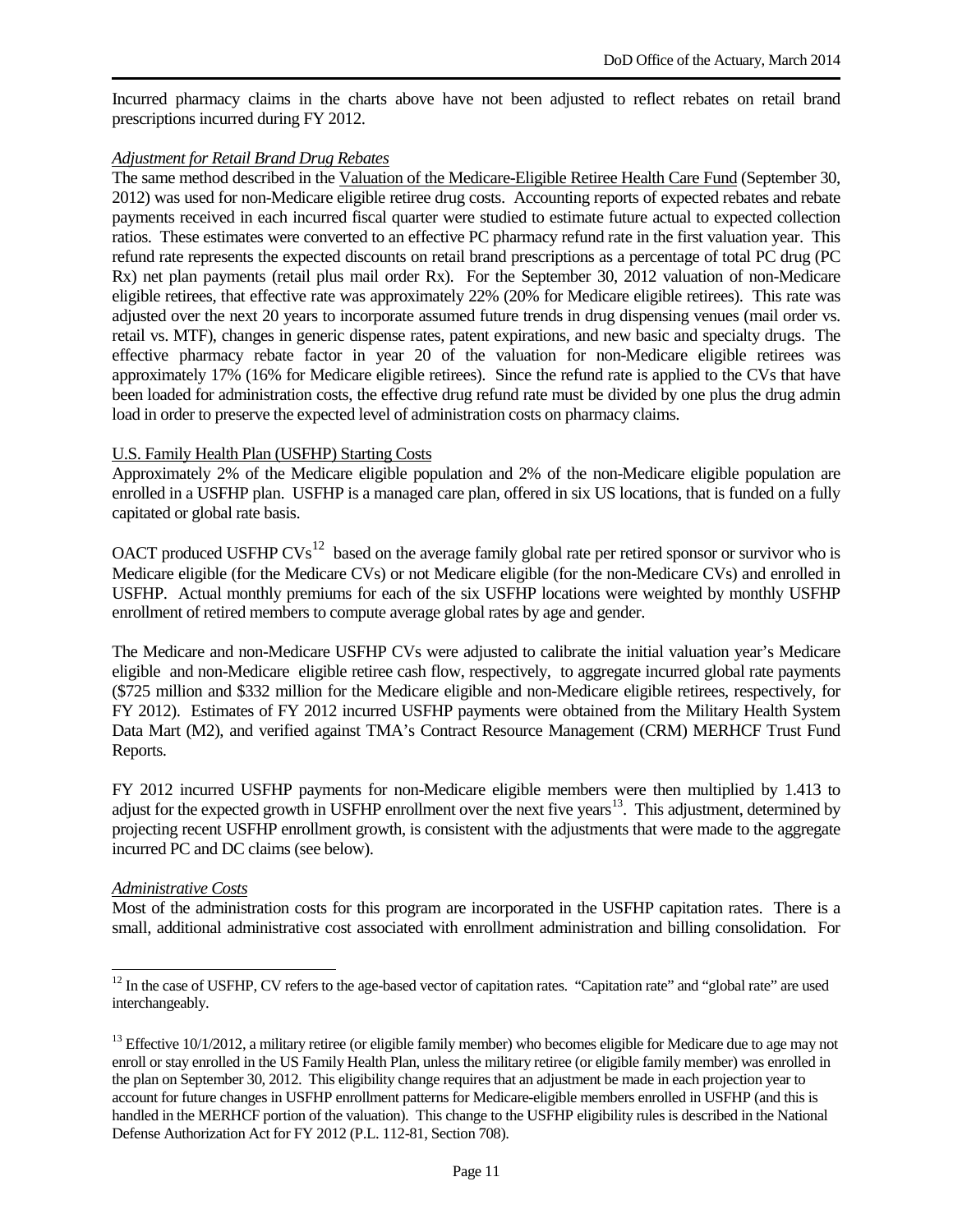the September 30, 2012, valuation, the MERHCF Board approved an administration cost load of 0.35% for the USFHP CVs.

#### Direct Care

#### FY 2012 DIRECT CARE COSTS – NON-MEDICARE ELIGIBLE RETIREES

#### (\$ millions)

| <b>Inpatient Hospital</b> | \$439   |
|---------------------------|---------|
| Outpatient                | \$1,185 |
| Pharmacy                  | \$575   |
| Total                     | \$2.199 |

#### FY 2012 DIRECT CARE COSTS – MEDICARE ELIGIBLE RETIREES

(\$ millions)

| <b>Inpatient Hospital</b> | \$513   |
|---------------------------|---------|
| Outpatient                | \$559   |
| Pharmacy                  | \$715   |
| Total                     | \$1,786 |

A small adjustment was made to the PC and DC aggregate incurred claims levels to reflect near-term expected growth in USFHP enrollment (non-Medicare eligible members). Based on recent experience, OACT assumed USFHP enrollment growth for non-Medicare members would continue to exceed general population growth of non-Medicare members. For retired members under age 65, an assumption was made about USFHP enrollment growth over the first five projection years of the valuation model, which resulted in the application of the following factor to each of the DC and PC retired non-Medicare eligible incurred claims values:

$$
\frac{(1 - USFHP \text{ enrollment } \% \text{ in five years})}{(1 - USFHP \text{ enrollment } \% \text{ in current year})} = 0.9914
$$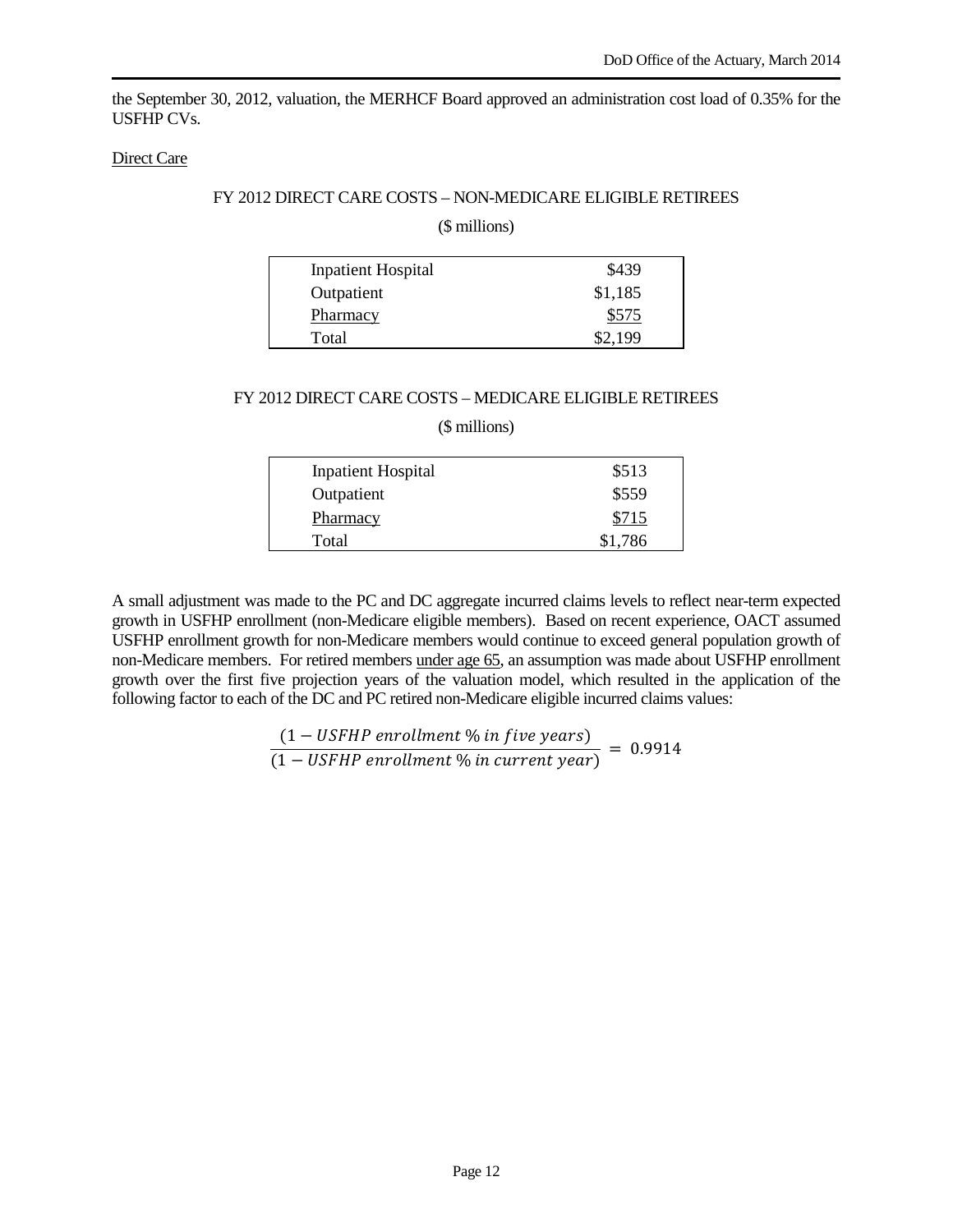### TABLES: MEDICAL TREND RATES, PLAN PARTICIPATION RATES, AND CLAIM VECTORS

The following tables summarize various valuation assumptions for non-Medicare and Medicare eligible populations. Certain descriptions provided in OACT's report titled Valuation of the Medicare-Eligible Retiree Health Care Fund (September 30, 2012) were not replicated in this memo. Please refer to the valuation report for more information about medical trend and participation rate development.

# MEDICAL TREND RATES FOR NON-MEDICARE LIABILITIES 25 YEAR SELECT PERIOD PLUS 26<sup>th</sup> YEAR ULTIMATE RATES

|      |      |             |        |        | Non-Medicare |        |        |              |
|------|------|-------------|--------|--------|--------------|--------|--------|--------------|
|      |      |             | DC     |        |              |        | PC     |              |
| From | To   | $_{\rm IP}$ | OP     | Rx     | $\mathbb{P}$ | OP     | Rx     | <b>USFHP</b> |
| 2012 | 2013 | 1.0400      | 1.0550 | 1.0310 | 1.0270       | 1.0448 | 1.0381 | 1.0439       |
|      |      |             |        |        |              |        |        |              |
| 2013 | 2014 | 1.0400      | 1.0550 | 1.0310 | 1.0269       | 1.0447 | 1.0381 | 1.0439       |
| 2014 | 2015 | 1.0405      | 1.0549 | 1.0310 | 1.0279       | 1.0450 | 1.0380 | 1.0441       |
| 2015 | 2016 | 1.0410      | 1.0547 | 1.0310 | 1.0290       | 1.0453 | 1.0380 | 1.0444       |
| 2016 | 2017 | 1.0414      | 1.0546 | 1.0319 | 1.0300       | 1.0456 | 1.0386 | 1.0449       |
| 2017 | 2018 | 1.0419      | 1.0544 | 1.0329 | 1.0310       | 1.0459 | 1.0393 | 1.0453       |
| 2018 | 2019 | 1.0424      | 1.0543 | 1.0338 | 1.0320       | 1.0461 | 1.0399 | 1.0458       |
| 2019 | 2020 | 1.0429      | 1.0541 | 1.0347 | 1.0331       | 1.0464 | 1.0405 | 1.0462       |
| 2020 | 2021 | 1.0434      | 1.0540 | 1.0357 | 1.0341       | 1.0467 | 1.0411 | 1.0476       |
| 2021 | 2022 | 1.0438      | 1.0538 | 1.0366 | 1.0351       | 1.0470 | 1.0417 | 1.0444       |
| 2022 | 2023 | 1.0443      | 1.0537 | 1.0375 | 1.0361       | 1.0473 | 1.0423 | 1.0449       |
| 2023 | 2024 | 1.0448      | 1.0535 | 1.0385 | 1.0372       | 1.0476 | 1.0429 | 1.0454       |
| 2024 | 2025 | 1.0453      | 1.0534 | 1.0394 | 1.0382       | 1.0478 | 1.0435 | 1.0458       |
| 2025 | 2026 | 1.0458      | 1.0533 | 1.0403 | 1.0392       | 1.0481 | 1.0442 | 1.0463       |
| 2026 | 2027 | 1.0462      | 1.0531 | 1.0413 | 1.0402       | 1.0484 | 1.0448 | 1.0467       |
| 2027 | 2028 | 1.0467      | 1.0530 | 1.0422 | 1.0413       | 1.0487 | 1.0454 | 1.0472       |
| 2028 | 2029 | 1.0472      | 1.0528 | 1.0431 | 1.0423       | 1.0490 | 1.0460 | 1.0476       |
| 2029 | 2030 | 1.0477      | 1.0527 | 1.0440 | 1.0433       | 1.0492 | 1.0466 | 1.0481       |
| 2030 | 2031 | 1.0481      | 1.0525 | 1.0450 | 1.0443       | 1.0495 | 1.0472 | 1.0485       |
| 2031 | 2032 | 1.0486      | 1.0524 | 1.0459 | 1.0454       | 1.0498 | 1.0478 | 1.0489       |
| 2032 | 2033 | 1.0491      | 1.0522 | 1.0468 | 1.0464       | 1.0501 | 1.0484 | 1.0494       |
| 2033 | 2034 | 1.0496      | 1.0521 | 1.0478 | 1.0474       | 1.0504 | 1.0491 | 1.0498       |
| 2034 | 2035 | 1.0501      | 1.0519 | 1.0487 | 1.0484       | 1.0507 | 1.0497 | 1.0502       |
| 2035 | 2036 | 1.0505      | 1.0518 | 1.0496 | 1.0495       | 1.0509 | 1.0503 | 1.0506       |
| 2036 | 2037 | 1.0510      | 1.0516 | 1.0506 | 1.0505       | 1.0512 | 1.0509 | 1.0511       |
| 2037 | 2038 | 1.0515      | 1.0515 | 1.0515 | 1.0515       | 1.0515 | 1.0515 | 1.0515       |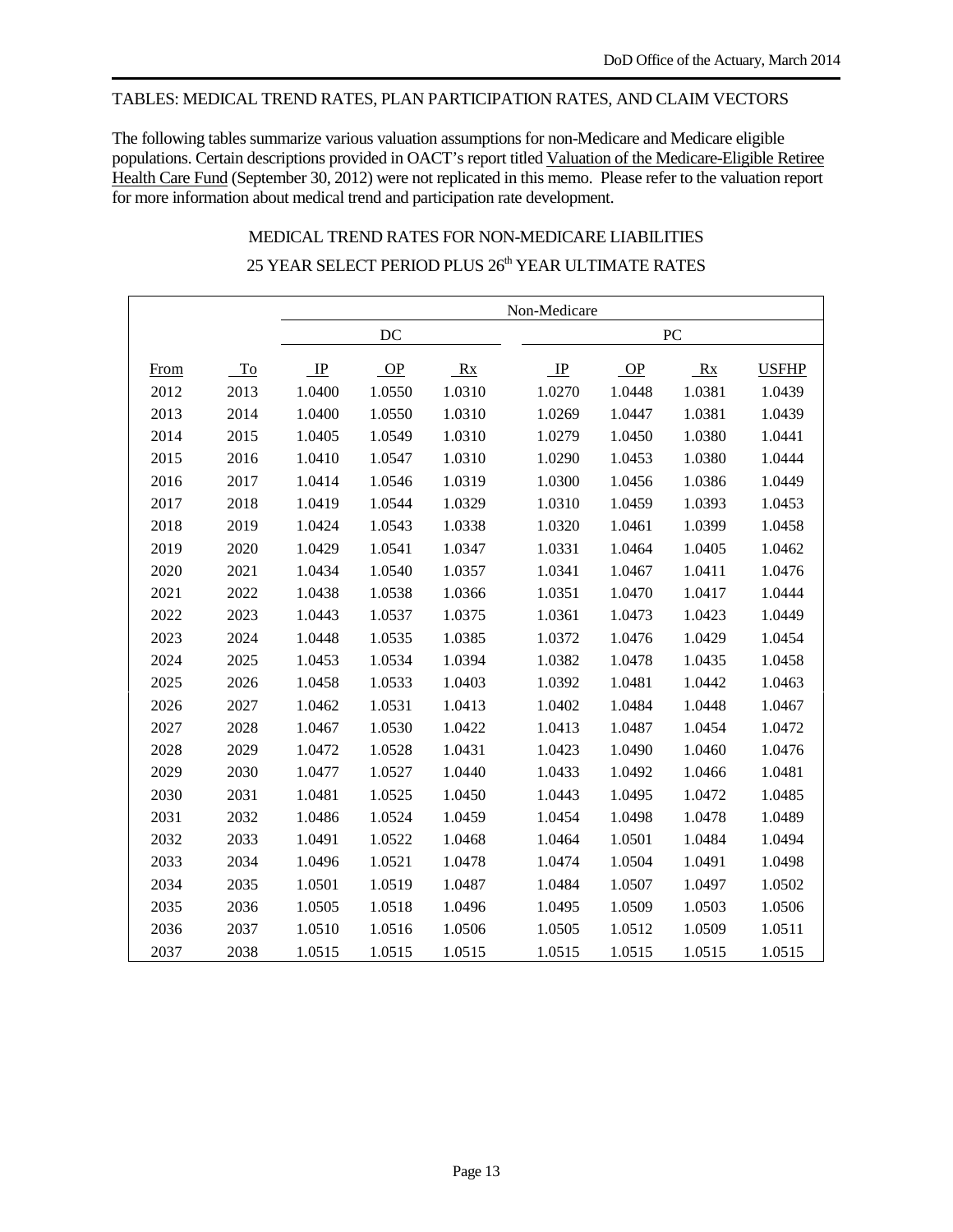# MEDICAL TREND RATES FOR MEDICARE LIABILITIES YEAR SELECT PERIOD PLUS  $26^{\rm th}$  YEAR ULTIMATE RATES

|             |      |         |        |        | Medicare     |        |        |              |
|-------------|------|---------|--------|--------|--------------|--------|--------|--------------|
|             |      |         | DC     |        |              |        | PC     |              |
| <b>From</b> | To   | $\perp$ | OP     | Rx     | $\mathbb{I}$ | OP     | Rx     | <b>USFHP</b> |
| 2012        | 2013 | 1.0013  | 1.0213 | 1.0000 | 1.0213       | 1.0313 | 1.0454 | 1.0314       |
| 2013        | 2014 | 1.0151  | 1.0212 | 1.0000 | 1.0351       | 1.0312 | 1.0451 | 1.0366       |
| 2014        | 2015 | 1.0228  | 1.0399 | 1.0100 | 1.0428       | 1.0499 | 1.0432 | 1.0486       |
| 2015        | 2016 | 1.0270  | 1.0492 | 1.0100 | 1.0470       | 1.0592 | 1.0430 | 1.0547       |
| 2016        | 2017 | 1.0226  | 1.0550 | 1.0119 | 1.0426       | 1.0650 | 1.0434 | 1.0560       |
| 2017        | 2018 | 1.0223  | 1.0592 | 1.0138 | 1.0423       | 1.0692 | 1.0438 | 1.0583       |
| 2018        | 2019 | 1.0212  | 1.0591 | 1.0157 | 1.0412       | 1.0691 | 1.0442 | 1.0581       |
| 2019        | 2020 | 1.0271  | 1.0599 | 1.0175 | 1.0471       | 1.0699 | 1.0446 | 1.0609       |
| 2020        | 2021 | 1.0322  | 1.0604 | 1.0194 | 1.0522       | 1.0704 | 1.0449 | 1.0638       |
| 2021        | 2022 | 1.0324  | 1.0602 | 1.0213 | 1.0524       | 1.0702 | 1.0453 | 1.0604       |
| 2022        | 2023 | 1.0336  | 1.0597 | 1.0232 | 1.0523       | 1.0691 | 1.0457 | 1.0599       |
| 2023        | 2024 | 1.0348  | 1.0592 | 1.0251 | 1.0523       | 1.0679 | 1.0461 | 1.0594       |
| 2024        | 2025 | 1.0360  | 1.0586 | 1.0270 | 1.0522       | 1.0667 | 1.0465 | 1.0589       |
| 2025        | 2026 | 1.0372  | 1.0581 | 1.0289 | 1.0522       | 1.0656 | 1.0469 | 1.0584       |
| 2026        | 2027 | 1.0383  | 1.0575 | 1.0308 | 1.0521       | 1.0644 | 1.0473 | 1.0579       |
| 2027        | 2028 | 1.0395  | 1.0570 | 1.0326 | 1.0520       | 1.0632 | 1.0476 | 1.0574       |
| 2028        | 2029 | 1.0407  | 1.0564 | 1.0345 | 1.0520       | 1.0620 | 1.0480 | 1.0568       |
| 2029        | 2030 | 1.0419  | 1.0559 | 1.0364 | 1.0519       | 1.0609 | 1.0484 | 1.0563       |
| 2030        | 2031 | 1.0431  | 1.0553 | 1.0383 | 1.0519       | 1.0597 | 1.0488 | 1.0557       |
| 2031        | 2032 | 1.0443  | 1.0548 | 1.0402 | 1.0518       | 1.0585 | 1.0492 | 1.0551       |
| 2032        | 2033 | 1.0455  | 1.0542 | 1.0421 | 1.0518       | 1.0574 | 1.0496 | 1.0545       |
| 2033        | 2034 | 1.0467  | 1.0537 | 1.0440 | 1.0517       | 1.0562 | 1.0500 | 1.0539       |
| 2034        | 2035 | 1.0479  | 1.0531 | 1.0458 | 1.0517       | 1.0550 | 1.0503 | 1.0533       |
| 2035        | 2036 | 1.0491  | 1.0526 | 1.0477 | 1.0516       | 1.0538 | 1.0507 | 1.0527       |
| 2036        | 2037 | 1.0503  | 1.0520 | 1.0496 | 1.0516       | 1.0527 | 1.0511 | 1.0521       |
| 2037        | 2038 | 1.0515  | 1.0515 | 1.0515 | 1.0515       | 1.0515 | 1.0515 | 1.0515       |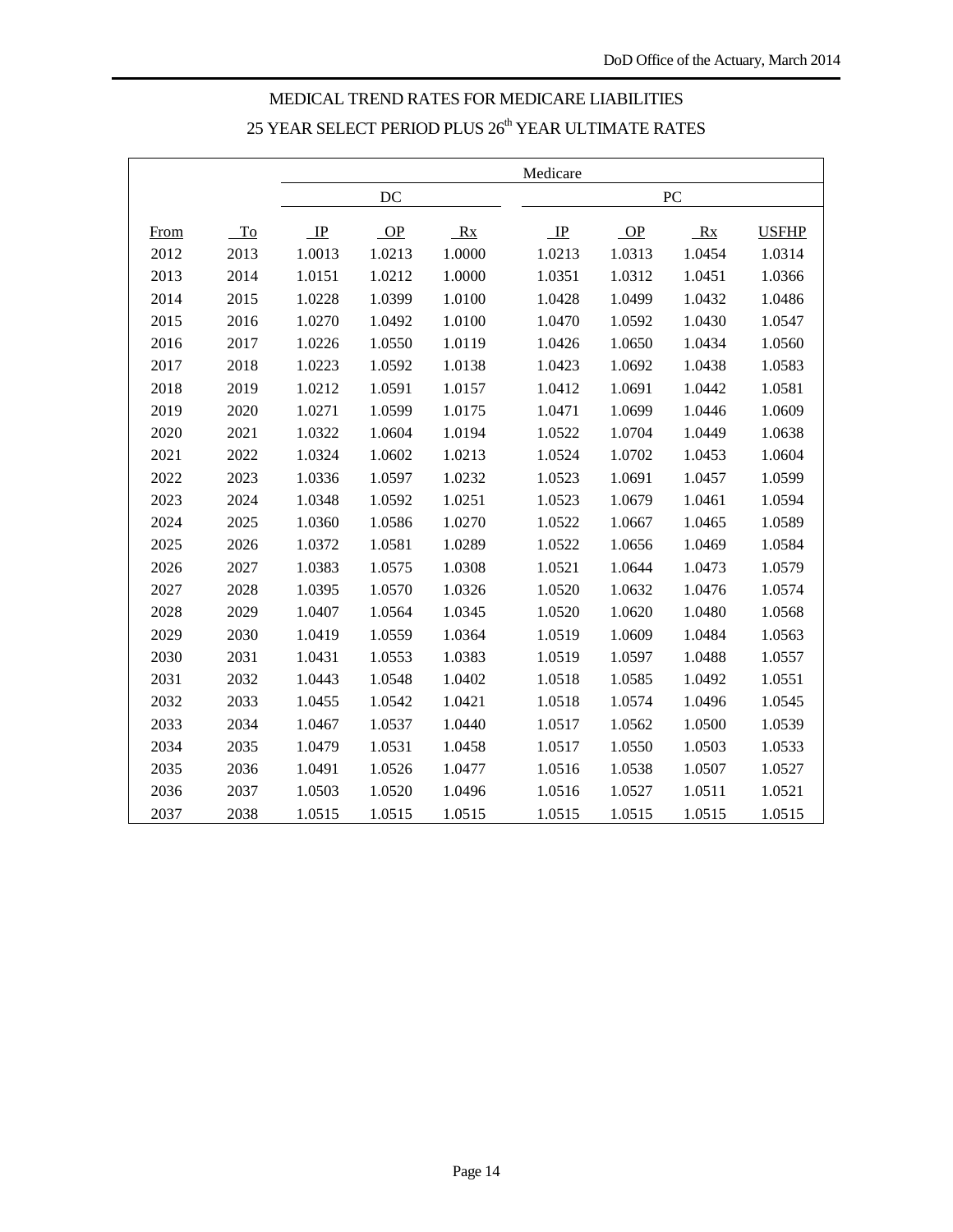| Year | DC IP  | DC OP  | DC Rx  | PC IP  | PC OP  | PC Rx  |
|------|--------|--------|--------|--------|--------|--------|
| 2013 | 1.0467 | 1.0700 | 1.0467 | 0.9590 | 0.9491 | 0.9556 |
| 2014 | 1.0400 | 1.0600 | 1.0400 | 0.9643 | 0.9558 | 0.9613 |
| 2015 | 1.0333 | 1.0500 | 1.0333 | 0.9695 | 0.9624 | 0.9671 |
| 2016 | 1.0267 | 1.0400 | 1.0267 | 0.9748 | 0.9691 | 0.9728 |
| 2017 | 1.0200 | 1.0300 | 1.0200 | 0.9800 | 0.9757 | 0.9784 |
| 2018 | 1.0133 | 1.0200 | 1.0133 | 0.9852 | 0.9823 | 0.9841 |
| 2019 | 1.0067 | 1.0100 | 1.0067 | 0.9904 | 0.9888 | 0.9898 |
| 2020 | 1.0000 | 1.0000 | 1.0000 | 0.9956 | 0.9954 | 0.9954 |
| 2021 | 1.0000 | 1.0000 | 1.0000 | 1.0000 | 1.0000 | 1.0000 |
| 2022 | 1.0000 | 1.0000 | 1.0000 | 1.0000 | 1.0000 | 1.0000 |
|      |        |        |        |        |        |        |

PLAN PARTICIPATION RATES FOR NON-MEDICARE LIABILITIES

#### PLAN PARTICIPATION RATES FOR MEDICARE LIABILITIES

| Year | DC IP  | DC OP  | DC Rx  | PC IP  | PC OP  | PC Rx  |
|------|--------|--------|--------|--------|--------|--------|
| 2013 | 1.0435 | 1.0435 | 1.0202 | 0.9760 | 0.9763 | 0.9746 |
| 2014 | 1.0377 | 1.0377 | 1.0177 | 0.9789 | 0.9792 | 0.9777 |
| 2015 | 1.0320 | 1.0320 | 1.0153 | 0.9819 | 0.9822 | 0.9808 |
| 2016 | 1.0262 | 1.0262 | 1.0129 | 0.9848 | 0.9851 | 0.9839 |
| 2017 | 1.0205 | 1.0205 | 1.0105 | 0.9878 | 0.9879 | 0.9869 |
| 2018 | 1.0147 | 1.0147 | 1.0080 | 0.9907 | 0.9908 | 0.9900 |
| 2019 | 1.0089 | 1.0089 | 1.0056 | 0.9936 | 0.9937 | 0.9931 |
| 2020 | 1.0032 | 1.0032 | 1.0032 | 0.9965 | 0.9965 | 0.9961 |
| 2021 | 1.0000 | 1.0000 | 1.0000 | 1.0000 | 1.0000 | 1.0000 |
| 2022 | 1.0000 | 1.0000 | 1.0000 | 1.0000 | 1.0000 | 1.0000 |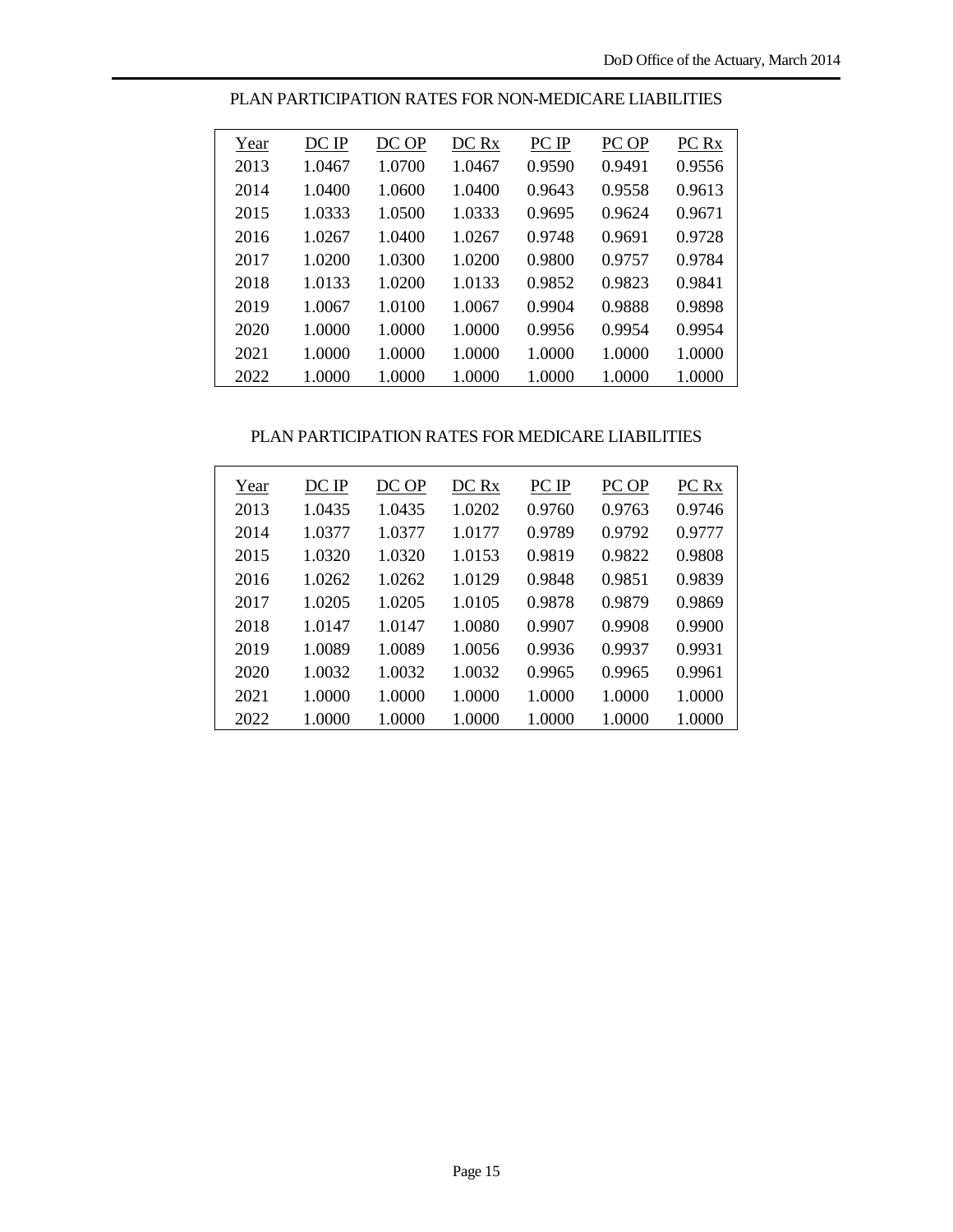|        |           |           |           |           |           | Direct Care |           |           |           |           |           |           |
|--------|-----------|-----------|-----------|-----------|-----------|-------------|-----------|-----------|-----------|-----------|-----------|-----------|
|        | Inpatient | Inpatient | Inpatient | Inpatient | Inpatient | Inpatient   | Inpatient | Inpatient | Inpatient | Inpatient | Inpatient | Inpatient |
|        | Retiree   | Retiree   | Retiree   | Retiree   | Retiree   | Retiree     | Retiree   | Retiree   | Survivor  | Survivor  | Survivor  | Survivor  |
|        | Act. Duty | Act. Duty | Act. Duty | Act. Duty | Reserve   | Reserve     | Reserve   | Reserve   | Act. Duty | Act. Duty | Reserve   | Reserve   |
|        | Nondis.   | Nondis.   | Disabled  | Disabled  | Nondis.   | Nondis.     | Disabled  | Disabled  |           |           |           |           |
| Age    | Enlistee  | Officer   | Enlistee  | Officer   | Enlistee  | Officer     | Enlistee  | Officer   | Enlistee  | Officer   | Enlistee  | Officer   |
| $20\,$ | \$396.70  | \$310.67  | \$240.22  | \$417.16  | \$38.37   | \$67.34     | \$240.22  | \$417.16  | \$264.17  | \$154.78  | \$46.25   | \$40.90   |
| 25     | \$396.70  | \$310.67  | \$240.22  | \$417.16  | \$38.37   | \$67.34     | \$240.22  | \$417.16  | \$264.17  | \$154.78  | \$46.25   | \$40.90   |
| 30     | \$396.70  | \$310.67  | \$253.30  | \$417.16  | \$38.37   | \$67.34     | \$253.30  | \$417.16  | \$192.62  | \$154.78  | \$46.25   | \$40.90   |
| 35     | \$396.70  | \$310.67  | \$255.72  | \$417.16  | \$38.37   | \$67.34     | \$255.72  | \$417.16  | \$155.24  | \$154.78  | \$46.25   | \$40.90   |
| 40     | \$396.70  | \$310.67  | \$251.42  | \$373.70  | \$38.37   | \$67.34     | \$251.42  | \$373.70  | \$131.29  | \$154.78  | \$46.25   | \$40.90   |
| 45     | \$349.41  | \$310.67  | \$241.18  | \$342.13  | \$38.37   | \$67.34     | \$241.18  | \$342.13  | \$119.69  | \$154.78  | \$46.25   | \$40.90   |
| 50     | \$338.69  | \$299.61  | \$226.16  | \$345.98  | \$38.37   | \$67.34     | \$226.16  | \$345.98  | \$119.63  | \$135.53  | \$46.25   | \$40.90   |
| 55     | \$361.20  | \$317.97  | \$207.93  | \$388.17  | \$38.37   | \$67.34     | \$207.93  | \$388.17  | \$130.54  | \$110.33  | \$46.25   | \$40.90   |
| 60     | \$408.15  | \$356.09  | \$188.47  | \$421.37  | \$38.37   | \$67.34     | \$188.47  | \$421.37  | \$151.94  | \$105.98  | \$46.25   | \$2.56    |
| 65     | \$433.85  | \$382.00  | \$176.48  | \$344.38  | \$52.34   | \$58.94     | \$176.48  | \$344.38  | \$183.46  | \$162.72  | \$8.58    | \$20.41   |
| 70     | \$59.15   | \$43.13   | \$36.40   | \$22.63   | \$12.95   | \$10.11     | \$36.40   | \$22.63   | \$4.22    | \$2.49    | \$0.91    | \$0.03    |
| 75     | \$19.23   | \$10.97   | \$16.96   | \$22.63   | \$5.29    | \$4.58      | \$16.96   | \$22.63   | \$0.09    | \$0.47    | \$0.98    | \$0.03    |
| 80     | \$7.00    | \$3.29    | \$7.78    | \$22.63   | \$2.36    | \$0.43      | \$7.78    | \$22.63   | \$2.46    | \$0.23    | \$1.04    | \$0.23    |
| 85     | \$11.76   | \$7.98    | \$21.87   | \$22.63   | \$5.04    | \$0.27      | \$21.87   | \$22.63   | \$7.60    | \$1.90    | \$1.11    | \$1.58    |
| 90     | \$29.97   | \$15.43   | \$114.01  | \$22.49   | \$18.80   | \$17.70     | \$114.01  | \$22.49   | \$13.08   | \$9.05    | \$1.19    | \$5.36    |
| 95     | \$29.97   | \$15.43   | \$114.01  | \$22.49   | \$18.80   | \$17.70     | \$114.01  | \$22.49   | \$13.08   | \$9.05    | \$1.19    | \$5.36    |
| 100    | \$29.97   | \$15.43   | \$114.01  | \$22.49   | \$18.80   | \$17.70     | \$114.01  | \$22.49   | \$13.08   | \$9.05    | \$1.19    | \$5.36    |
| 105    | \$29.97   | \$15.43   | \$114.01  | \$22.49   | \$18.80   | \$17.70     | \$114.01  | \$22.49   | \$13.08   | \$9.05    | \$1.19    | \$5.36    |
| 110    | \$29.97   | \$15.43   | \$114.01  | \$22.49   | \$18.80   | \$17.70     | \$114.01  | \$22.49   | \$13.08   | \$9.05    | \$1.19    | \$5.36    |
| 115    | \$29.97   | \$15.43   | \$114.01  | \$22.49   | \$18.80   | \$17.70     | \$114.01  | \$22.49   | \$13.08   | \$9.05    | \$1.19    | \$5.36    |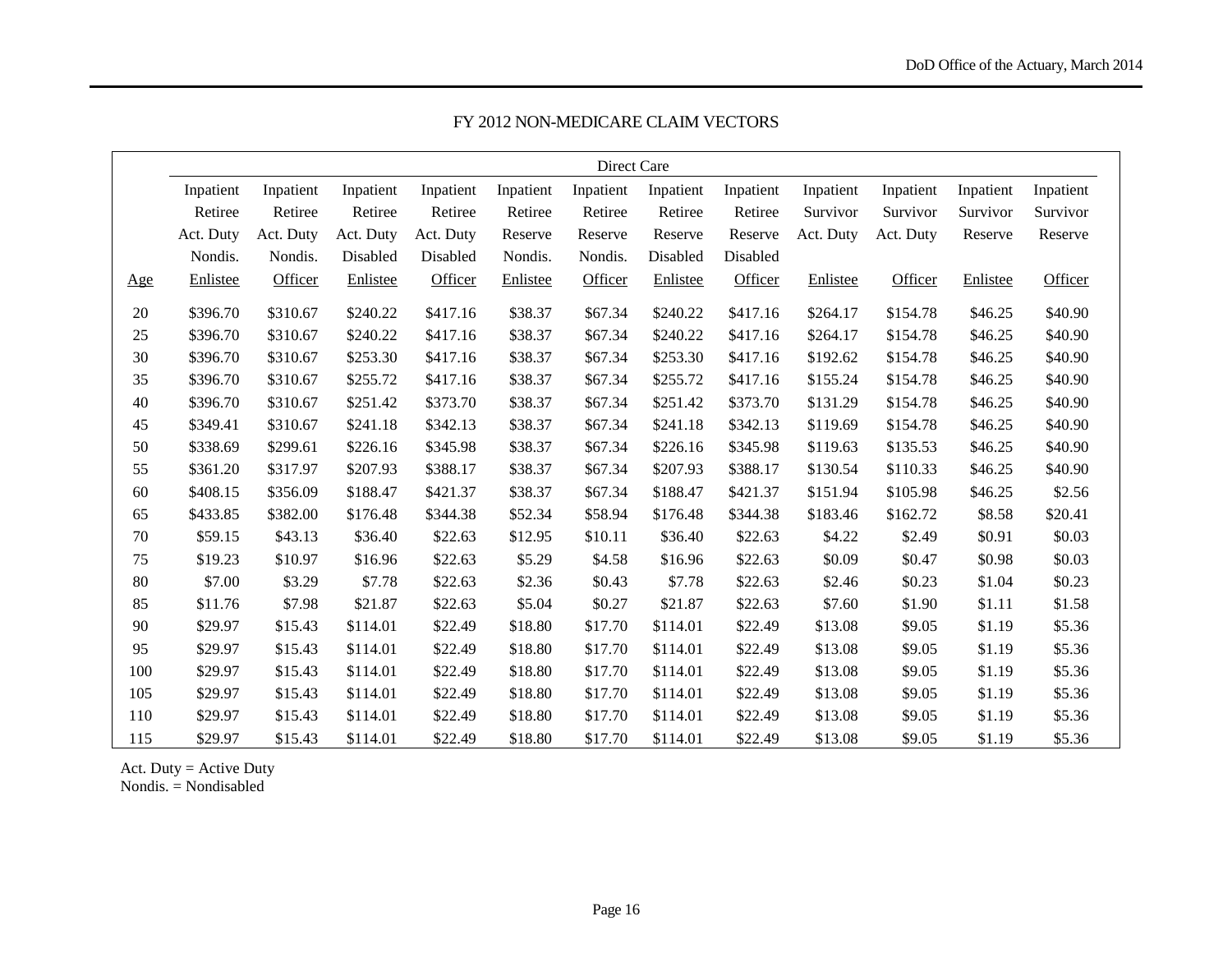|     |            |            |            |            |            |            | Direct Care |            |            |            |            |            |
|-----|------------|------------|------------|------------|------------|------------|-------------|------------|------------|------------|------------|------------|
|     | Outpatient | Outpatient | Outpatient | Outpatient | Outpatient | Outpatient | Outpatient  | Outpatient | Outpatient | Outpatient | Outpatient | Outpatient |
|     | Retiree    | Retiree    | Retiree    | Retiree    | Retiree    | Retiree    | Retiree     | Retiree    | Survivor   | Survivor   | Survivor   | Survivor   |
|     | Act. Duty  | Act. Duty  | Act. Duty  | Act. Duty  | Reserve    | Reserve    | Reserve     | Reserve    | Act. Duty  | Act. Duty  | Reserve    | Reserve    |
|     | Nondis.    | Nondis.    | Disabled   | Disabled   | Nondis.    | Nondis.    | Disabled    | Disabled   |            |            |            |            |
| Age | Enlistee   | Officer    | Enlistee   | Officer    | Enlistee   | Officer    | Enlistee    | Officer    | Enlistee   | Officer    | Enlistee   | Officer    |
| 20  | \$1,353.81 | \$1,377.42 | \$321.89   | \$1,163.83 | \$110.80   | \$173.35   | \$321.89    | \$1,163.83 | \$742.70   | \$621.54   | \$143.85   | \$134.82   |
| 25  | \$1,353.81 | \$1,377.42 | \$580.10   | \$1,163.83 | \$110.80   | \$173.35   | \$580.10    | \$1,163.83 | \$742.70   | \$621.54   | \$143.85   | \$134.82   |
| 30  | \$1,353.81 | \$1,377.42 | \$760.01   | \$1,163.83 | \$110.80   | \$173.35   | \$760.01    | \$1,163.83 | \$592.92   | \$621.54   | \$143.85   | \$134.82   |
| 35  | \$1,353.81 | \$1,377.42 | \$821.93   | \$1,163.83 | \$110.80   | \$173.35   | \$821.93    | \$1,163.83 | \$505.36   | \$621.54   | \$143.85   | \$134.82   |
| 40  | \$1,353.81 | \$1,377.42 | \$768.94   | \$1,211.72 | \$110.80   | \$173.35   | \$768.94    | \$1,211.72 | \$436.52   | \$621.54   | \$143.85   | \$134.82   |
| 45  | \$1,189.01 | \$1,377.42 | \$644.22   | \$1,075.34 | \$110.80   | \$173.35   | \$644.22    | \$1,075.34 | \$383.77   | \$613.02   | \$143.85   | \$134.82   |
| 50  | \$1,064.79 | \$1,254.92 | \$508.71   | \$906.78   | \$110.80   | \$173.35   | \$508.71    | \$906.78   | \$345.13   | \$547.65   | \$143.85   | \$134.82   |
| 55  | \$945.97   | \$1,139.27 | \$407.01   | \$755.60   | \$110.80   | \$173.35   | \$407.01    | \$755.60   | \$319.08   | \$427.49   | \$143.85   | \$134.82   |
| 60  | \$862.71   | \$1,006.71 | \$323.32   | \$664.41   | \$110.80   | \$173.35   | \$323.32    | \$664.41   | \$304.41   | \$315.27   | \$75.35    | \$134.82   |
| 65  | \$755.38   | \$835.21   | \$224.60   | \$493.14   | \$108.38   | \$124.58   | \$224.60    | \$493.14   | \$300.15   | \$319.75   | \$42.68    | \$70.88    |
| 70  | \$131.57   | \$107.08   | \$78.45    | \$69.38    | \$28.08    | \$25.73    | \$78.45     | \$69.38    | \$7.86     | \$6.73     | \$3.14     | \$0.36     |
| 75  | \$42.41    | \$25.14    | \$38.09    | \$44.37    | \$11.25    | \$14.46    | \$38.09     | \$44.37    | \$1.33     | \$1.34     | \$2.37     | \$1.01     |
| 80  | \$17.06    | \$7.29     | \$15.88    | \$26.09    | \$5.60     | \$5.87     | \$15.88     | \$26.09    | \$2.32     | \$0.41     | \$1.62     | \$1.72     |
| 85  | \$21.47    | \$16.59    | \$15.23    | \$15.79    | \$5.64     | \$2.36     | \$15.23     | \$15.79    | \$6.39     | \$2.00     | \$0.90     | \$2.50     |
| 90  | \$27.36    | \$15.89    | \$56.72    | \$10.25    | \$6.26     | \$15.05    | \$56.72     | \$10.25    | \$9.51     | \$5.44     | \$0.09     | \$3.84     |
| 95  | \$5.84     | \$15.89    | \$56.72    | \$10.25    | \$6.26     | \$15.05    | \$56.72     | \$10.25    | \$9.51     | \$5.44     | \$0.09     | \$3.84     |
| 100 | \$5.84     | \$15.89    | \$56.72    | \$10.25    | \$6.26     | \$15.05    | \$56.72     | \$10.25    | \$9.51     | \$5.44     | \$0.09     | \$3.84     |
| 105 | \$5.84     | \$15.89    | \$56.72    | \$10.25    | \$6.26     | \$15.05    | \$56.72     | \$10.25    | \$9.51     | \$5.44     | \$0.09     | \$3.84     |
| 110 | \$5.84     | \$15.89    | \$56.72    | \$10.25    | \$6.26     | \$15.05    | \$56.72     | \$10.25    | \$9.51     | \$5.44     | \$0.09     | \$3.84     |
| 115 | \$5.84     | \$15.89    | \$56.72    | \$10.25    | \$6.26     | \$15.05    | \$56.72     | \$10.25    | \$9.51     | \$5.44     | \$0.09     | \$3.84     |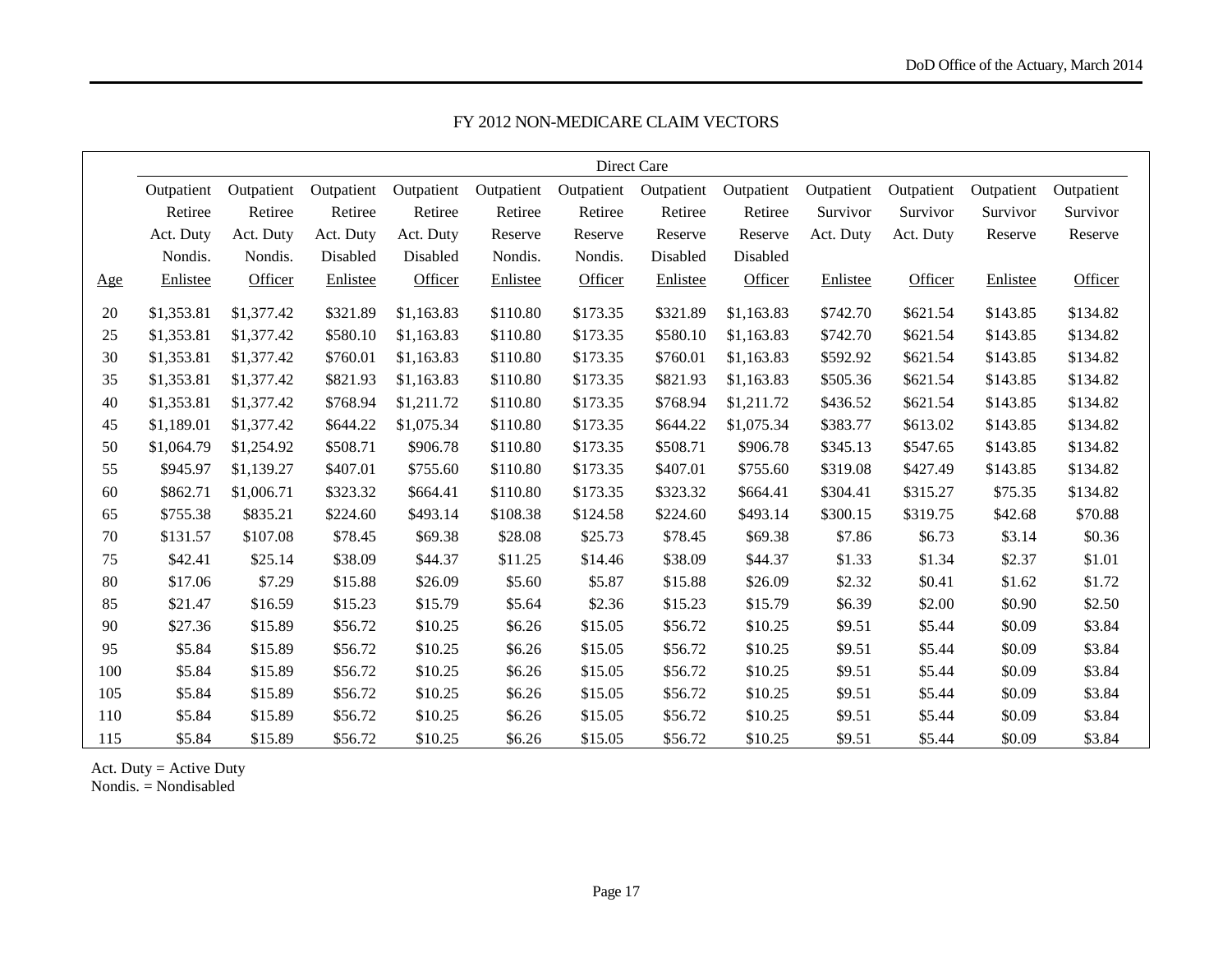|     |           |           |           |           |          |          | Direct Care |          |           |           |          |          |
|-----|-----------|-----------|-----------|-----------|----------|----------|-------------|----------|-----------|-----------|----------|----------|
|     | Pharmacy  | Pharmacy  | Pharmacy  | Pharmacy  | Pharmacy | Pharmacy | Pharmacy    | Pharmacy | Pharmacy  | Pharmacy  | Pharmacy | Pharmacy |
|     | Retiree   | Retiree   | Retiree   | Retiree   | Retiree  | Retiree  | Retiree     | Retiree  | Survivor  | Survivor  | Survivor | Survivor |
|     | Act. Duty | Act. Duty | Act. Duty | Act. Duty | Reserve  | Reserve  | Reserve     | Reserve  | Act. Duty | Act. Duty | Reserve  | Reserve  |
|     | Nondis.   | Nondis.   | Disabled  | Disabled  | Nondis.  | Nondis.  | Disabled    | Disabled |           |           |          |          |
| Age | Enlistee  | Officer   | Enlistee  | Officer   | Enlistee | Officer  | Enlistee    | Officer  | Enlistee  | Officer   | Enlistee | Officer  |
| 20  | \$428.26  | \$451.80  | \$1.11    | \$358.49  | \$106.03 | \$127.84 | \$1.11      | \$358.49 | \$88.42   | \$168.44  | \$64.32  | \$78.97  |
| 25  | \$428.26  | \$451.80  | \$109.62  | \$358.49  | \$106.03 | \$127.84 | \$109.62    | \$358.49 | \$88.42   | \$168.44  | \$64.32  | \$78.97  |
| 30  | \$428.26  | \$451.80  | \$210.85  | \$358.49  | \$106.03 | \$127.84 | \$210.85    | \$358.49 | \$114.37  | \$168.44  | \$64.32  | \$78.97  |
| 35  | \$428.26  | \$451.80  | \$287.56  | \$515.72  | \$106.03 | \$127.84 | \$287.56    | \$515.72 | \$123.99  | \$168.44  | \$64.32  | \$78.97  |
| 40  | \$428.26  | \$451.80  | \$329.69  | \$594.42  | \$106.03 | \$127.84 | \$329.69    | \$594.42 | \$128.55  | \$177.43  | \$64.32  | \$78.97  |
| 45  | \$414.99  | \$451.80  | \$334.75  | \$613.43  | \$106.03 | \$127.84 | \$334.75    | \$613.43 | \$134.45  | \$179.98  | \$64.32  | \$78.97  |
| 50  | \$418.58  | \$472.05  | \$308.20  | \$569.80  | \$106.03 | \$127.84 | \$308.20    | \$569.80 | \$148.50  | \$179.39  | \$64.32  | \$78.97  |
| 55  | \$456.51  | \$475.73  | \$263.59  | \$488.35  | \$106.03 | \$127.84 | \$263.59    | \$488.35 | \$174.58  | \$179.16  | \$64.32  | \$78.97  |
| 60  | \$525.44  | \$500.28  | \$222.94  | \$433.35  | \$106.03 | \$127.84 | \$222.94    | \$433.35 | \$209.57  | \$184.01  | \$79.92  | \$78.97  |
| 65  | \$532.08  | \$474.43  | \$154.47  | \$328.93  | \$143.00 | \$138.69 | \$154.47    | \$328.93 | \$238.56  | \$199.93  | \$68.44  | \$101.75 |
| 70  | \$96.47   | \$63.80   | \$55.61   | \$45.27   | \$39.55  | \$26.92  | \$55.61     | \$45.27  | \$6.46    | \$5.91    | \$1.29   | \$1.83   |
| 75  | \$31.44   | \$17.53   | \$25.01   | \$27.99   | \$16.44  | \$15.00  | \$25.01     | \$27.99  | \$2.27    | \$2.60    | \$1.29   | \$1.96   |
| 80  | \$11.71   | \$5.53    | \$9.10    | \$15.72   | \$5.64   | \$7.03   | \$9.10      | \$15.72  | \$0.56    | \$0.81    | \$1.29   | \$2.09   |
| 85  | \$12.79   | \$8.62    | \$6.52    | \$8.01    | \$3.80   | \$3.13   | \$6.52      | \$8.01   | \$1.12    | \$0.41    | \$1.29   | \$2.22   |
| 90  | \$14.35   | \$7.28    | \$22.66   | \$3.58    | \$3.76   | \$6.03   | \$22.66     | \$3.58   | \$5.55    | \$2.44    | \$1.27   | \$2.42   |
| 95  | \$3.35    | \$7.28    | \$22.66   | \$3.58    | \$3.76   | \$6.03   | \$22.66     | \$3.58   | \$5.55    | \$2.44    | \$1.27   | \$2.42   |
| 100 | \$3.35    | \$7.28    | \$22.66   | \$3.58    | \$3.76   | \$6.03   | \$22.66     | \$3.58   | \$5.55    | \$2.44    | \$1.27   | \$2.42   |
| 105 | \$3.35    | \$7.28    | \$22.66   | \$3.58    | \$3.76   | \$6.03   | \$22.66     | \$3.58   | \$5.55    | \$2.44    | \$1.27   | \$2.42   |
| 110 | \$3.35    | \$7.28    | \$22.66   | \$3.58    | \$3.76   | \$6.03   | \$22.66     | \$3.58   | \$5.55    | \$2.44    | \$1.27   | \$2.42   |
| 115 | \$3.35    | \$7.28    | \$22.66   | \$3.58    | \$3.76   | \$6.03   | \$22.66     | \$3.58   | \$5.55    | \$2.44    | \$1.27   | \$2.42   |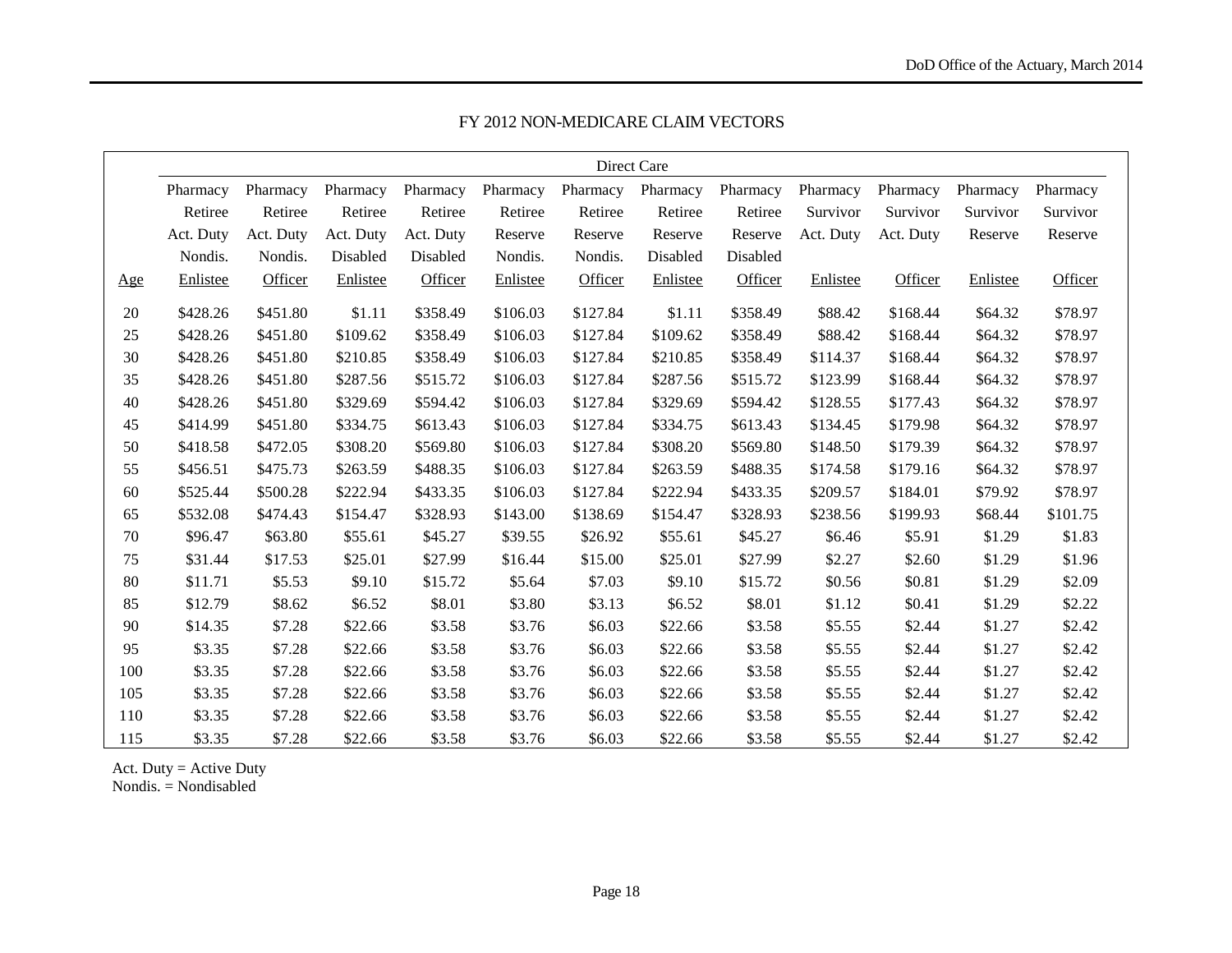|     |            |            |            |            |            | <b>Purchased Care</b> |            |            |            |           |           |            |
|-----|------------|------------|------------|------------|------------|-----------------------|------------|------------|------------|-----------|-----------|------------|
|     | Inpatient  | Inpatient  | Inpatient  | Inpatient  | Inpatient  | Inpatient             | Inpatient  | Inpatient  | Inpatient  | Inpatient | Inpatient | Inpatient  |
|     | Retiree    | Retiree    | Retiree    | Retiree    | Retiree    | Retiree               | Retiree    | Retiree    | Survivor   | Survivor  | Survivor  | Survivor   |
|     | Act. Duty  | Act. Duty  | Act. Duty  | Act. Duty  | Reserve    | Reserve               | Reserve    | Reserve    | Act. Duty  | Act. Duty | Reserve   | Reserve    |
|     | Nondis.    | Nondis.    | Disabled   | Disabled   | Nondis.    | Nondis.               | Disabled   | Disabled   |            |           |           |            |
| Age | Enlistee   | Officer    | Enlistee   | Officer    | Enlistee   | Officer               | Enlistee   | Officer    | Enlistee   | Officer   | Enlistee  | Officer    |
| 20  | \$1,396.81 | \$1,007.00 | \$928.84   | \$1,941.69 | \$687.59   | \$738.34              | \$928.84   | \$1,941.69 | \$1,308.40 | \$608.22  | \$697.91  | \$667.77   |
| 25  | \$1,396.81 | \$1,007.00 | \$1,303.69 | \$1,941.69 | \$687.59   | \$738.34              | \$1,303.69 | \$1,941.69 | \$1,308.40 | \$608.22  | \$697.91  | \$667.77   |
| 30  | \$1,396.81 | \$1,007.00 | \$1,491.12 | \$1,941.69 | \$687.59   | \$738.34              | \$1,491.12 | \$1,941.69 | \$1,308.40 | \$608.22  | \$697.91  | \$667.77   |
| 35  | \$1,396.81 | \$1,007.00 | \$1,498.80 | \$1,739.83 | \$687.59   | \$738.34              | \$1,498.80 | \$1,739.83 | \$1,114.68 | \$608.22  | \$697.91  | \$667.77   |
| 40  | \$1,396.81 | \$1,007.00 | \$1,375.85 | \$1,600.34 | \$687.59   | \$738.34              | \$1,375.85 | \$1,600.34 | \$1,048.95 | \$608.22  | \$697.91  | \$667.77   |
| 45  | \$1,176.86 | \$1,007.00 | \$1,210.45 | \$1,469.32 | \$687.59   | \$738.34              | \$1,210.45 | \$1,469.32 | \$1,017.73 | \$639.53  | \$697.91  | \$667.77   |
| 50  | \$1,144.89 | \$966.19   | \$1,100.24 | \$1,345.40 | \$687.59   | \$738.34              | \$1,100.24 | \$1,345.40 | \$1,022.70 | \$678.01  | \$697.91  | \$667.77   |
| 55  | \$1,235.72 | \$954.52   | \$1,109.64 | \$1,227.54 | \$687.59   | \$738.34              | \$1,109.64 | \$1,227.54 | \$1,067.75 | \$735.38  | \$697.91  | \$667.77   |
| 60  | \$1,600.73 | \$1,160.31 | \$1,216.01 | \$1,114.92 | \$687.59   | \$738.34              | \$1,216.01 | \$1,114.92 | \$1,158.82 | \$817.88  | \$697.91  | \$667.77   |
| 65  | \$1,952.47 | \$1,545.47 | \$1,180.85 | \$2,281.04 | \$1,027.75 | \$958.96              | \$1,180.85 | \$2,281.04 | \$1,303.89 | \$932.96  | \$836.17  | \$1,001.38 |
| 70  | \$355.52   | \$278.40   | \$368.42   | \$259.88   | \$223.93   | \$146.58              | \$368.42   | \$259.88   | \$33.93    | \$26.34   | \$44.09   | \$43.99    |
| 75  | \$131.32   | \$82.60    | \$182.14   | \$115.25   | \$78.63    | \$38.06               | \$182.14   | \$115.25   | \$2.90     | \$5.24    | \$14.55   | \$18.14    |
| 80  | \$56.64    | \$28.70    | \$100.76   | \$88.57    | \$31.46    | \$23.74               | \$100.76   | \$88.57    | \$12.70    | \$3.58    | \$3.97    | \$9.61     |
| 85  | \$69.55    | \$44.73    | \$105.14   | \$115.57   | \$30.09    | \$31.62               | \$105.14   | \$115.57   | \$46.20    | \$21.80   | \$3.97    | \$16.79    |
| 90  | \$135.06   | \$66.19    | \$119.44   | \$134.50   | \$28.59    | \$28.47               | \$119.44   | \$134.50   | \$110.09   | \$76.54   | \$3.93    | \$57.93    |
| 95  | \$135.06   | \$66.19    | \$103.79   | \$134.50   | \$28.59    | \$28.47               | \$103.79   | \$134.50   | \$110.09   | \$76.54   | \$3.93    | \$57.93    |
| 100 | \$135.06   | \$66.19    | \$103.79   | \$134.50   | \$28.59    | \$28.47               | \$103.79   | \$134.50   | \$110.09   | \$76.54   | \$3.93    | \$57.93    |
| 105 | \$135.06   | \$66.19    | \$103.79   | \$134.50   | \$28.59    | \$28.47               | \$103.79   | \$134.50   | \$110.09   | \$76.54   | \$3.93    | \$57.93    |
| 110 | \$135.06   | \$66.19    | \$103.79   | \$134.50   | \$28.59    | \$28.47               | \$103.79   | \$134.50   | \$110.09   | \$76.54   | \$3.93    | \$57.93    |
| 115 | \$135.06   | \$66.19    | \$103.79   | \$134.50   | \$28.59    | \$28.47               | \$103.79   | \$134.50   | \$110.09   | \$76.54   | \$3.93    | \$57.93    |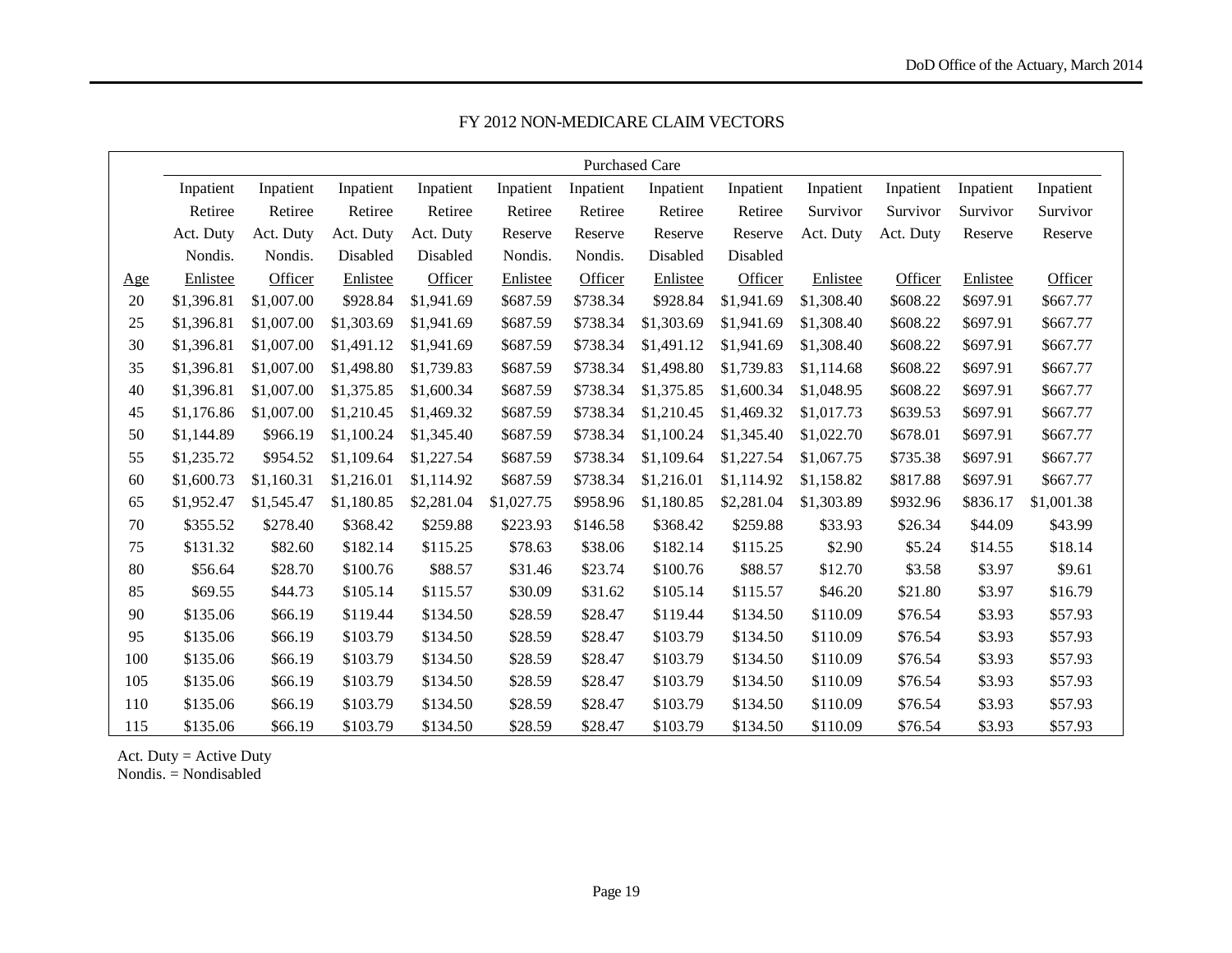|            |            |            |            |            |            |            | <b>Purchased Care</b> |            |            |            |            |            |
|------------|------------|------------|------------|------------|------------|------------|-----------------------|------------|------------|------------|------------|------------|
|            | Outpatient | Outpatient | Outpatient | Outpatient | Outpatient | Outpatient | Outpatient            | Outpatient | Outpatient | Outpatient | Outpatient | Outpatient |
|            | Retiree    | Retiree    | Retiree    | Retiree    | Retiree    | Retiree    | Retiree               | Retiree    | Survivor   | Survivor   | Survivor   | Survivor   |
|            | Act. Duty  | Act. Duty  | Act. Duty  | Act. Duty  | Reserve    | Reserve    | Reserve               | Reserve    | Act. Duty  | Act. Duty  | Reserve    | Reserve    |
|            | Nondis.    | Nondis.    | Disabled   | Disabled   | Nondis.    | Nondis.    | Disabled              | Disabled   |            |            |            |            |
| <u>Age</u> | Enlistee   | Officer    | Enlistee   | Officer    | Enlistee   | Officer    | Enlistee              | Officer    | Enlistee   | Officer    | Enlistee   | Officer    |
| 20         | \$3,952.62 | \$4,138.43 | \$1,572.13 | \$3,056.07 | \$1,695.81 | \$1,924.85 | \$1,572.13            | \$3,056.07 | \$3,017.85 | \$2,928.50 | \$1,823.78 | \$601.61   |
| 25         | \$3,952.62 | \$4,138.43 | \$2,818.31 | \$3,056.07 | \$1,695.81 | \$1,924.85 | \$2,818.31            | \$3,056.07 | \$3,017.85 | \$2,928.50 | \$1,823.78 | \$601.61   |
| 30         | \$3,952.62 | \$4,138.43 | \$3,490.93 | \$3,056.07 | \$1,695.81 | \$1,924.85 | \$3,490.93            | \$3,056.07 | \$3,017.85 | \$2,928.50 | \$1,823.78 | \$601.61   |
| 35         | \$3,952.62 | \$4,138.43 | \$3,689.94 | \$4,532.76 | \$1,695.81 | \$1,924.85 | \$3,689.94            | \$4,532.76 | \$3,013.45 | \$2,928.50 | \$1,823.78 | \$601.61   |
| 40         | \$3,952.62 | \$4,138.43 | \$3,521.08 | \$4,926.75 | \$1,695.81 | \$1,924.85 | \$3,521.08            | \$4,926.75 | \$2,767.62 | \$2,928.50 | \$1,823.78 | \$601.61   |
| 45         | \$3,705.70 | \$4,138.43 | \$3,115.35 | \$4,739.28 | \$1,695.81 | \$1,924.85 | \$3,115.35            | \$4,739.28 | \$2,426.35 | \$2,785.31 | \$1,823.78 | \$601.61   |
| 50         | \$3,423.01 | \$3,898.42 | \$2,617.48 | \$4,135.65 | \$1,695.81 | \$1,924.85 | \$2,617.48            | \$4,135.65 | \$2,095.32 | \$2,419.47 | \$1,823.78 | \$1,654.78 |
| 55         | \$3,114.31 | \$3,497.21 | \$2,179.07 | \$3,415.93 | \$1,695.81 | \$1,924.85 | \$2,179.07            | \$3,415.93 | \$1,883.34 | \$2,038.88 | \$1,638.71 | \$1,735.55 |
| 60         | \$3,148.77 | \$3,447.11 | \$1,998.24 | \$3,017.92 | \$1,695.81 | \$1,924.85 | \$1,998.24            | \$3,017.92 | \$1,865.01 | \$1,919.62 | \$1,509.70 | \$1,812.73 |
| 65         | \$3,387.81 | \$3,764.06 | \$2,010.99 | \$3,024.82 | \$2,329.05 | \$2,728.92 | \$2,010.99            | \$3,024.82 | \$2,035.97 | \$2,505.71 | \$1,634.37 | \$1,886.75 |
| 70         | \$720.14   | \$730.82   | \$624.25   | \$738.54   | \$536.10   | \$539.62   | \$624.25              | \$738.54   | \$47.78    | \$75.11    | \$37.35    | \$38.37    |
| 75         | \$263.65   | \$231.35   | \$264.00   | \$350.62   | \$175.31   | \$190.72   | \$264.00              | \$350.62   | \$5.64     | \$31.22    | \$13.30    | \$4.81     |
| 80         | \$107.03   | \$82.16    | \$124.70   | \$140.49   | \$61.43    | \$70.93    | \$124.70              | \$140.49   | \$7.32     | \$9.73     | \$2.77     | \$1.17     |
| 85         | \$96.79    | \$95.24    | \$99.22    | \$71.83    | \$55.60    | \$64.20    | \$99.22               | \$71.83    | \$28.88    | \$8.57     | \$2.77     | \$13.03    |
| 90         | \$105.37   | \$114.38   | \$83.99    | \$91.18    | \$54.93    | \$59.10    | \$83.99               | \$91.18    | \$53.46    | \$47.75    | \$2.74     | \$32.51    |
| 95         | \$21.37    | \$7.32     | \$65.92    | \$91.18    | \$54.93    | \$59.10    | \$65.92               | \$91.18    | \$53.46    | \$47.75    | \$2.74     | \$32.51    |
| 100        | \$21.37    | \$7.32     | \$65.92    | \$91.18    | \$54.93    | \$59.10    | \$65.92               | \$91.18    | \$53.46    | \$47.75    | \$2.74     | \$32.51    |
| 105        | \$21.37    | \$7.32     | \$65.92    | \$91.18    | \$54.93    | \$59.10    | \$65.92               | \$91.18    | \$53.46    | \$47.75    | \$2.74     | \$32.51    |
| 110        | \$21.37    | \$7.32     | \$65.92    | \$91.18    | \$54.93    | \$59.10    | \$65.92               | \$91.18    | \$53.46    | \$47.75    | \$2.74     | \$32.51    |
| 115        | \$21.37    | \$7.32     | \$65.92    | \$91.18    | \$54.93    | \$59.10    | \$65.92               | \$91.18    | \$53.46    | \$47.75    | \$2.74     | \$32.51    |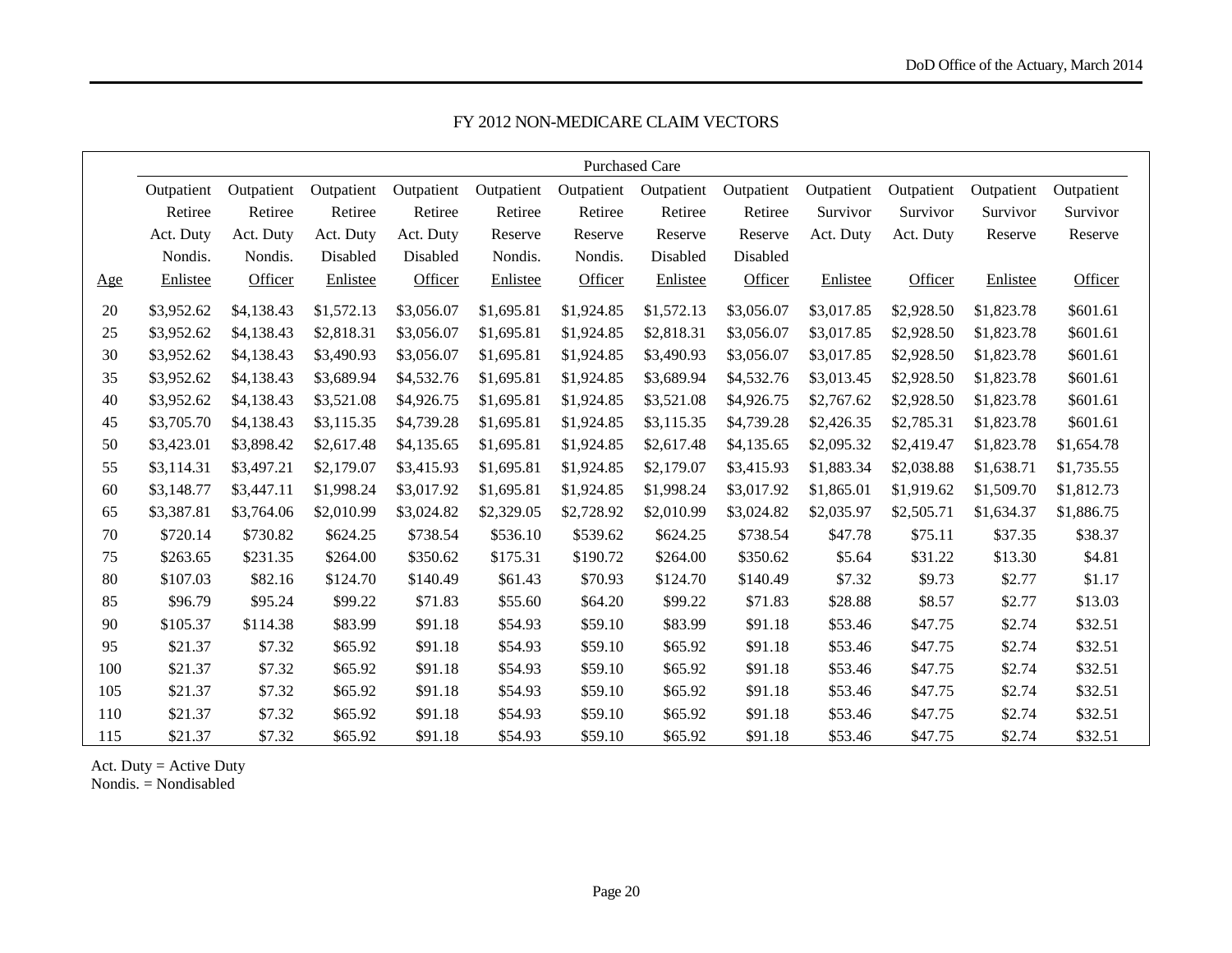|     |            |            |            |            |            |            | <b>Purchased Care</b> |            |            |            |            |            |
|-----|------------|------------|------------|------------|------------|------------|-----------------------|------------|------------|------------|------------|------------|
|     | Pharmacy   | Pharmacy   | Pharmacy   | Pharmacy   | Pharmacy   | Pharmacy   | Pharmacy              | Pharmacy   | Pharmacy   | Pharmacy   | Pharmacy   | Pharmacy   |
|     | Retiree    | Retiree    | Retiree    | Retiree    | Retiree    | Retiree    | Retiree               | Retiree    | Survivor   | Survivor   | Survivor   | Survivor   |
|     | Act. Duty  | Act. Duty  | Act. Duty  | Act. Duty  | Reserve    | Reserve    | Reserve               | Reserve    | Act. Duty  | Act. Duty  | Reserve    | Reserve    |
|     | Nondis.    | Nondis.    | Disabled   | Disabled   | Nondis.    | Nondis.    | Disabled              | Disabled   |            |            |            |            |
| Age | Enlistee   | Officer    | Enlistee   | Officer    | Enlistee   | Officer    | Enlistee              | Officer    | Enlistee   | Officer    | Enlistee   | Officer    |
| 20  | \$1,337.30 | \$1,713.58 | \$127.69   | \$1,622.99 | \$897.61   | \$1,081.42 | \$127.69              | \$1,622.99 | \$172.62   | \$632.01   | \$808.47   | \$544.91   |
| 25  | \$1,337.30 | \$1,713.58 | \$783.99   | \$1,622.99 | \$897.61   | \$1,081.42 | \$783.99              | \$1,622.99 | \$671.85   | \$632.01   | \$808.47   | \$544.91   |
| 30  | \$1,337.30 | \$1,713.58 | \$1,305.05 | \$1,622.99 | \$897.61   | \$1,081.42 | \$1,305.05            | \$1,622.99 | \$1,058.79 | \$632.01   | \$808.47   | \$544.91   |
| 35  | \$1,337.30 | \$1,713.58 | \$1,647.62 | \$2,238.27 | \$897.61   | \$1,081.42 | \$1,647.62            | \$2,238.27 | \$1,260.44 | \$963.42   | \$808.47   | \$544.91   |
| 40  | \$1,337.30 | \$1,713.58 | \$1,782.41 | \$2,539.17 | \$897.61   | \$1,081.42 | \$1,782.41            | \$2,539.17 | \$1,303.92 | \$1,151.14 | \$808.47   | \$544.91   |
| 45  | \$1,491.56 | \$1,713.58 | \$1,715.58 | \$2,629.44 | \$897.61   | \$1,081.42 | \$1,715.58            | \$2,629.44 | \$1,244.02 | \$1,253.36 | \$808.47   | \$544.91   |
| 50  | \$1,531.64 | \$1,796.80 | \$1,498.22 | \$2,508.54 | \$897.61   | \$1,081.42 | \$1,498.22            | \$2,508.54 | \$1,145.85 | \$1,263.16 | \$1,043.45 | \$912.79   |
| 55  | \$1,517.44 | \$1,865.58 | \$1,234.08 | \$2,255.44 | \$897.61   | \$1,081.42 | \$1,234.08            | \$2,255.44 | \$1,070.86 | \$1,217.80 | \$1,053.32 | \$1,105.57 |
| 60  | \$1,565.16 | \$1,975.79 | \$1,110.48 | \$2,053.71 | \$897.61   | \$1,081.42 | \$1,110.48            | \$2,053.71 | \$1,065.26 | \$1,217.88 | \$1,067.52 | \$1,216.95 |
| 65  | \$1,628.12 | \$1,957.44 | \$1,107.22 | \$1,579.51 | \$1,446.67 | \$1,659.15 | \$1,107.22            | \$1,579.51 | \$1,150.31 | \$1,447.67 | \$1,087.31 | \$1,169.20 |
| 70  | \$376.79   | \$411.73   | \$357.42   | \$420.67   | \$349.67   | \$344.54   | \$357.42              | \$420.67   | \$38.66    | \$34.98    | \$26.57    | \$22.74    |
| 75  | \$146.90   | \$151.55   | \$145.20   | \$182.14   | \$113.63   | \$115.94   | \$145.20              | \$182.14   | \$13.41    | \$6.05     | \$17.78    | \$6.80     |
| 80  | \$60.29    | \$62.65    | \$74.81    | \$62.51    | \$42.33    | \$35.08    | \$74.81               | \$62.51    | \$2.41     | \$0.62     | \$9.28     | \$5.34     |
| 85  | \$45.73    | \$55.38    | \$51.47    | \$28.86    | \$42.95    | \$29.35    | \$51.47               | \$28.86    | \$4.34     | \$7.92     | \$1.04     | \$11.39    |
| 90  | \$44.01    | \$55.23    | \$34.61    | \$42.12    | \$28.36    | \$28.85    | \$34.61               | \$42.12    | \$32.66    | \$22.44    | \$0.56     | \$21.33    |
| 95  | \$4.59     | \$13.54    | \$34.61    | \$42.12    | \$28.36    | \$28.85    | \$34.61               | \$42.12    | \$32.66    | \$22.44    | \$0.56     | \$21.33    |
| 100 | \$4.59     | \$13.54    | \$34.61    | \$42.12    | \$28.36    | \$28.85    | \$34.61               | \$42.12    | \$32.66    | \$22.44    | \$0.56     | \$21.33    |
| 105 | \$4.59     | \$13.54    | \$34.61    | \$42.12    | \$28.36    | \$28.85    | \$34.61               | \$42.12    | \$32.66    | \$22.44    | \$0.56     | \$21.33    |
| 110 | \$4.59     | \$13.54    | \$34.61    | \$42.12    | \$28.36    | \$28.85    | \$34.61               | \$42.12    | \$32.66    | \$22.44    | \$0.56     | \$21.33    |
| 115 | \$4.59     | \$13.54    | \$34.61    | \$42.12    | \$28.36    | \$28.85    | \$34.61               | \$42.12    | \$32.66    | \$22.44    | \$0.56     | \$21.33    |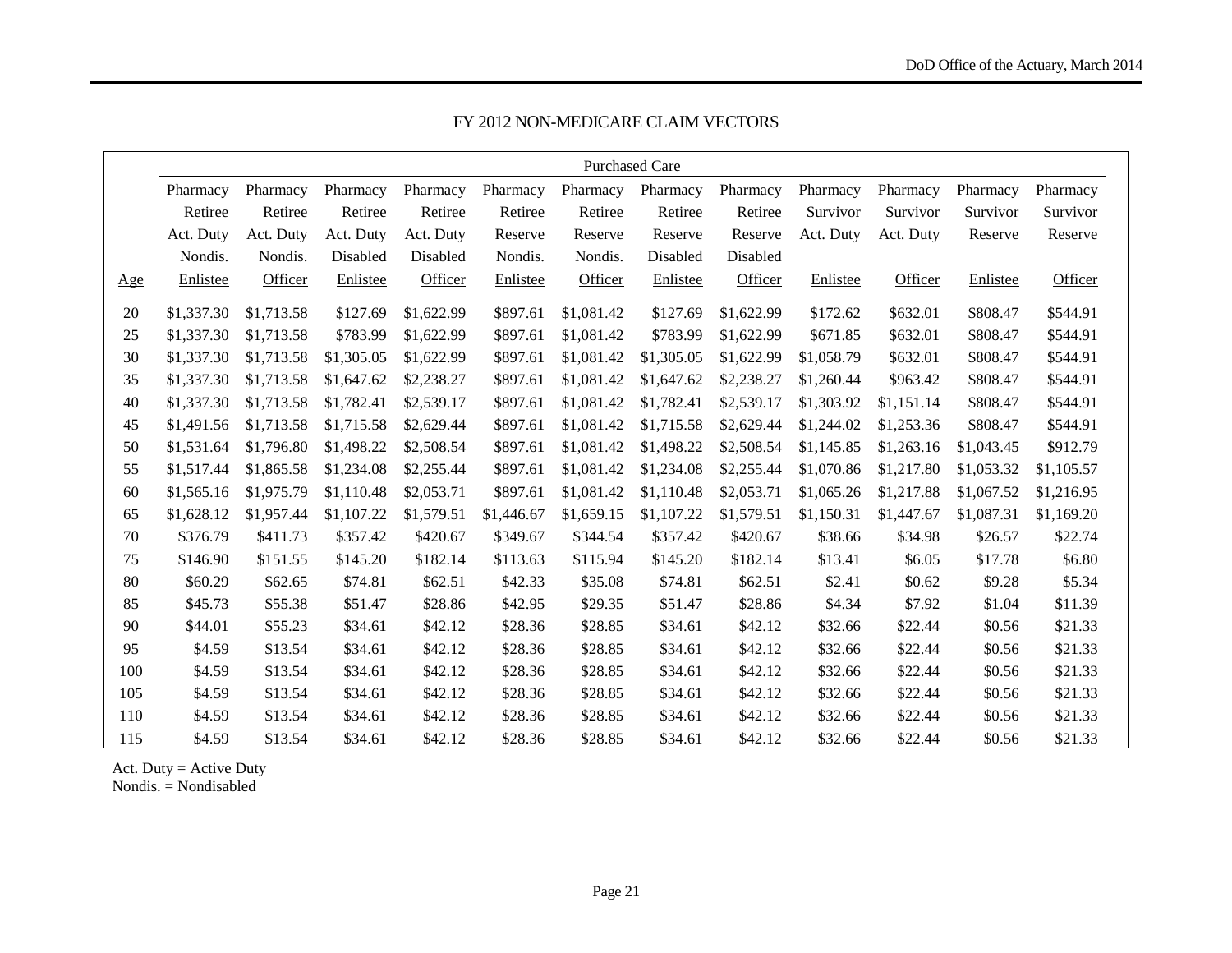|                |              |              |              |              |              | <b>Purchased Care</b> |              |              |              |              |              |              |
|----------------|--------------|--------------|--------------|--------------|--------------|-----------------------|--------------|--------------|--------------|--------------|--------------|--------------|
|                | <b>USFHP</b> | <b>USFHP</b> | <b>USFHP</b> | <b>USFHP</b> | <b>USFHP</b> | <b>USFHP</b>          | <b>USFHP</b> | <b>USFHP</b> | <b>USFHP</b> | <b>USFHP</b> | <b>USFHP</b> | <b>USFHP</b> |
|                | Retiree      | Retiree      | Retiree      | Retiree      | Retiree      | Retiree               | Retiree      | Retiree      | Survivor     | Survivor     | Survivor     | Survivor     |
|                | Act. Duty    | Act. Duty    | Act. Duty    | Act. Duty    | Reserve      | Reserve               | Reserve      | Reserve      | Act. Duty    | Act. Duty    | Reserve      | Reserve      |
|                | Nondis.      | Nondis.      | Disabled     | Disabled     | Nondis.      | Nondis.               | Disabled     | Disabled     |              |              |              |              |
| $\mathbf{Age}$ | Enlistee     | Officer      | Enlistee     | Officer      | Enlistee     | Officer               | Enlistee     | Officer      | Enlistee     | Officer      | Enlistee     | Officer      |
| $20\,$         | \$0.00       | \$0.00       | \$0.00       | \$294.99     | \$0.00       | \$0.00                | \$0.00       | \$294.99     | \$159.07     | \$281.28     | \$65.61      | \$118.94     |
| 25             | \$0.00       | \$0.00       | \$258.01     | \$294.99     | \$0.00       | \$0.00                | \$258.01     | \$294.99     | \$159.07     | \$281.28     | \$65.61      | \$118.94     |
| 30             | \$0.00       | \$0.00       | \$302.83     | \$294.99     | \$0.00       | \$0.00                | \$302.83     | \$294.99     | \$159.07     | \$281.28     | \$65.61      | \$118.94     |
| 35             | \$0.00       | \$0.00       | \$316.78     | \$294.99     | \$0.00       | \$0.00                | \$316.78     | \$294.99     | \$188.46     | \$281.28     | \$65.61      | \$118.94     |
| 40             | \$317.88     | \$360.38     | \$305.30     | \$294.99     | \$0.00       | \$0.00                | \$305.30     | \$294.99     | \$199.69     | \$281.28     | \$65.61      | \$118.94     |
| 45             | \$310.63     | \$348.22     | \$282.43     | \$294.99     | \$0.00       | \$0.00                | \$282.43     | \$294.99     | \$203.26     | \$479.26     | \$65.61      | \$118.94     |
| 50             | \$313.60     | \$348.63     | \$265.63     | \$294.99     | \$0.00       | \$0.00                | \$265.63     | \$294.99     | \$199.54     | \$459.85     | \$93.49      | \$118.94     |
| 55             | \$325.73     | \$367.23     | \$268.45     | \$294.99     | \$0.00       | \$0.00                | \$268.45     | \$294.99     | \$193.22     | \$441.38     | \$160.92     | \$118.94     |
| 60             | \$346.34     | \$383.48     | \$291.25     | \$320.90     | \$346.32     | \$348.83              | \$291.25     | \$320.90     | \$194.98     | \$423.73     | \$196.18     | \$196.97     |
| 65             | \$409.69     | \$445.51     | \$390.09     | \$427.71     | \$410.26     | \$427.76              | \$390.09     | \$427.71     | \$223.39     | \$406.81     | \$190.06     | \$231.16     |
| 70             | \$70.68      | \$68.78      | \$92.86      | \$102.17     | \$78.62      | \$81.14               | \$92.86      | \$102.17     | \$9.53       | \$18.98      | \$8.39       | \$6.63       |
| 75             | \$28.33      | \$21.91      | \$62.26      | \$61.38      | \$34.16      | \$40.91               | \$62.26      | \$61.38      | \$1.75       | \$0.02       | \$0.83       | \$1.20       |
| 80             | \$14.36      | \$11.87      | \$32.65      | \$13.06      | \$15.16      | \$25.39               | \$32.65      | \$13.06      | \$0.27       | \$0.02       | \$0.65       | \$0.21       |
| 85             | \$14.36      | \$13.89      | \$3.06       | \$13.06      | \$7.92       | \$11.53               | \$3.06       | \$13.06      | \$8.74       | \$14.31      | \$0.35       | \$8.87       |
| 90             | \$14.36      | \$13.89      | \$3.06       | \$13.06      | \$7.92       | \$11.53               | \$3.06       | \$13.06      | \$8.74       | \$14.31      | \$0.35       | \$8.87       |
| 95             | \$14.36      | \$13.89      | \$3.06       | \$13.06      | \$7.92       | \$11.53               | \$3.06       | \$13.06      | \$8.74       | \$14.31      | \$0.35       | \$8.87       |
| 100            | \$14.36      | \$13.89      | \$3.06       | \$13.06      | \$7.92       | \$11.53               | \$3.06       | \$13.06      | \$8.74       | \$14.31      | \$0.35       | \$8.87       |
| 105            | \$14.36      | \$13.89      | \$3.06       | \$13.06      | \$7.92       | \$11.53               | \$3.06       | \$13.06      | \$8.74       | \$14.31      | \$0.35       | \$8.87       |
| 110            | \$14.36      | \$13.89      | \$3.06       | \$13.06      | \$7.92       | \$11.53               | \$3.06       | \$13.06      | \$8.74       | \$14.31      | \$0.35       | \$8.87       |
| 115            | \$14.36      | \$13.89      | \$3.06       | \$13.06      | \$7.92       | \$11.53               | \$3.06       | \$13.06      | \$8.74       | \$14.31      | \$0.35       | \$8.87       |

Act. Duty = Active Duty

Nondis. = Nondisabled

Note about USFHP CVs: Since the USFHP CVs are developed by dividing aggregate USFHP costs by the total number of retired (or survivor) sponsors, and only approximately 2% of non-Medicare eligible retirees enroll in USFHP, the CVs are not a fair representation of USFHP global rates.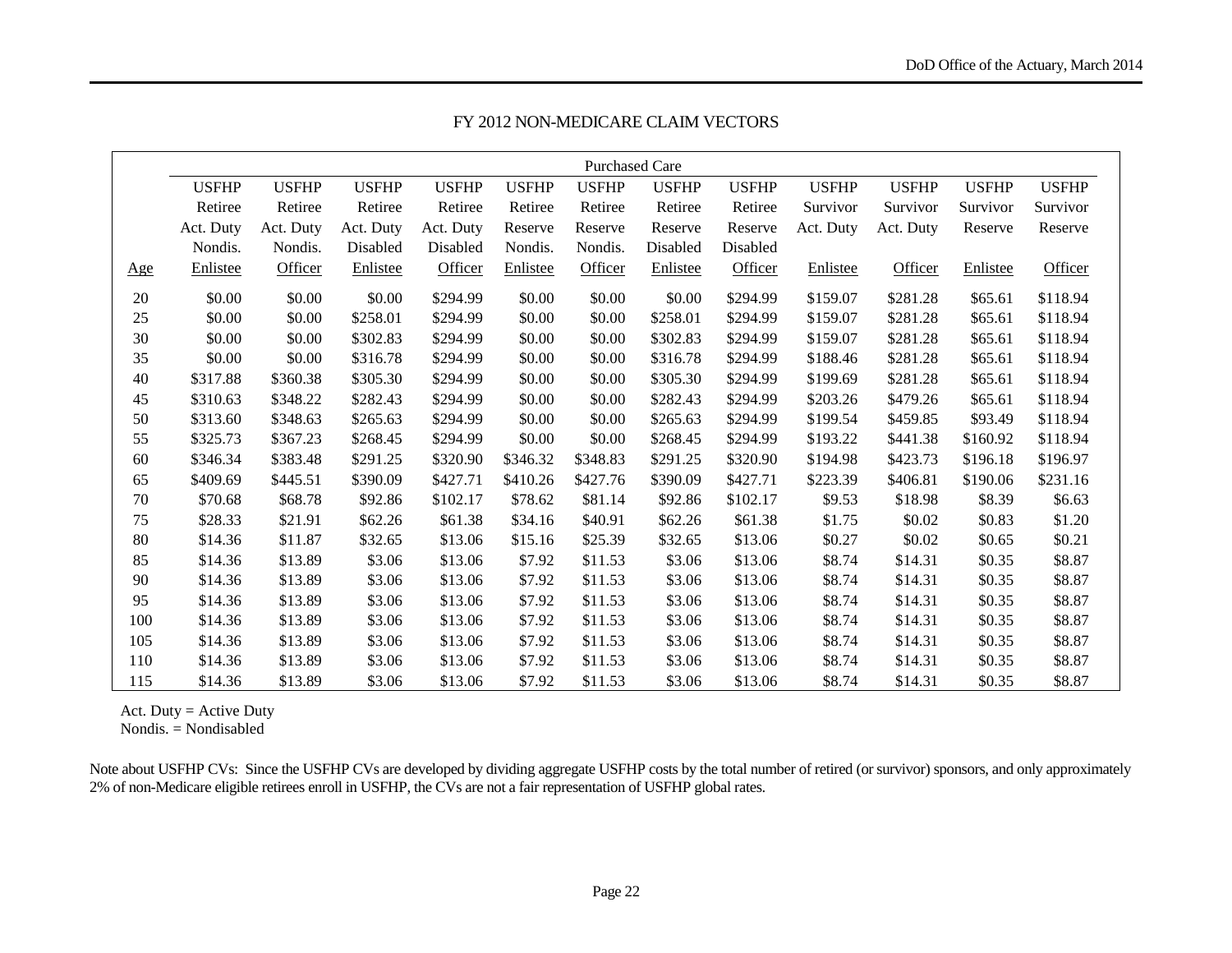|            |           |           |           |           |           | Direct Care |           |           |           |           |           |           |
|------------|-----------|-----------|-----------|-----------|-----------|-------------|-----------|-----------|-----------|-----------|-----------|-----------|
|            | Inpatient | Inpatient | Inpatient | Inpatient | Inpatient | Inpatient   | Inpatient | Inpatient | Inpatient | Inpatient | Inpatient | Inpatient |
|            | Retiree   | Retiree   | Retiree   | Retiree   | Retiree   | Retiree     | Retiree   | Retiree   | Survivor  | Survivor  | Survivor  | Survivor  |
|            | Act. Duty | Act. Duty | Act. Duty | Act. Duty | Reserve   | Reserve     | Reserve   | Reserve   | Act. Duty | Act. Duty | Reserve   | Reserve   |
|            | Nondis.   | Nondis.   | Disabled  | Disabled  | Nondis.   | Nondis.     | Disabled  | Disabled  |           |           |           |           |
| <u>Age</u> | Enlistee  | Officer   | Enlistee  | Officer   | Enlistee  | Officer     | Enlistee  | Officer   | Enlistee  | Officer   | Enlistee  | Officer   |
| 20         | \$13.27   | \$2.15    | \$73.48   | \$81.35   | \$6.38    | \$3.94      | \$73.48   | \$81.35   | \$4.34    | \$10.19   | \$2.79    | \$0.00    |
| 25         | \$13.27   | \$2.15    | \$73.48   | \$81.35   | \$6.38    | \$3.94      | \$73.48   | \$81.35   | \$4.34    | \$10.19   | \$2.79    | \$0.00    |
| 30         | \$13.27   | \$2.15    | \$71.11   | \$81.35   | \$6.38    | \$3.94      | \$71.11   | \$81.35   | \$4.34    | \$10.19   | \$2.79    | \$0.00    |
| 35         | \$13.27   | \$2.15    | \$59.91   | \$81.35   | \$6.38    | \$3.94      | \$59.91   | \$81.35   | \$4.34    | \$10.19   | \$2.79    | \$0.00    |
| 40         | \$13.27   | \$2.15    | \$54.02   | \$81.35   | \$6.38    | \$3.94      | \$54.02   | \$81.35   | \$4.34    | \$10.19   | \$2.79    | \$0.00    |
| 45         | \$12.32   | \$2.15    | \$65.37   | \$104.60  | \$6.38    | \$3.94      | \$65.37   | \$104.60  | \$4.34    | \$10.19   | \$2.79    | \$0.00    |
| 50         | \$17.31   | \$7.39    | \$98.04   | \$119.16  | \$6.38    | \$3.94      | \$98.04   | \$119.16  | \$18.29   | \$10.19   | \$2.79    | \$0.35    |
| 55         | \$32.17   | \$14.33   | \$138.91  | \$136.08  | \$6.38    | \$3.94      | \$138.91  | \$136.08  | \$29.96   | \$10.19   | \$3.56    | \$0.56    |
| 60         | \$66.25   | \$24.43   | \$146.64  | \$155.47  | \$6.38    | \$3.94      | \$146.64  | \$155.47  | \$44.98   | \$23.06   | \$3.72    | \$0.87    |
| 65         | \$181.58  | \$76.16   | \$131.28  | \$244.45  | \$12.51   | \$6.75      | \$131.28  | \$244.45  | \$63.74   | \$31.77   | \$3.87    | \$1.29    |
| 70         | \$421.90  | \$294.19  | \$367.12  | \$450.37  | \$58.73   | \$60.78     | \$367.12  | \$450.37  | \$181.57  | \$138.16  | \$20.13   | \$17.67   |
| 75         | \$507.73  | \$383.94  | \$407.63  | \$660.86  | \$74.45   | \$78.93     | \$407.63  | \$660.86  | \$204.68  | \$153.34  | \$23.11   | \$20.60   |
| 80         | \$593.87  | \$472.46  | \$483.37  | \$765.00  | \$92.23   | \$99.65     | \$483.37  | \$765.00  | \$231.06  | \$168.02  | \$26.29   | \$24.43   |
| 85         | \$652.88  | \$550.89  | \$622.30  | \$772.61  | \$111.84  | \$123.04    | \$622.30  | \$772.61  | \$250.20  | \$182.24  | \$29.68   | \$29.34   |
| 90         | \$662.14  | \$608.01  | \$963.82  | \$609.09  | \$132.95  | \$149.20    | \$963.82  | \$609.09  | \$253.41  | \$196.06  | \$33.28   | \$39.84   |
| 95         | \$546.22  | \$637.29  | \$963.82  | \$609.09  | \$151.61  | \$204.24    | \$963.82  | \$609.09  | \$205.82  | \$204.51  | \$35.52   | \$39.84   |
| 100        | \$546.22  | \$637.29  | \$963.82  | \$609.09  | \$151.61  | \$204.24    | \$963.82  | \$609.09  | \$205.82  | \$204.51  | \$35.52   | \$39.84   |
| 105        | \$546.22  | \$637.29  | \$963.82  | \$609.09  | \$151.61  | \$204.24    | \$963.82  | \$609.09  | \$205.82  | \$204.51  | \$35.52   | \$39.84   |
| 110        | \$546.22  | \$637.29  | \$963.82  | \$609.09  | \$151.61  | \$204.24    | \$963.82  | \$609.09  | \$205.82  | \$204.51  | \$35.52   | \$39.84   |
| 115        | \$546.22  | \$637.29  | \$963.82  | \$609.09  | \$151.61  | \$204.24    | \$963.82  | \$609.09  | \$205.82  | \$204.51  | \$35.52   | \$39.84   |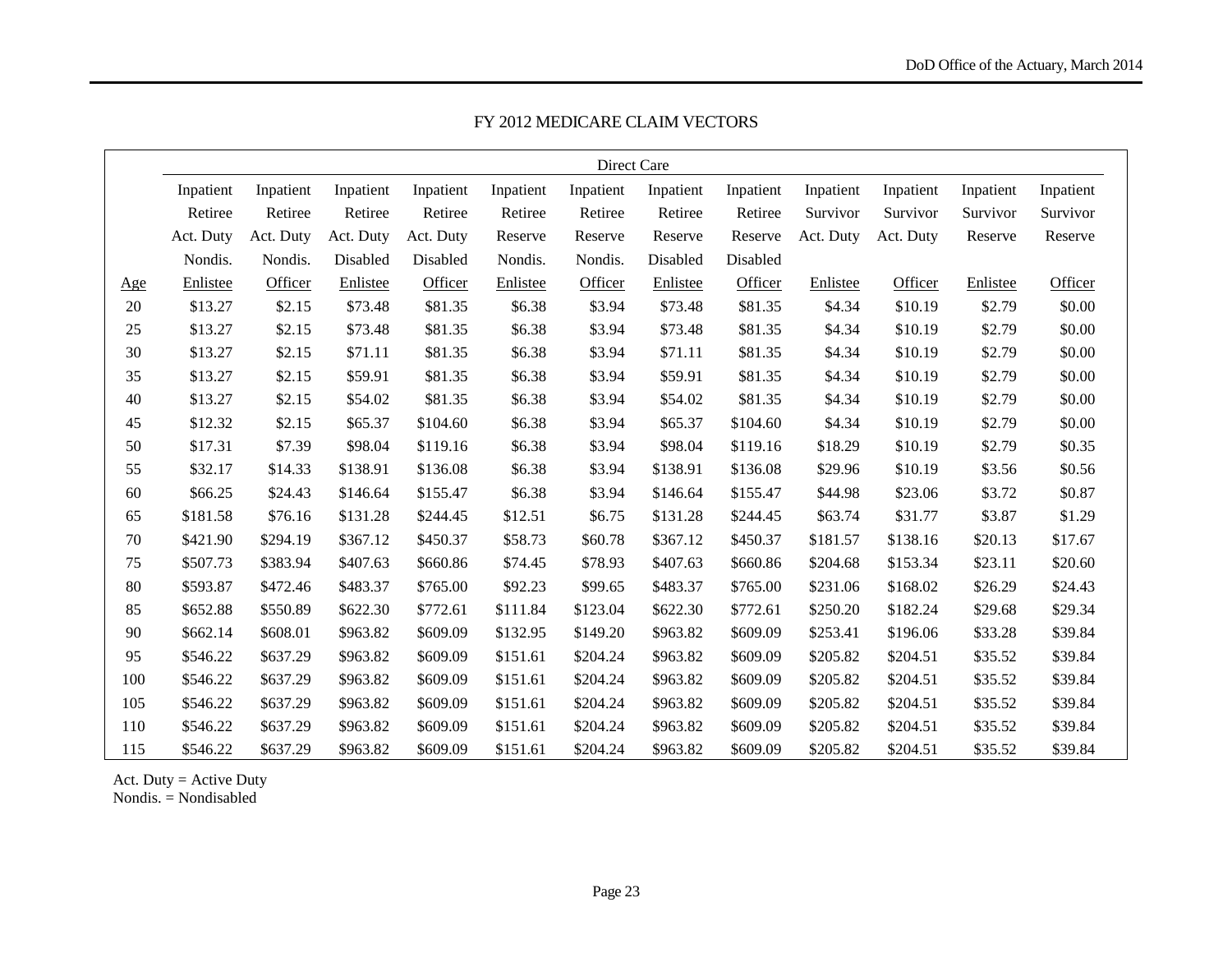|     |            |            |            |            |            |            | Direct Care |            |            |            |            |            |
|-----|------------|------------|------------|------------|------------|------------|-------------|------------|------------|------------|------------|------------|
|     | Outpatient | Outpatient | Outpatient | Outpatient | Outpatient | Outpatient | Outpatient  | Outpatient | Outpatient | Outpatient | Outpatient | Outpatient |
|     | Retiree    | Retiree    | Retiree    | Retiree    | Retiree    | Retiree    | Retiree     | Retiree    | Survivor   | Survivor   | Survivor   | Survivor   |
|     | Act. Duty  | Act. Duty  | Act. Duty  | Act. Duty  | Reserve    | Reserve    | Reserve     | Reserve    | Act. Duty  | Act. Duty  | Reserve    | Reserve    |
|     | Nondis.    | Nondis.    | Disabled   | Disabled   | Nondis.    | Nondis.    | Disabled    | Disabled   |            |            |            |            |
| Age | Enlistee   | Officer    | Enlistee   | Officer    | Enlistee   | Officer    | Enlistee    | Officer    | Enlistee   | Officer    | Enlistee   | Officer    |
| 20  | \$14.12    | \$9.30     | \$85.96    | \$71.02    | \$3.43     | \$4.41     | \$85.96     | \$71.02    | \$3.28     | \$12.21    | \$1.70     | \$3.46     |
| 25  | \$14.12    | \$9.30     | \$85.96    | \$71.02    | \$3.43     | \$4.41     | \$85.96     | \$71.02    | \$3.28     | \$12.21    | \$1.70     | \$3.46     |
| 30  | \$14.12    | \$9.30     | \$122.50   | \$71.02    | \$3.43     | \$4.41     | \$122.50    | \$71.02    | \$3.28     | \$12.21    | \$1.70     | \$3.46     |
| 35  | \$14.12    | \$9.30     | \$119.79   | \$71.02    | \$3.43     | \$4.41     | \$119.79    | \$71.02    | \$3.28     | \$12.21    | \$1.70     | \$3.46     |
| 40  | \$14.12    | \$9.30     | \$117.24   | \$149.52   | \$3.43     | \$4.41     | \$117.24    | \$149.52   | \$3.28     | \$12.21    | \$1.70     | \$3.46     |
| 45  | \$15.55    | \$9.30     | \$123.61   | \$203.64   | \$3.43     | \$4.41     | \$123.61    | \$203.64   | \$12.06    | \$12.21    | \$1.70     | \$3.46     |
| 50  | \$24.18    | \$12.50    | \$136.79   | \$250.60   | \$3.43     | \$4.41     | \$136.79    | \$250.60   | \$20.42    | \$12.21    | \$4.47     | \$3.46     |
| 55  | \$43.75    | \$20.12    | \$146.09   | \$272.98   | \$3.43     | \$4.41     | \$146.09    | \$272.98   | \$32.89    | \$12.21    | \$5.96     | \$3.46     |
| 60  | \$79.85    | \$36.70    | \$133.31   | \$245.75   | \$3.43     | \$4.41     | \$133.31    | \$245.75   | \$50.81    | \$32.70    | \$7.73     | \$3.46     |
| 65  | \$314.86   | \$155.11   | \$115.61   | \$187.51   | \$22.06    | \$22.85    | \$115.61    | \$187.51   | \$75.82    | \$48.80    | \$9.83     | \$7.27     |
| 70  | \$511.04   | \$521.94   | \$322.38   | \$524.64   | \$81.30    | \$102.58   | \$322.38    | \$524.64   | \$224.69   | \$202.55   | \$33.76    | \$47.30    |
| 75  | \$542.63   | \$563.78   | \$353.01   | \$618.64   | \$95.36    | \$117.46   | \$353.01    | \$618.64   | \$227.94   | \$206.16   | \$33.27    | \$39.32    |
| 80  | \$547.44   | \$580.35   | \$382.64   | \$629.52   | \$104.71   | \$125.95   | \$382.64    | \$629.52   | \$215.07   | \$196.89   | \$32.17    | \$33.28    |
| 85  | \$514.44   | \$564.06   | \$411.36   | \$564.95   | \$105.50   | \$127.39   | \$411.36    | \$564.95   | \$186.41   | \$175.91   | \$30.35    | \$29.52    |
| 90  | \$439.71   | \$506.81   | \$441.20   | \$332.38   | \$92.83    | \$121.19   | \$441.20    | \$332.38   | \$145.33   | \$144.25   | \$27.69    | \$28.36    |
| 95  | \$263.33   | \$365.74   | \$441.20   | \$332.38   | \$46.72    | \$103.31   | \$441.20    | \$332.38   | \$79.88    | \$76.97    | \$21.16    | \$31.73    |
| 100 | \$263.33   | \$365.74   | \$441.20   | \$332.38   | \$46.72    | \$103.31   | \$441.20    | \$332.38   | \$79.88    | \$76.97    | \$21.16    | \$31.73    |
| 105 | \$263.33   | \$365.74   | \$441.20   | \$332.38   | \$46.72    | \$103.31   | \$441.20    | \$332.38   | \$79.88    | \$76.97    | \$21.16    | \$31.73    |
| 110 | \$263.33   | \$365.74   | \$441.20   | \$332.38   | \$46.72    | \$103.31   | \$441.20    | \$332.38   | \$79.88    | \$76.97    | \$21.16    | \$31.73    |
| 115 | \$263.33   | \$365.74   | \$441.20   | \$332.38   | \$46.72    | \$103.31   | \$441.20    | \$332.38   | \$79.88    | \$76.97    | \$21.16    | \$31.73    |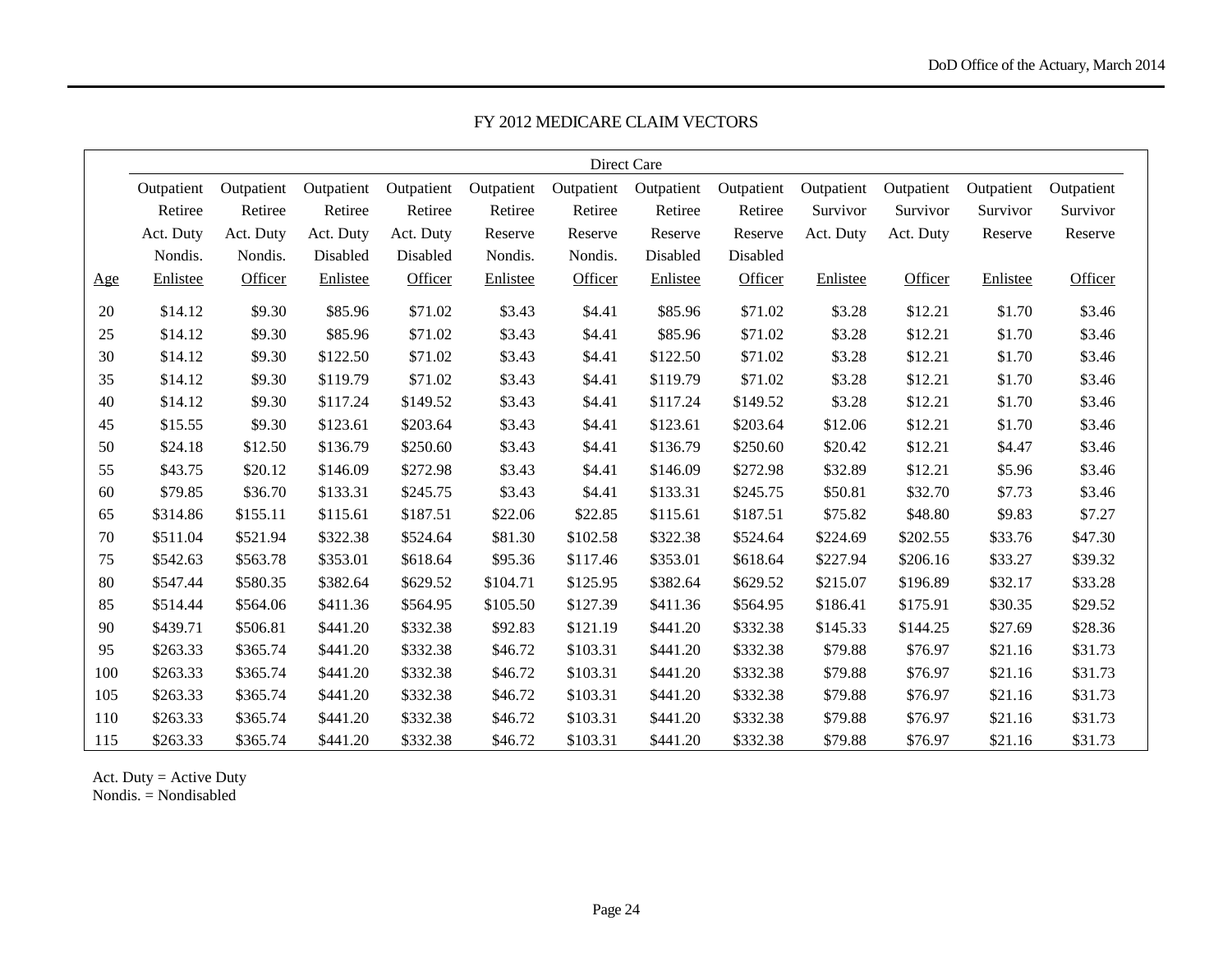|     |           |           |           |           |          | Direct Care |          |          |           |           |          |          |
|-----|-----------|-----------|-----------|-----------|----------|-------------|----------|----------|-----------|-----------|----------|----------|
|     | Pharmacy  | Pharmacy  | Pharmacy  | Pharmacy  | Pharmacy | Pharmacy    | Pharmacy | Pharmacy | Pharmacy  | Pharmacy  | Pharmacy | Pharmacy |
|     | Retiree   | Retiree   | Retiree   | Retiree   | Retiree  | Retiree     | Retiree  | Retiree  | Survivor  | Survivor  | Survivor | Survivor |
|     | Act. Duty | Act. Duty | Act. Duty | Act. Duty | Reserve  | Reserve     | Reserve  | Reserve  | Act. Duty | Act. Duty | Reserve  | Reserve  |
|     | Nondis.   | Nondis.   | Disabled  | Disabled  | Nondis.  | Nondis.     | Disabled | Disabled |           |           |          |          |
| Age | Enlistee  | Officer   | Enlistee  | Officer   | Enlistee | Officer     | Enlistee | Officer  | Enlistee  | Officer   | Enlistee | Officer  |
| 20  | \$13.55   | \$12.50   | \$22.90   | \$68.42   | \$11.64  | \$6.68      | \$22.90  | \$68.42  | \$3.80    | \$12.91   | \$10.43  | \$14.83  |
| 25  | \$13.55   | \$12.50   | \$22.90   | \$68.42   | \$11.64  | \$6.68      | \$22.90  | \$68.42  | \$3.80    | \$12.91   | \$10.43  | \$14.83  |
| 30  | \$13.55   | \$12.50   | \$22.90   | \$68.42   | \$11.64  | \$6.68      | \$22.90  | \$68.42  | \$3.80    | \$12.91   | \$10.43  | \$14.83  |
| 35  | \$13.55   | \$12.50   | \$57.85   | \$68.42   | \$11.64  | \$6.68      | \$57.85  | \$68.42  | \$3.80    | \$12.91   | \$10.43  | \$14.83  |
| 40  | \$13.55   | \$12.50   | \$78.08   | \$108.94  | \$11.64  | \$6.68      | \$78.08  | \$108.94 | \$3.80    | \$12.91   | \$10.43  | \$14.83  |
| 45  | \$15.00   | \$12.50   | \$97.08   | \$137.88  | \$11.64  | \$6.68      | \$97.08  | \$137.88 | \$16.00   | \$12.91   | \$10.43  | \$14.83  |
| 50  | \$21.99   | \$12.45   | \$115.05  | \$170.22  | \$11.64  | \$6.68      | \$115.05 | \$170.22 | \$27.10   | \$12.91   | \$20.80  | \$14.83  |
| 55  | \$43.30   | \$17.48   | \$132.14  | \$205.96  | \$11.64  | \$6.68      | \$132.14 | \$205.96 | \$43.64   | \$12.91   | \$22.88  | \$14.83  |
| 60  | \$92.21   | \$32.99   | \$148.47  | \$245.11  | \$11.64  | \$6.68      | \$148.47 | \$245.11 | \$67.42   | \$31.93   | \$24.97  | \$14.83  |
| 65  | \$240.35  | \$136.77  | \$125.94  | \$182.91  | \$55.13  | \$44.79     | \$125.94 | \$182.91 | \$100.60  | \$45.77   | \$27.05  | \$32.61  |
| 70  | \$757.45  | \$554.34  | \$393.40  | \$558.42  | \$301.23 | \$249.18    | \$393.40 | \$558.42 | \$341.88  | \$249.82  | \$147.12 | \$139.15 |
| 75  | \$806.62  | \$624.29  | \$452.73  | \$635.67  | \$396.28 | \$332.89    | \$452.73 | \$635.67 | \$334.39  | \$251.18  | \$149.48 | \$119.28 |
| 80  | \$757.17  | \$616.09  | \$451.05  | \$600.68  | \$397.06 | \$344.16    | \$451.05 | \$600.68 | \$292.96  | \$228.91  | \$124.02 | \$95.85  |
| 85  | \$615.17  | \$530.48  | \$394.01  | \$466.66  | \$309.08 | \$290.99    | \$394.01 | \$466.66 | \$227.90  | \$185.38  | \$85.15  | \$71.11  |
| 90  | \$413.88  | \$389.11  | \$223.12  | \$207.29  | \$169.38 | \$196.60    | \$223.12 | \$207.29 | \$151.91  | \$127.52  | \$47.80  | \$47.99  |
| 95  | \$184.73  | \$214.62  | \$223.12  | \$207.29  | \$51.63  | \$89.52     | \$223.12 | \$207.29 | \$80.27   | \$67.75   | \$26.14  | \$26.36  |
| 100 | \$184.73  | \$214.62  | \$223.12  | \$207.29  | \$51.63  | \$89.52     | \$223.12 | \$207.29 | \$28.02   | \$17.97   | \$26.14  | \$26.36  |
| 105 | \$184.73  | \$214.62  | \$223.12  | \$207.29  | \$51.63  | \$89.52     | \$223.12 | \$207.29 | \$28.02   | \$17.97   | \$26.14  | \$26.36  |
| 110 | \$184.73  | \$214.62  | \$223.12  | \$207.29  | \$51.63  | \$89.52     | \$223.12 | \$207.29 | \$28.02   | \$17.97   | \$26.14  | \$26.36  |
| 115 | \$184.73  | \$214.62  | \$223.12  | \$207.29  | \$51.63  | \$89.52     | \$223.12 | \$207.29 | \$28.02   | \$17.97   | \$26.14  | \$26.36  |

FY 2012 MEDICARE CLAIM VECTORS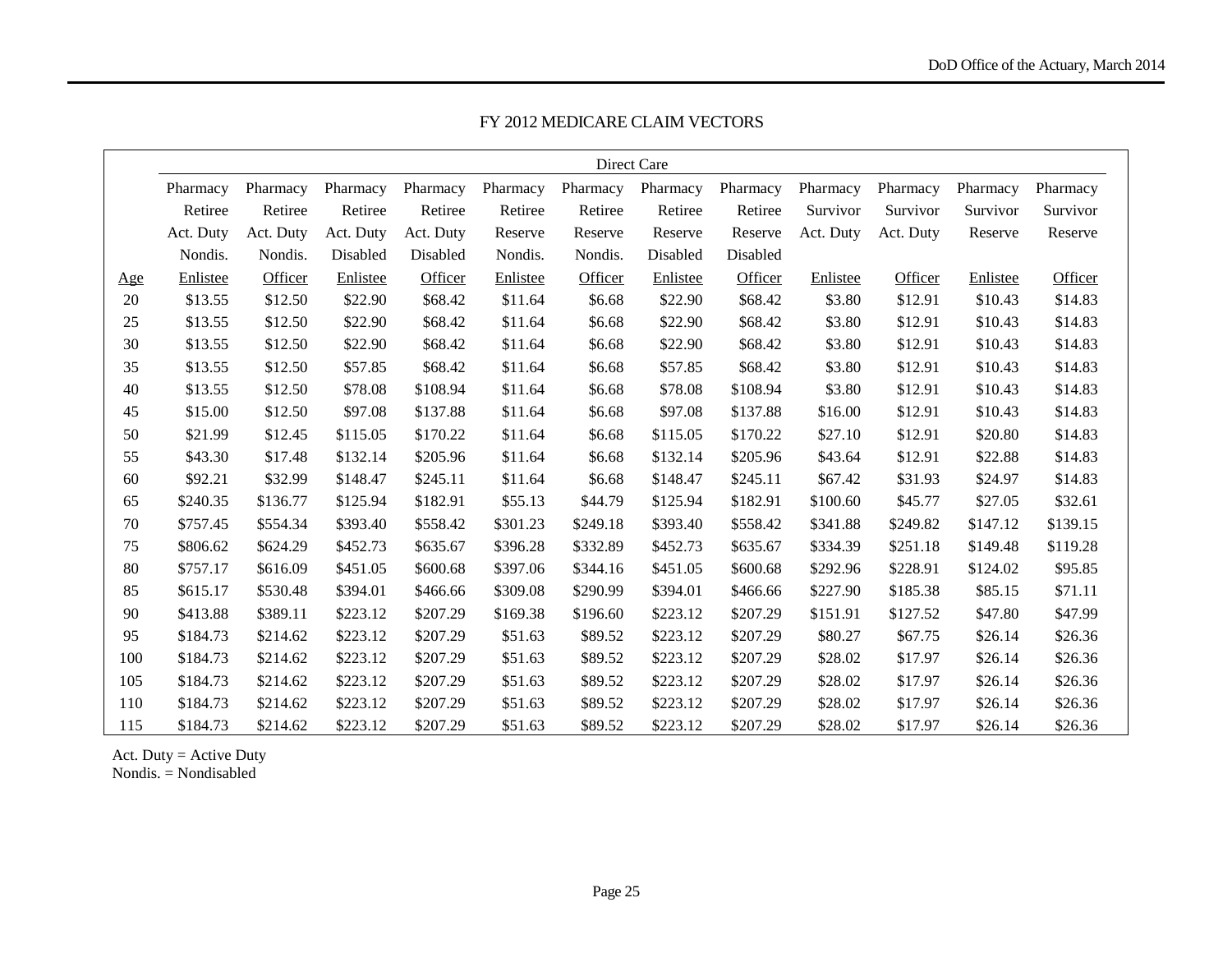|     |            |            |            |            |           | <b>Purchased Care</b> |            |            |           |           |           |           |
|-----|------------|------------|------------|------------|-----------|-----------------------|------------|------------|-----------|-----------|-----------|-----------|
|     | Inpatient  | Inpatient  | Inpatient  | Inpatient  | Inpatient | Inpatient             | Inpatient  | Inpatient  | Inpatient | Inpatient | Inpatient | Inpatient |
|     | Retiree    | Retiree    | Retiree    | Retiree    | Retiree   | Retiree               | Retiree    | Retiree    | Survivor  | Survivor  | Survivor  | Survivor  |
|     | Act. Duty  | Act. Duty  | Act. Duty  | Act. Duty  | Reserve   | Reserve               | Reserve    | Reserve    | Act. Duty | Act. Duty | Reserve   | Reserve   |
|     | Nondis.    | Nondis.    | Disabled   | Disabled   | Nondis.   | Nondis.               | Disabled   | Disabled   |           |           |           |           |
| Age | Enlistee   | Officer    | Enlistee   | Officer    | Enlistee  | Officer               | Enlistee   | Officer    | Enlistee  | Officer   | Enlistee  | Officer   |
| 20  | \$14.88    | \$3.88     | \$77.81    | \$17.34    | \$12.61   | \$7.13                | \$77.81    | \$17.34    | \$30.07   | \$44.60   | \$16.59   | \$26.58   |
| 25  | \$14.88    | \$3.88     | \$77.81    | \$17.34    | \$12.61   | \$7.13                | \$77.81    | \$17.34    | \$30.07   | \$44.60   | \$16.59   | \$26.58   |
| 30  | \$14.88    | \$3.88     | \$32.07    | \$17.34    | \$12.61   | \$7.13                | \$32.07    | \$17.34    | \$30.07   | \$44.60   | \$16.59   | \$26.58   |
| 35  | \$14.88    | \$3.88     | \$31.51    | \$17.34    | \$12.61   | \$7.13                | \$31.51    | \$17.34    | \$30.07   | \$44.60   | \$16.59   | \$26.58   |
| 40  | \$14.88    | \$3.88     | \$52.42    | \$17.34    | \$12.61   | \$7.13                | \$52.42    | \$17.34    | \$30.07   | \$44.60   | \$16.59   | \$26.58   |
| 45  | \$11.57    | \$3.88     | \$85.38    | \$36.89    | \$12.61   | \$7.13                | \$85.38    | \$36.89    | \$30.07   | \$44.60   | \$16.59   | \$26.58   |
| 50  | \$12.14    | \$7.20     | \$121.34   | \$48.35    | \$12.61   | \$7.13                | \$121.34   | \$48.35    | \$30.07   | \$44.60   | \$16.59   | \$26.58   |
| 55  | \$24.52    | \$11.60    | \$150.91   | \$61.01    | \$12.61   | \$7.13                | \$150.91   | \$61.01    | \$82.79   | \$44.60   | \$40.76   | \$26.58   |
| 60  | \$62.43    | \$17.92    | \$163.96   | \$74.87    | \$12.61   | \$7.13                | \$163.96   | \$74.87    | \$107.48  | \$44.60   | \$67.69   | \$41.82   |
| 65  | \$168.84   | \$48.40    | \$158.92   | \$116.91   | \$69.36   | \$35.30               | \$158.92   | \$116.91   | \$133.73  | \$109.98  | \$101.05  | \$59.95   |
| 70  | \$464.58   | \$273.78   | \$493.79   | \$309.61   | \$289.50  | \$204.48              | \$493.79   | \$309.61   | \$342.99  | \$228.37  | \$236.53  | \$172.02  |
| 75  | \$647.97   | \$457.48   | \$697.21   | \$517.56   | \$460.56  | \$333.04              | \$697.21   | \$517.56   | \$463.28  | \$374.59  | \$342.59  | \$247.77  |
| 80  | \$838.11   | \$676.39   | \$962.73   | \$712.56   | \$635.81  | \$524.59              | \$962.73   | \$712.56   | \$587.18  | \$514.21  | \$453.83  | \$371.76  |
| 85  | \$1,012.89 | \$921.88   | \$1,303.62 | \$883.56   | \$788.18  | \$748.69              | \$1,303.62 | \$883.56   | \$700.90  | \$633.70  | \$557.22  | \$500.76  |
| 90  | \$1,141.35 | \$1,179.56 | \$1,873.46 | \$1,018.18 | \$879.56  | \$944.50              | \$1,873.46 | \$1,018.18 | \$785.30  | \$715.84  | \$634.41  | \$591.64  |
| 95  | \$1,182.34 | \$1,428.27 | \$1,873.46 | \$1,111.49 | \$804.91  | \$1,012.98            | \$1,873.46 | \$1,111.49 | \$815.08  | \$739.26  | \$613.31  | \$600.78  |
| 100 | \$960.21   | \$1,563.81 | \$1,873.46 | \$1,111.49 | \$804.91  | \$706.51              | \$1,873.46 | \$1,111.49 | \$674.39  | \$577.67  | \$613.31  | \$382.32  |
| 105 | \$960.21   | \$1,563.81 | \$1,873.46 | \$1,111.49 | \$804.91  | \$706.51              | \$1,873.46 | \$1,111.49 | \$674.39  | \$577.67  | \$613.31  | \$382.32  |
| 110 | \$960.21   | \$1,563.81 | \$1,873.46 | \$1,111.49 | \$804.91  | \$706.51              | \$1,873.46 | \$1,111.49 | \$674.39  | \$577.67  | \$613.31  | \$382.32  |
| 115 | \$960.21   | \$1,563.81 | \$1,873.46 | \$1,111.49 | \$804.91  | \$706.51              | \$1,873.46 | \$1,111.49 | \$674.39  | \$577.67  | \$613.31  | \$382.32  |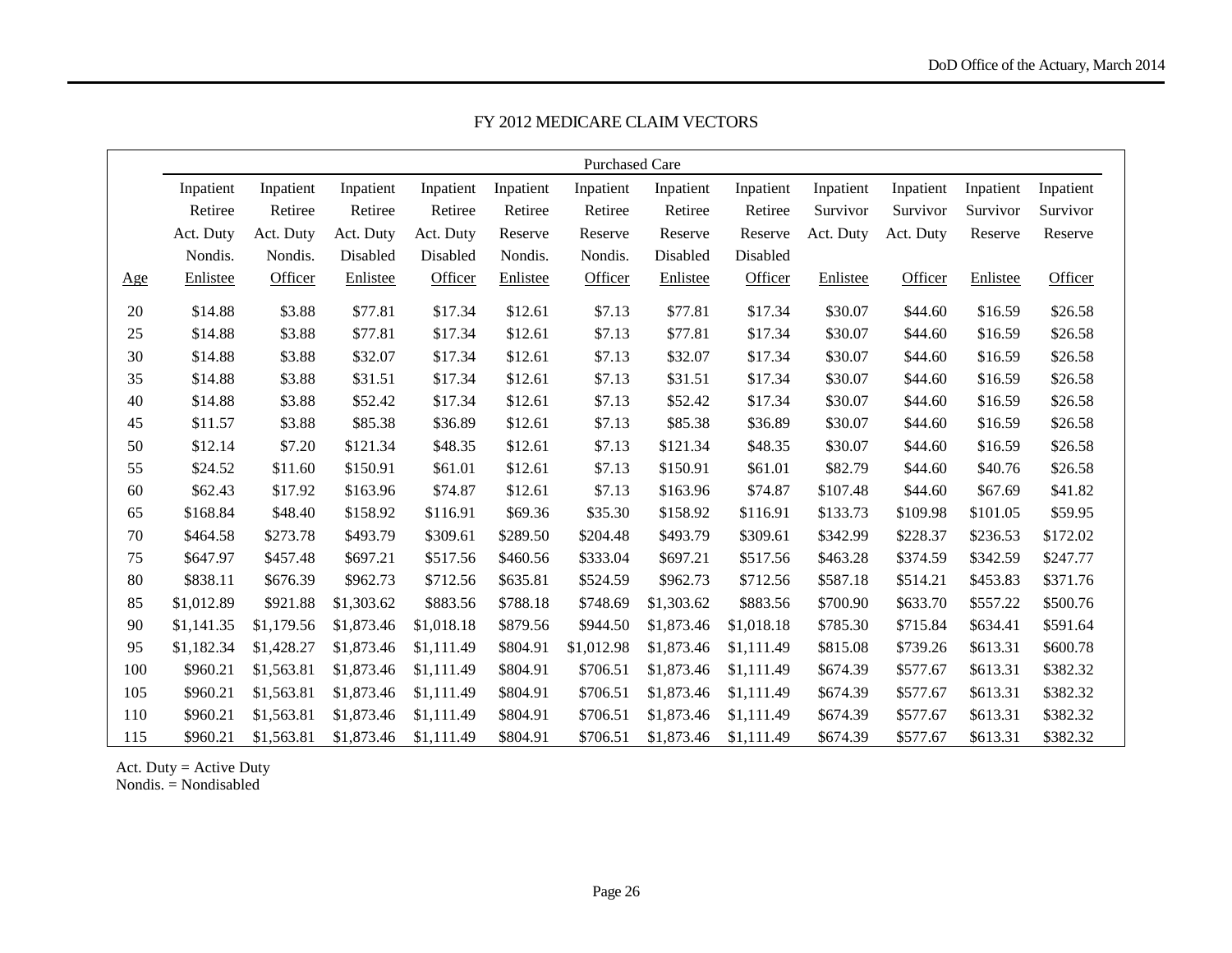|     | <b>Purchased Care</b> |            |            |            |            |            |            |            |            |            |            |            |
|-----|-----------------------|------------|------------|------------|------------|------------|------------|------------|------------|------------|------------|------------|
|     | Outpatient            | Outpatient | Outpatient | Outpatient | Outpatient | Outpatient | Outpatient | Outpatient | Outpatient | Outpatient | Outpatient | Outpatient |
|     | Retiree               | Retiree    | Retiree    | Retiree    | Retiree    | Retiree    | Retiree    | Retiree    | Survivor   | Survivor   | Survivor   | Survivor   |
|     | Act. Duty             | Act. Duty  | Act. Duty  | Act. Duty  | Reserve    | Reserve    | Reserve    | Reserve    | Act. Duty  | Act. Duty  | Reserve    | Reserve    |
|     | Nondis.               | Nondis.    | Disabled   | Disabled   | Nondis.    | Nondis.    | Disabled   | Disabled   |            |            |            |            |
| Age | Enlistee              | Officer    | Enlistee   | Officer    | Enlistee   | Officer    | Enlistee   | Officer    | Enlistee   | Officer    | Enlistee   | Officer    |
| 20  | \$26.83               | \$20.99    | \$72.24    | \$197.30   | \$81.53    | \$36.24    | \$72.24    | \$197.30   | \$10.43    | \$95.51    | \$91.65    | \$59.31    |
| 25  | \$26.83               | \$20.99    | \$72.24    | \$197.30   | \$81.53    | \$36.24    | \$72.24    | \$197.30   | \$10.43    | \$95.51    | \$91.65    | \$59.31    |
| 30  | \$26.83               | \$20.99    | \$174.77   | \$197.30   | \$81.53    | \$36.24    | \$174.77   | \$197.30   | \$10.43    | \$95.51    | \$91.65    | \$59.31    |
| 35  | \$26.83               | \$20.99    | \$238.46   | \$197.30   | \$81.53    | \$36.24    | \$238.46   | \$197.30   | \$10.43    | \$95.51    | \$91.65    | \$59.31    |
| 40  | \$26.83               | \$20.99    | \$282.94   | \$298.26   | \$81.53    | \$36.24    | \$282.94   | \$298.26   | \$10.43    | \$95.51    | \$91.65    | \$59.31    |
| 45  | \$37.48               | \$20.99    | \$320.55   | \$353.94   | \$81.53    | \$36.24    | \$320.55   | \$353.94   | \$81.86    | \$95.51    | \$91.65    | \$59.31    |
| 50  | \$61.23               | \$26.12    | \$367.42   | \$400.65   | \$81.53    | \$36.24    | \$367.42   | \$400.65   | \$140.13   | \$95.51    | \$153.41   | \$59.31    |
| 55  | \$111.70              | \$45.47    | \$430.11   | \$431.13   | \$81.53    | \$36.24    | \$430.11   | \$431.13   | \$205.49   | \$95.51    | \$190.94   | \$92.78    |
| 60  | \$209.17              | \$94.13    | \$488.06   | \$436.48   | \$81.53    | \$36.24    | \$488.06   | \$436.48   | \$264.26   | \$95.51    | \$219.36   | \$137.25   |
| 65  | \$440.63              | \$237.76   | \$537.48   | \$490.13   | \$283.13   | \$182.32   | \$537.48   | \$490.13   | \$294.22   | \$160.86   | \$227.73   | \$196.77   |
| 70  | \$1,675.73            | \$1,622.80 | \$1,456.13 | \$1,652.69 | \$1,313.37 | \$1,258.36 | \$1,456.13 | \$1,652.69 | \$1,052.78 | \$1,009.29 | \$942.68   | \$838.85   |
| 75  | \$2,036.23            | \$2,138.60 | \$1,772.53 | \$2,221.78 | \$1,683.06 | \$1,696.02 | \$1,772.53 | \$2,221.78 | \$1,135.67 | \$1,125.89 | \$985.05   | \$949.11   |
| 80  | \$2,106.18            | \$2,365.27 | \$1,777.43 | \$2,396.64 | \$1,809.23 | \$1,925.30 | \$1,777.43 | \$2,396.64 | \$1,122.72 | \$1,180.39 | \$962.92   | \$996.96   |
| 85  | \$1,967.12            | \$2,361.56 | \$1,658.12 | \$2,247.78 | \$1,714.39 | \$1,939.62 | \$1,658.12 | \$2,247.78 | \$1,035.21 | \$1,157.93 | \$882.25   | \$971.51   |
| 90  | \$1,687.14            | \$2,176.76 | \$1,550.27 | \$1,918.13 | \$1,417.79 | \$1,762.39 | \$1,550.27 | \$1,918.13 | \$890.96   | \$1,049.66 | \$748.13   | \$867.75   |
| 95  | \$1,323.61            | \$1,852.61 | \$1,550.27 | \$1,607.25 | \$773.54   | \$1,452.26 | \$1,550.27 | \$1,607.25 | \$705.05   | \$855.33   | \$564.97   | \$688.47   |
| 100 | \$866.93              | \$1,466.47 | \$1,550.27 | \$1,607.25 | \$773.54   | \$1,067.37 | \$1,550.27 | \$1,607.25 | \$389.50   | \$586.12   | \$205.15   | \$341.95   |
| 105 | \$866.93              | \$1,466.47 | \$1,550.27 | \$1,607.25 | \$773.54   | \$1,067.37 | \$1,550.27 | \$1,607.25 | \$389.50   | \$215.45   | \$205.15   | \$341.95   |
| 110 | \$866.93              | \$1,466.47 | \$1,550.27 | \$1,607.25 | \$773.54   | \$1,067.37 | \$1,550.27 | \$1,607.25 | \$389.50   | \$215.45   | \$205.15   | \$341.95   |
| 115 | \$866.93              | \$1,466.47 | \$1,550.27 | \$1,607.25 | \$773.54   | \$1,067.37 | \$1,550.27 | \$1,607.25 | \$389.50   | \$215.45   | \$205.15   | \$341.95   |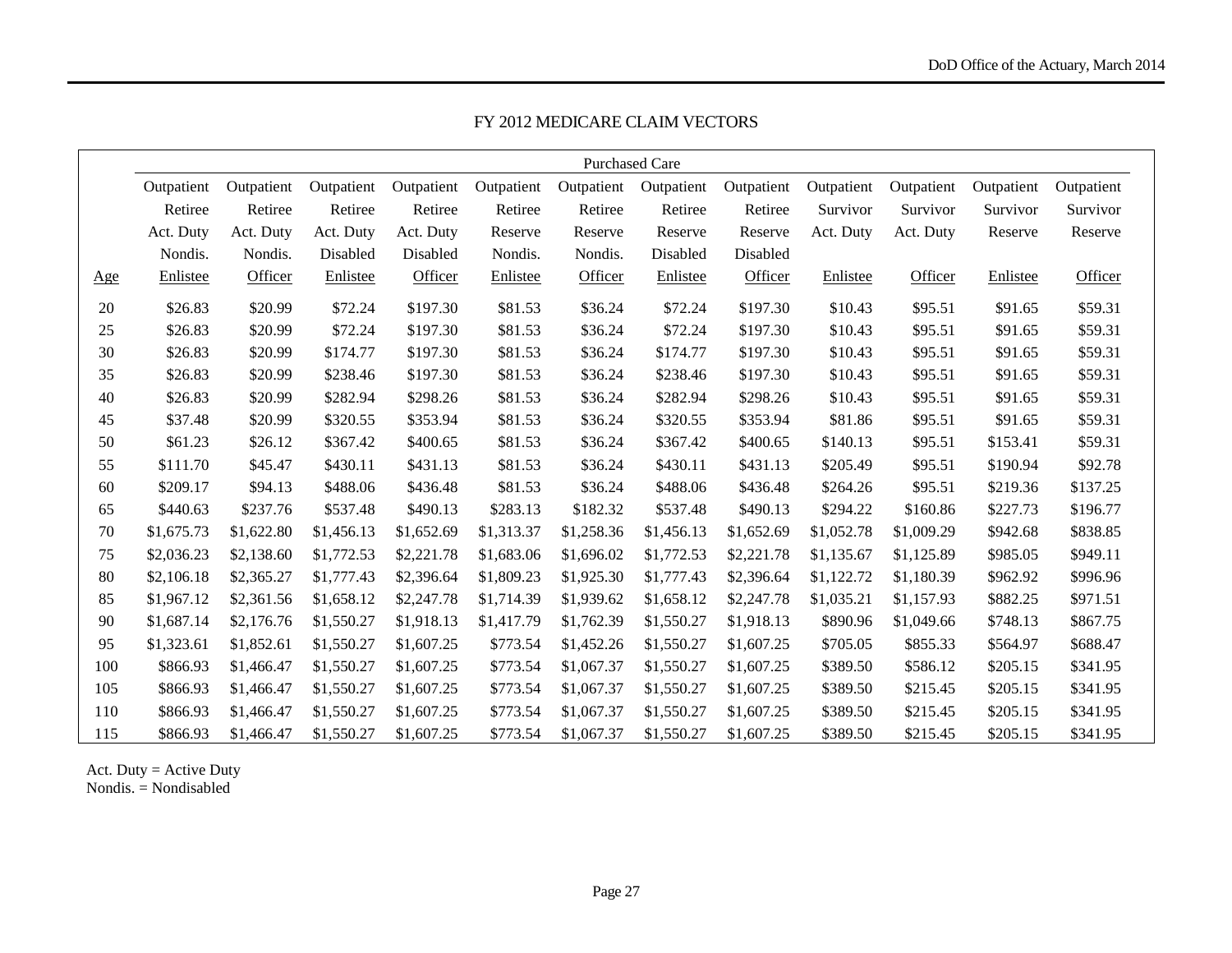|     | <b>Purchased Care</b> |            |            |            |            |            |            |            |            |            |            |            |
|-----|-----------------------|------------|------------|------------|------------|------------|------------|------------|------------|------------|------------|------------|
|     | Pharmacy              | Pharmacy   | Pharmacy   | Pharmacy   | Pharmacy   | Pharmacy   | Pharmacy   | Pharmacy   | Pharmacy   | Pharmacy   | Pharmacy   | Pharmacy   |
|     | Retiree               | Retiree    | Retiree    | Retiree    | Retiree    | Retiree    | Retiree    | Retiree    | Survivor   | Survivor   | Survivor   | Survivor   |
|     | Act. Duty             | Act. Duty  | Act. Duty  | Act. Duty  | Reserve    | Reserve    | Reserve    | Reserve    | Act. Duty  | Act. Duty  | Reserve    | Reserve    |
|     | Nondis.               | Nondis.    | Disabled   | Disabled   | Nondis.    | Nondis.    | Disabled   | Disabled   |            |            |            |            |
| Age | Enlistee              | Officer    | Enlistee   | Officer    | Enlistee   | Officer    | Enlistee   | Officer    | Enlistee   | Officer    | Enlistee   | Officer    |
| 20  | \$35.48               | \$51.89    | \$66.80    | \$312.19   | \$125.78   | \$67.19    | \$66.80    | \$312.19   | \$39.95    | \$280.93   | \$195.42   | \$163.47   |
| 25  | \$35.48               | \$51.89    | \$66.80    | \$312.19   | \$125.78   | \$67.19    | \$66.80    | \$312.19   | \$39.95    | \$280.93   | \$195.42   | \$163.47   |
| 30  | \$35.48               | \$51.89    | \$216.10   | \$312.19   | \$125.78   | \$67.19    | \$216.10   | \$312.19   | \$39.95    | \$280.93   | \$195.42   | \$163.47   |
| 35  | \$35.48               | \$51.89    | \$355.29   | \$312.19   | \$125.78   | \$67.19    | \$355.29   | \$312.19   | \$39.95    | \$280.93   | \$195.42   | \$163.47   |
| 40  | \$35.48               | \$51.89    | \$499.99   | \$621.93   | \$125.78   | \$67.19    | \$499.99   | \$621.93   | \$39.95    | \$280.93   | \$195.42   | \$163.47   |
| 45  | \$91.24               | \$51.89    | \$642.97   | \$819.33   | \$125.78   | \$67.19    | \$642.97   | \$819.33   | \$213.79   | \$280.93   | \$195.42   | \$163.47   |
| 50  | \$157.57              | \$70.35    | \$777.42   | \$1,022.84 | \$125.78   | \$67.19    | \$777.42   | \$1,022.84 | \$312.35   | \$280.93   | \$306.05   | \$163.47   |
| 55  | \$262.21              | \$121.27   | \$896.93   | \$1,231.57 | \$125.78   | \$67.19    | \$896.93   | \$1,231.57 | \$421.29   | \$280.93   | \$448.93   | \$163.47   |
| 60  | \$455.82              | \$227.74   | \$995.38   | \$1,444.81 | \$125.78   | \$67.19    | \$995.38   | \$1,444.81 | \$540.60   | \$280.93   | \$612.70   | \$326.15   |
| 65  | \$843.03              | \$489.86   | \$938.61   | \$1,618.43 | \$578.05   | \$435.65   | \$938.61   | \$1,618.43 | \$670.28   | \$362.23   | \$798.29   | \$449.23   |
| 70  | \$2,961.07            | \$3,060.57 | \$2,440.02 | \$3,307.53 | \$2,639.73 | \$2,651.86 | \$2,440.02 | \$3,307.53 | \$2,103.50 | \$2,106.74 | \$2,020.89 | \$2,049.27 |
| 75  | \$3,471.78            | \$3,839.64 | \$2,875.08 | \$4,089.86 | \$3,166.41 | \$3,409.91 | \$2,875.08 | \$4,089.86 | \$2,210.60 | \$2,373.63 | \$2,177.21 | \$2,189.60 |
| 80  | \$3,404.01            | \$4,062.31 | \$2,701.25 | \$4,137.32 | \$3,162.41 | \$3,650.69 | \$2,701.25 | \$4,137.32 | \$2,156.22 | \$2,488.50 | \$2,147.65 | \$2,235.84 |
| 85  | \$2,998.52            | \$3,877.42 | \$2,342.48 | \$3,748.21 | \$2,780.50 | \$3,455.12 | \$2,342.48 | \$3,748.21 | \$1,955.28 | \$2,418.40 | \$1,949.41 | \$2,159.04 |
| 90  | \$2,455.68            | \$3,409.34 | \$2,004.42 | \$3,203.87 | \$2,213.73 | \$2,958.05 | \$2,004.42 | \$3,203.87 | \$1,620.54 | \$2,148.69 | \$1,597.15 | \$1,929.22 |
| 95  | \$1,798.67            | \$2,762.96 | \$1,324.80 | \$2,696.21 | \$1,571.83 | \$2,354.14 | \$1,324.80 | \$2,696.21 | \$1,163.00 | \$1,690.61 | \$1,103.57 | \$1,516.08 |
| 100 | \$1,798.67            | \$1,832.68 | \$1,324.80 | \$2,696.21 | \$1,571.83 | \$1,735.99 | \$1,324.80 | \$2,696.21 | \$479.05   | \$1,089.34 | \$196.12   | \$587.66   |
| 105 | \$1,798.67            | \$1,832.68 | \$1,324.80 | \$2,696.21 | \$1,571.83 | \$1,735.99 | \$1,324.80 | \$2,696.21 | \$479.05   | \$248.49   | \$196.12   | \$587.66   |
| 110 | \$1,798.67            | \$1,832.68 | \$1,324.80 | \$2,696.21 | \$1,571.83 | \$1,735.99 | \$1,324.80 | \$2,696.21 | \$479.05   | \$248.49   | \$196.12   | \$587.66   |
| 115 | \$1,798.67            | \$1,832.68 | \$1,324.80 | \$2,696.21 | \$1,571.83 | \$1,735.99 | \$1,324.80 | \$2,696.21 | \$479.05   | \$248.49   | \$196.12   | \$587.66   |